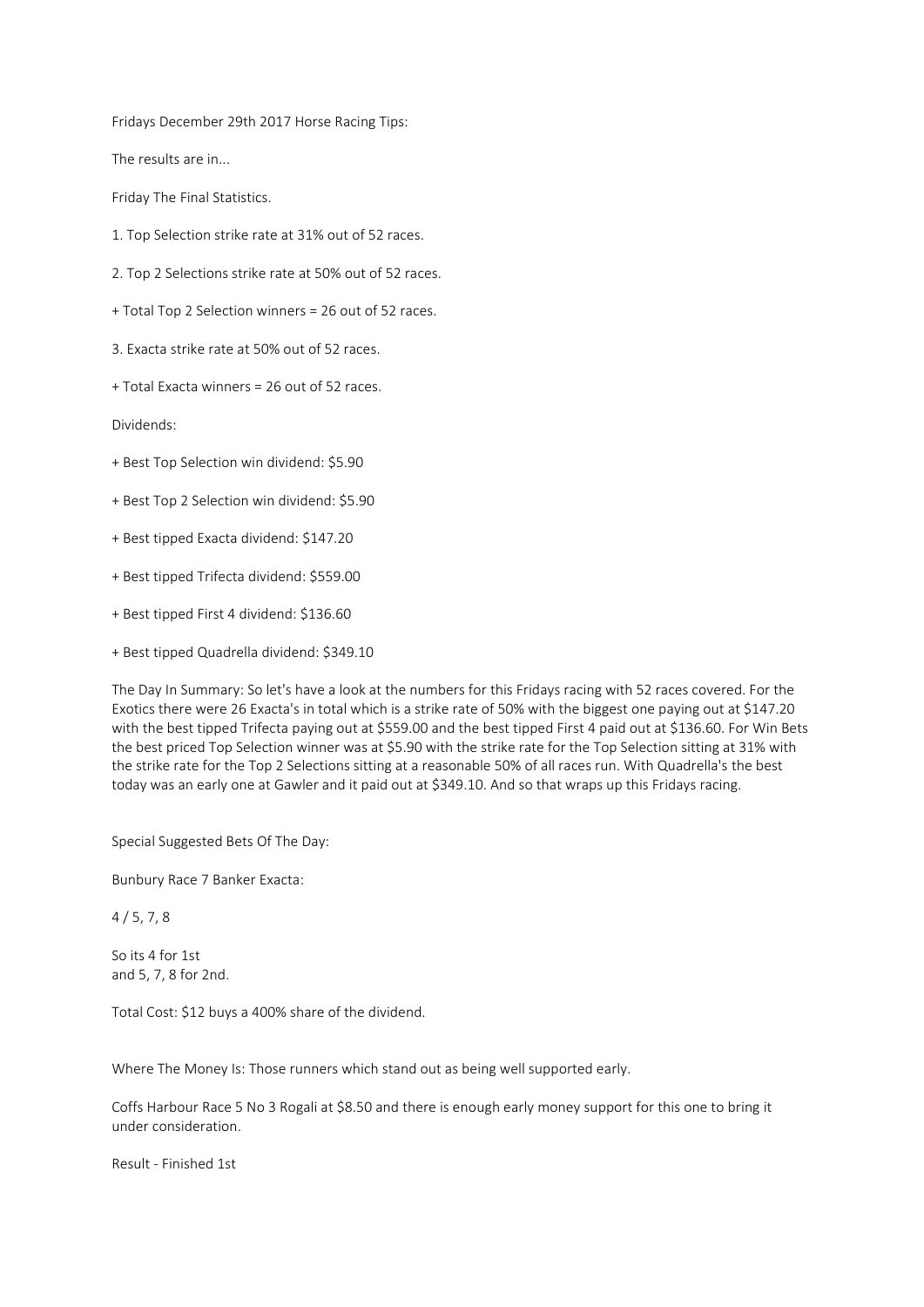Best Longshot's Of The Day:

Nothing to report today.

Best Quaddie Of The Day:

Bairnsdale Quadrella:

Race 5: 5, 2, 3, 4 Race 6: 3, 5, 2, 1 Race 7: 2, 6, 4, 7 Race 8: 4, 6, 10, 2

Total Cost: \$13 buys a 5% share of the dividend.

Today's Race Tips:

Coffs Harbour Race Tips:

Race 1: 1, 9, 4, 5 - Winner (1) \$3.60 Exacta \$11.10 Race 2: 6, 11, 12, 4 - DH - Winner (1) \$1.00 & (4) \$5.10 Exacta \$5.70 & \$11.50 Race 3: 8, 1, 7, 11 - 3rd and 4th - Loss Race 4: 3, 1, 5, 6 - 3rd and 4th - Loss Race 5: 3, 5, 2, 6 - Winner (1) \$5.60 Exacta \$39.60 Trifecta \$187.20 Race 6: 10, 1, 12, 6 - Winner (1) \$5.70 Exacta \$31.50 Race 7: 2, 6, 4, 1 - Winner (3) \$3.60 Race 8: 16, 14, 8, 11 - 2nd - Loss

Bairnsdale Race Tips:

Race 1: 2, 3, 1, 6 - Winner (3) \$4.60 Race 2: 6, 5, 3, 9 - 2nd and 3rd - L/S No 6 Race 3: 2, 10, 5, 7 - Winner (1) \$1.60 Exacta \$6.40 Race 4: 1, 3, 9, 10 - Winner (4) \$4.00 Exacta \$8.90 Race 5: 5, 2, 3, 4 - Winner (3) \$4.10 Exacta \$20.10 Trifecta \$115.20 Race 6: 3, 5, 2, 1 - Winner (1) \$2.10 Exacta \$5.90 Trifecta \$20.70 First 4 \$33.80 Race 7: 2, 6, 4, 7 - Winner (2) \$3.60 Exacta \$27.80 Race 8: 4, 6, 10, 2 - 3rd and 4th - Loss

Canberra Race Tips:

Race 1: 3, 4, 5, 6 - 2nd, 3rd and 4th - Loss Race 2: 2, 3, 7, 5 - Winner (1) \$2.10 Exacta \$12.10 Race 3: 8, 1, 4, 2 - Winner (3) \$5.10 Exacta \$6.80 Trifecta \$18.40 First 4 \$46.00 Race 4: 4, 5, 6, 3 - 2nd, 3rd and 4th - Loss Race 5: 1, 7, 6, 2 - Winner (4) \$8.60 Exacta \$12.50 Trifecta \$64.40 First 4 \$136.60 Race 6: 3, 6, 5, 9 - Winner (1) \$3.10 Exacta \$20.70 Race 7: 16, 4, 9, 5 - 3rd - Loss Race 8: 7, 8, 9, 5 - Winner (2) \$4.30 Exacta \$8.10

Kilcoy Race Tips: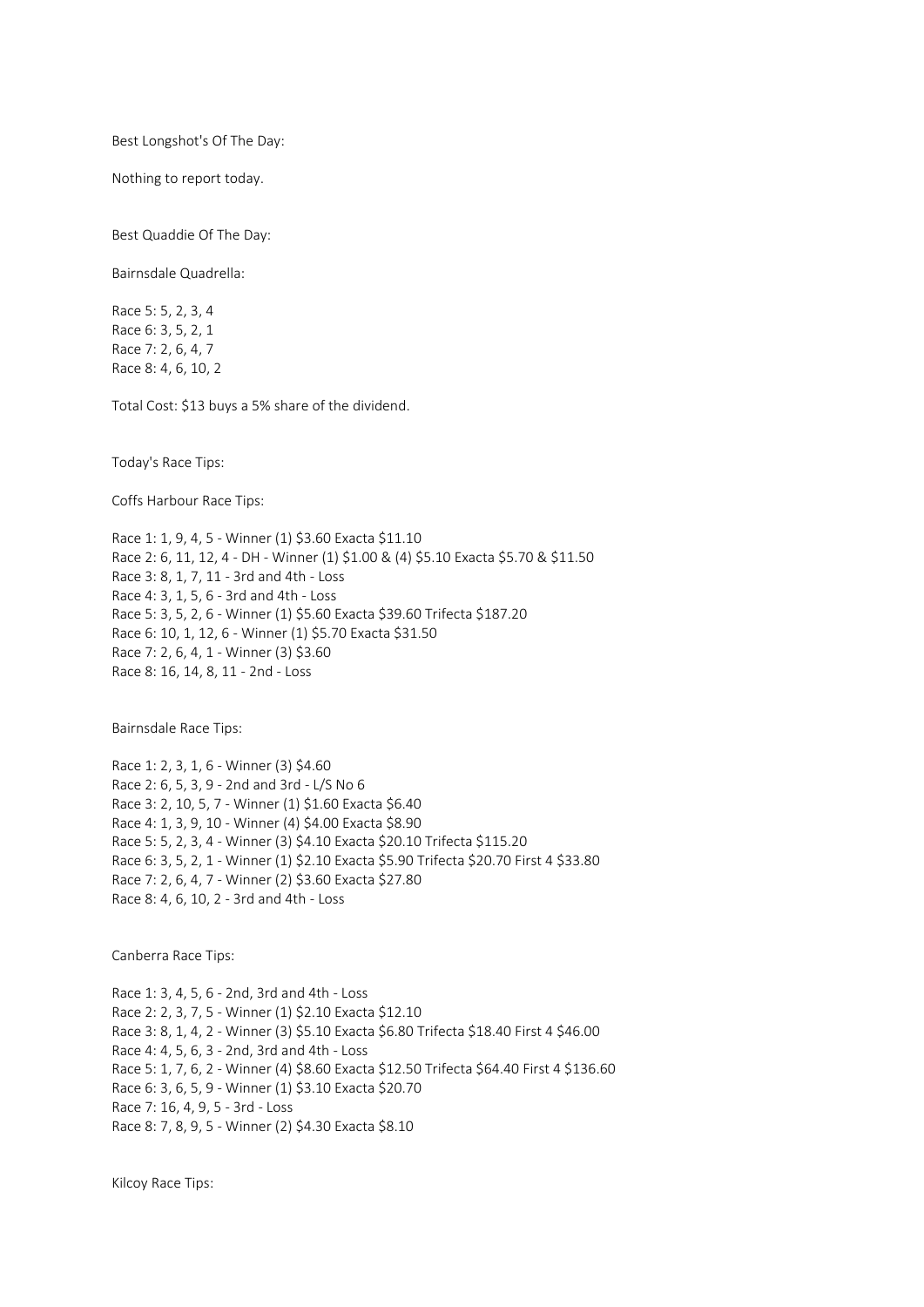Race 1: 3, 4, 2, 1 - Winner (4) \$5.70 Exacta \$9.30 Trifecta \$34.20 First 4 \$27.20 Race 2: 5, 7, 3, 1 - Winner (1) \$1.50 Exacta \$3.80 Trifecta \$10.10 Race 3: 3, 1, 9, 7 - Winner (1) \$1.90 Exacta \$7.00 Trifecta \$22.30 - L/S No 1 Race 4: 3, 4, 6, 2 - Winner (2) \$2.30 Early Quadrella \$32.40 Race 5: 1, 2, 7, 5 - Winner (2) \$4.60 Exacta \$14.20 Trifecta \$42.60 Race 6: 5, 14, 9, 1 - 3rd and 4th - Loss

Gawler Race Tips:

Race 1: 6, 1, 3, 7 - Winner (3) \$4.90 Exacta \$23.90 Trifecta \$42.10 First 4 \$95.80 Race 2: 2, 4, 7, 1 - Winner (2) \$3.00 Race 3: 3, 4, 7, 5 - Winner (2) \$4.60 Race 4: 9, 3, 11, 7 - Winner (2) \$2.60 Early Quadrella \$349.10 Race 5: 12, 5, 9, 7 - Loss Race 6: 2, 4, 5, 9 - Winner (2) \$3.20 Race 7: 8, 10, 3, 11 - 2nd and 3rd - Loss

Bunbury Race Tips:

Race 1: 9, 8, 2, 1 - Winner (3) \$6.40 Exacta \$24.70 Trifecta \$56.00 Race 2: 4, 9, 5, 6 - Winner (1) \$3.00 Race 3: 1, 8, 6, 2 - Winner (3) \$6.30 Exacta \$31.00 Trifecta \$79.30 Race 4: 2, 3, 5, 4 - Winner (1) \$5.90 Exacta \$13.80 Trifecta \$32.10 Early Quadrella \$337.90 Race 5: 5, 3, 6, 4 - Winner (1) \$1.90 Exacta \$6.30 Trifecta \$21.10 Race 6: 3, 2, 6, 1 - Winner (4) \$3.10 Exacta \$7.10 Race 7: 4, 5, 7, 8 - Winner (2) \$4.30 Exacta \$147.20 Trifecta \$559.00 Quadrella \$186.50

Cranbourne Race Tips:

Race 1: 5, 1, 4, 3 - Winner (1) \$2.40 Exacta \$4.50 Trifecta \$14.20 First 4 \$12.60 Race 2: 5, 9, 7, 1 - Winner (1) \$1.90 Race 3: 8, 2, 6, 7 - Winner (1) \$3.40 Race 4: 9, 10, 8, 3 - Winner (4) \$3.00 Early Quadrella \$51.90 Race 5: 10, 1, 6, 4 - Winner (1) \$3.80 Race 6: 4, 3, 1, 5 - 2nd and 4th - Loss Race 7: 2, 8, 11, 3 - Loss Race 8: 5, 8, 2, 1 - 2nd and 3rd - Loss

Fridays December 22nd 2017 Horse Racing Tips:

The results are in...

Friday The Final Statistics.

1. Top Selection strike rate at 30% out of 47 races.

2. Top 2 Selections strike rate at 49% out of 47 races.

+ Total Top 2 Selection winners = 23 out of 47 races.

3. Exacta strike rate at 55% out of 47 races.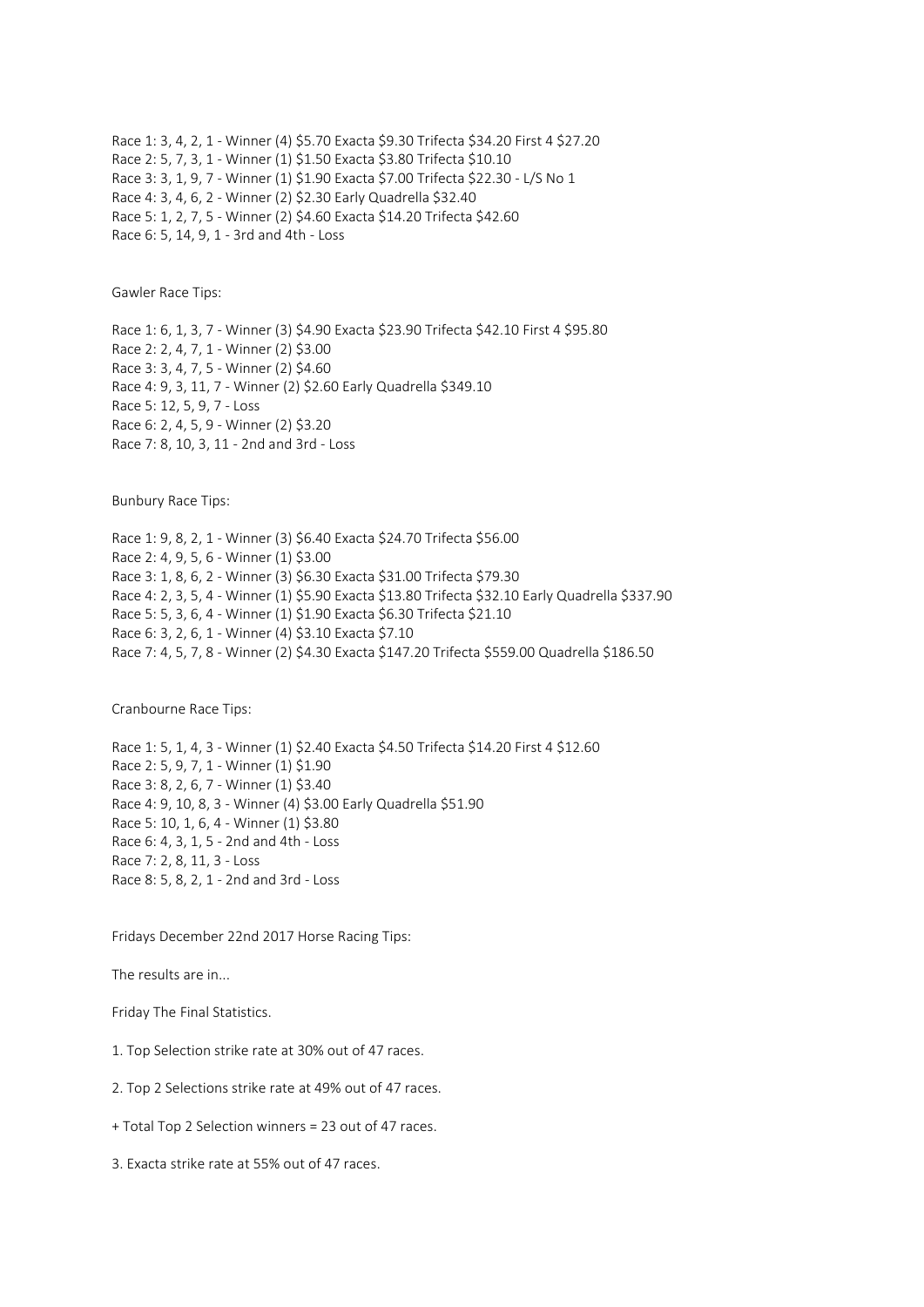+ Total Exacta winners = 26 out of 47 races.

Dividends:

- + Best Top Selection win dividend: \$5.40
- + Best Top 2 Selection win dividend: \$9.60
- + Best tipped Exacta dividend: \$138.10
- + Best tipped Trifecta dividend: \$149.80
- + Best tipped First 4 dividend: \$327.00
- + Best tipped Quadrella dividend: \$373.30

The Day In Summary: So let's have a look at the numbers for this Fridays racing with 47 races covered. For the Exotics there were 26 Exacta's in total which is a strike rate of 55% with the biggest one paying out at \$138.10 with the best tipped Trifecta paying out at \$149.80 and the best tipped First 4 paid out at \$327.00. For Win Bets the best priced Top Selection winner was at \$5.40 with the strike rate for the Top Selection sitting at 30% with the strike rate for the Top 2 Selections sitting at a reasonable 49% of all races run. With Quadrella's the best today was a main one at Yarra Valley and it paid out at \$373.30. And so that wraps up this Fridays racing.

Special Suggested Bets Of The Day:

Wagga Race 4 Banker Exacta:

 $1/7, 3, 2$ 

So its 1 for 1st and 7, 3, 2 for 2nd.

Total Cost: \$12 buys a 400% share of the dividend.

Where The Money Is: Those runners which stand out as being well supported early.

Cranbourne Race 8 No 2 Fabulonh at \$5.50 and there is strong early support for this one which may well be worth noting.

Best Longshot's Of The Day:

Nothing to report today.

Best Quaddie Of The Day:

Yarra Valley Quadrella:

Race 5: 3, 7, 1, 4 Race 6: 5, 6, 3, 1 Race 7: 4, 3, 6, 8 Race 8: 8, 11, 13, 3

Total Cost: \$13 buys a 5% share of the dividend.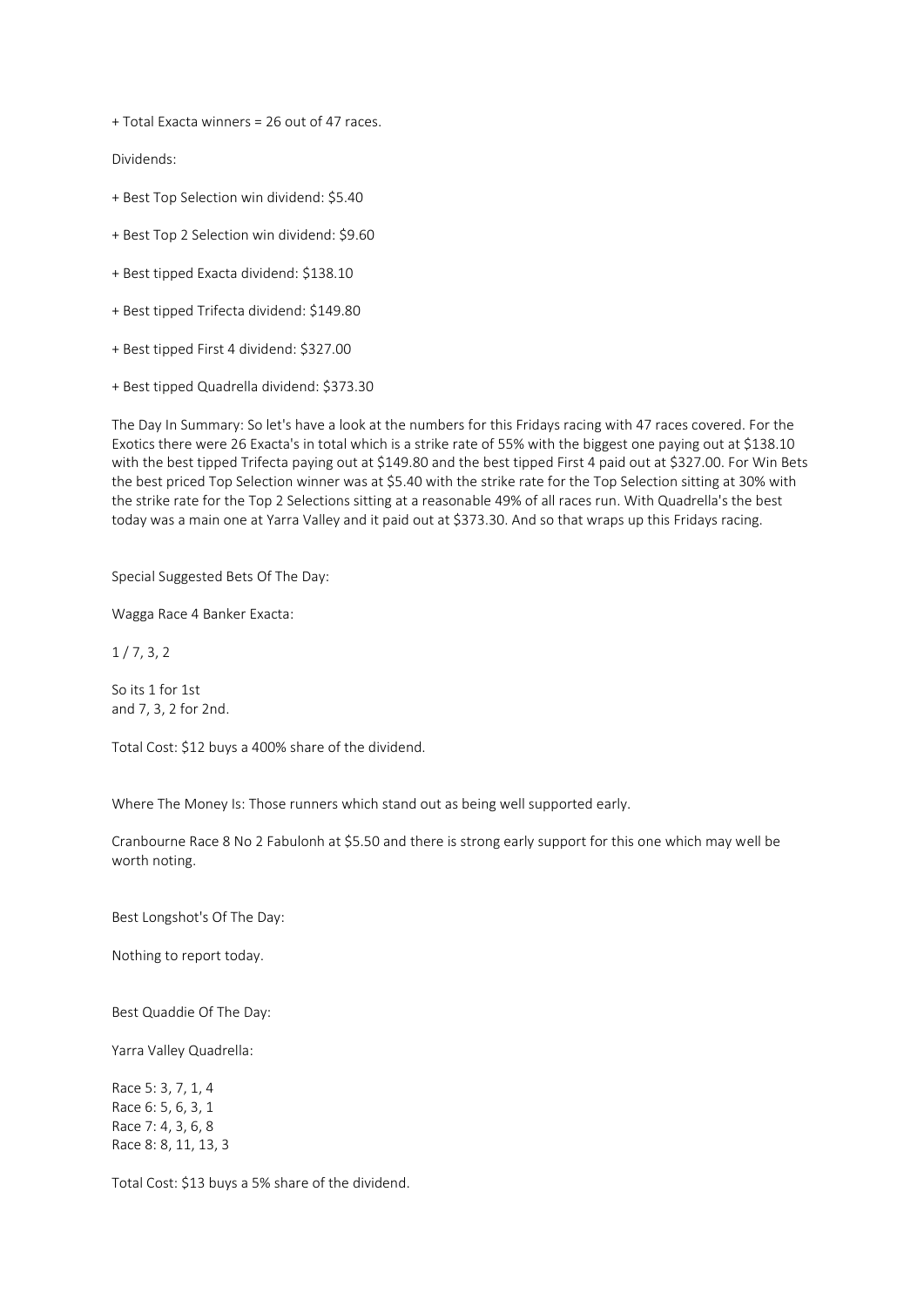Result - A small win and paid out at \$373.30 for 100%

Today's Race Tips:

Ipswich Race Tips:

Race 1: 1, 5, 2, 4 - Winner (3) \$2.70 Exacta \$22.20 Trifecta \$59.60 Race 2: 1, 2, 9, 6 - 2nd, 3rd and 4th - Loss Race 3: 1, 5, 7, 2 - Winner (3) \$5.40 Exacta \$21.50 Trifecta \$149.80 First 4 \$233.80 Race 4: 3, 7, 2, 8 - Winner (3) \$7.60 Exacta \$33.30 Race 5: 4, 10, 3, 7 - Winner (1) \$1.40 Exacta \$3.40 Trifecta \$19.10 Race 6: 1, 2, 13, 8 - Winner (1) \$2.40 Exacta \$5.70 Trifecta \$40.80 Race 7: 1, 2, 5, 6 - Winner (2) \$3.30 Exacta \$6.90 Race 8: 9, 1, 11, 5 - Winner (3) \$6.00 Quadrella \$141.00

Wagga Race Tips:

Race 1: 2, 6, 5, 4 - Winner (1) \$4.70 Exacta \$26.40 Race 2: 4, 6, 3, 10 - 3rd and 4th - Loss Race 3: 2, 8, 9, 6 - Winner (1) \$2.40 Exacta \$58.30 Race 4: 1, 7, 3, 2 - Winner (2) \$5.50 Race 5: 9, 14, 6, 5 - Winner (2) \$2.30 Race 6: 5, 2, 1, 6 - 2nd and 3rd - Loss Race 7: 5, 11, 4, 7 - 3rd - Loss Race 8: 9, 1, 8, 12 - 2nd - Loss

Yarra Valley Race Tips:

Race 1: 6, 4, 7, 1 - Winner (1) \$1.70 Exacta \$4.80 Trifecta \$13.20 First 4 \$15.80 Race 2: 1, 4, 9, 7 - Winner (1) \$2.60 Exacta \$5.20 Trifecta \$11.70 Race 3: 2, 7, 4, 6 - Winner (1) \$1.40 Exacta \$10.40 Trifecta \$19.60 First 4 \$48.20 Race 4: 10, 4, 5, 2 - Winner (4) \$2.60 Early Quadrella \$13.90 Race 5: 3, 7, 1, 4 - Winner (4) \$7.60 Race 6: 5, 6, 3, 1 - Winner (4) \$3.90 Exacta \$23.40 Race 7: 4, 3, 6, 8 - Winner (2) \$2.50 Exacta \$9.40 Race 8: 8, 11, 13, 3 - Winner (1) \$3.30 Quadrella \$373.30

Lismore Race Tips:

Race 1: 2, 7, 4, 9 - Winner (2) \$3.40 Exacta \$7.50 - L/S No 2 Race 2: 10, 7, 1, 4 - Winner (1) \$1.70 Exacta \$3.20 Trifecta \$8.10 First 4 \$38.00 Race 3: 4, 2, 10, 9 - Winner (2) \$2.80 Exacta \$16.20 Race 4: 3, 2, 10, 14 - 2nd - Loss Race 5: 6, 3, 2, 8 - 2nd - Loss Race 6: 1, 2, 11, 8 - 4th - Loss Race 7: 11, 5, 7, 8 - 4th - Loss Race 8: 10, 9, 3, 8 - 2nd - Loss

Albany Race Tips:

Race 1: 2, 1, 5, 3 - Winner (3) \$2.80 Exacta \$11.80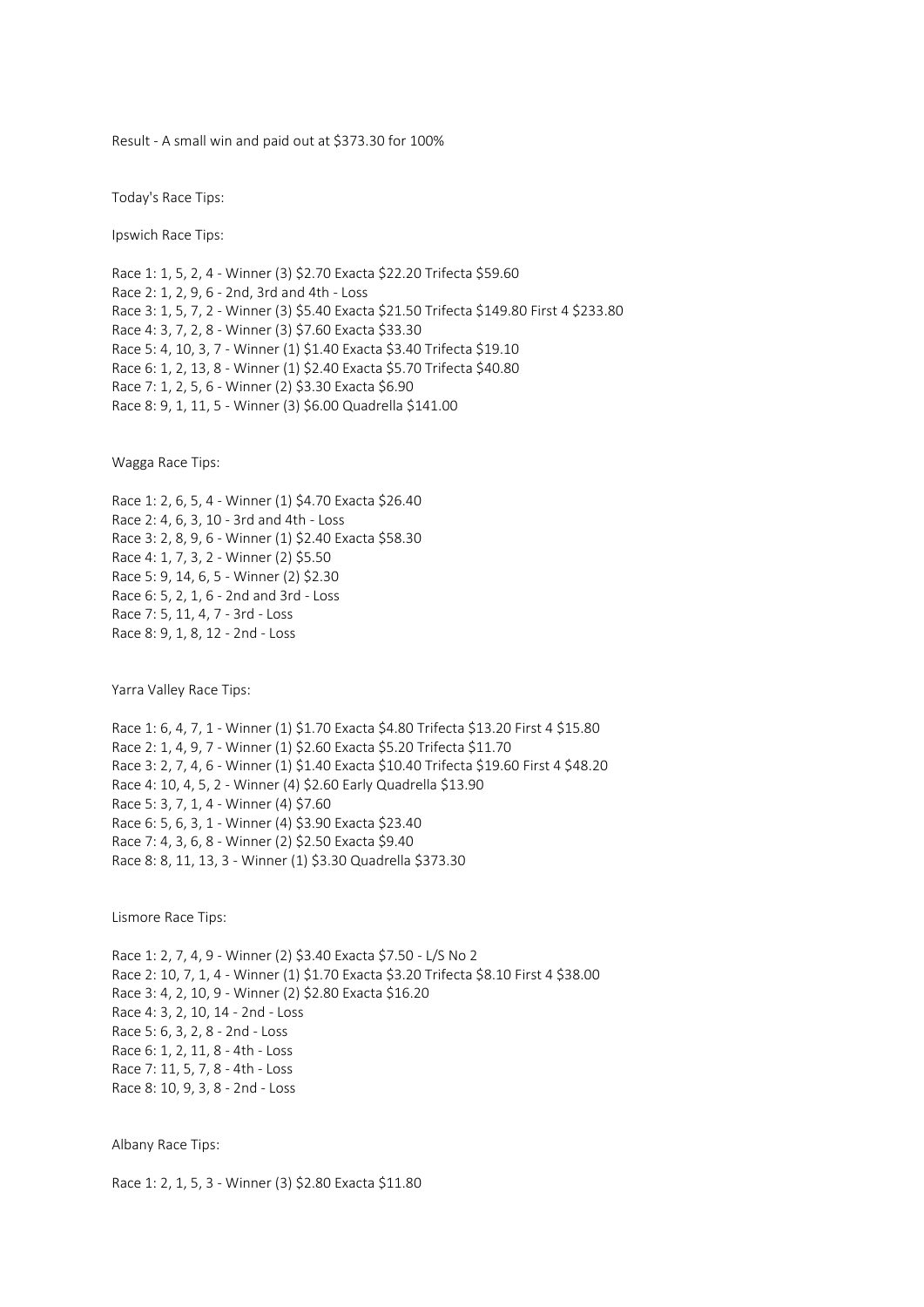Race 2: 3, 1, 4, 7 - Winner (2) \$2.10 Exacta \$3.90 Race 3: 6, 4, 5, 3 - Winner (1) \$2.10 Race 4: 5, 1, 3, 8 - Winner (2) \$3.10 Exacta \$4.70 Early Quadrella \$93.80 Race 5: 5, 4, 12, 11 - Winner (4) \$22.90 Exacta \$138.10 Race 6: 1, 5, 12, 4 - Loss Race 7: 1, 10, 5, 6 - Winner (3) \$6.80

Cranbourne Race Tips:

Race 1: 5, 9, 8, 6 - Winner (1) \$1.60 Exacta \$8.10 Trifecta \$30.90 First 4 \$91.00 Race 2: 10, 7, 3, 1 - Winner (3) \$4.90 Race 3: 5, 6, 9, 10 - Winner (1) \$2.60 Exacta \$10.90 Race 4: 6, 7, 10, 11 - Winner (2) \$9.60 Exacta \$26.20 Trifecta \$77.90 Early Quadrella \$362.30 Race 5: 4, 1, 8, 3 - Winner (3) \$5.20 Exacta \$10.50 Race 6: 5, 6, 8, 3 - Winner (1) \$3.00 Exacta \$22.30 Trifecta \$106.60 First 4 \$327.00 Race 7: 5, 1, 8, 3 - Winner (1) \$5.40 Exacta \$24.40 Race 8: 2, 11, 4, 9 - 2nd and 3rd - Loss

Fridays December 15th 2017 Horse Racing Tips:

The results are in...

Friday The Final Statistics.

1. Top Selection strike rate at 32% out of 82 races.

2. Top 2 Selections strike rate at 49% out of 82 races.

+ Total Top 2 Selection winners = 40 out of 82 races.

3. Exacta strike rate at 44% out of 82 races.

+ Total Exacta winners = 36 out of 82 races.

Dividends:

- + Best Top Selection win dividend: \$6.60
- + Best Top 2 Selection win dividend: \$10.70
- + Best tipped Exacta dividend: \$98.80
- + Best tipped Trifecta dividend: \$171.00
- + Best tipped First 4 dividend: \$311.80
- + Best tipped Quadrella dividend: \$7675.70

The Day In Summary: So let's have a look at the numbers for this Fridays racing with 82 races covered. For the Exotics there were 36 Exacta's in total which is a strike rate of 44% with the biggest one paying out at \$98.80 with the best tipped Trifecta paying out at \$171.00 and the best tipped First 4 paid out at \$311.80. For Win Bets the best priced Top Selection winner was at \$6.60 with the strike rate for the Top Selection sitting at 32% with the strike rate for the Top 2 Selections sitting at a reasonable 49% of all races run. With Quadrella's the best today was a main one at Esperance and it paid out at \$7675.70. And so that wraps up this Fridays racing on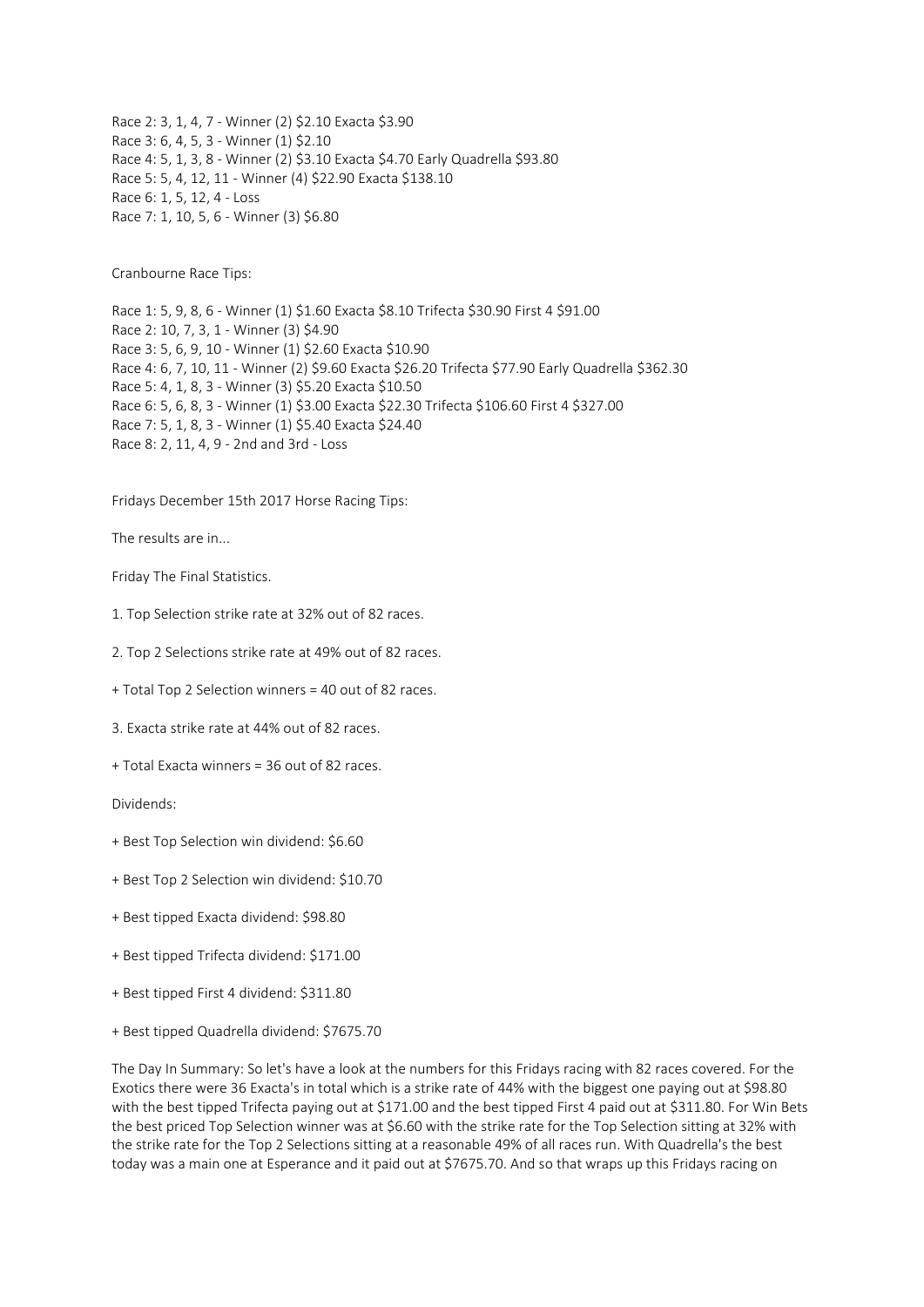what was an OK day and there was unusually quite a lot of racing today which made for a long afternoon and night.

Special Suggested Bets Of The Day:

Scone Race 4 Banker Exacta:

7 / 1, 8, 5

So its 7 for 1st and 1, 8, 5 for 2nd.

Total Cost: \$12 buys a 400% share of the dividend.

Where The Money Is: Those runners which stand out as being well supported early.

Nothing to report today.

Best Longshot's Of The Day:

Nothing to report today.

Best Quaddie Of The Day:

Canterbury Quadrella:

Race 5: 3, 5, 2, 6 Race 6: 7, 9, 8, 4 Race 7: 1, 9, 11, 6 Race 8: 4, 3, 12, 5

Total Cost: \$13 buys a 5% share of the dividend.

Today's Race Tips:

Ipswich Race Tips:

Race 1: 5, 7, 6, 3 - 2nd - Loss Race 2: 6, 7, 5, 1 - 2nd and 3rd - Loss Race 3: 1, 5, 3, 2 - Winner (1) \$2.70 Race 4: 2, 1, 7, 4 - Winner (1) \$1.80 Exacta \$14.60 Trifecta \$58.30 Race 5: 1, 7, 12, 5 - 3rd and 4th - Loss Race 6: 5, 7, 6, 14 - 2nd - Loss Race 7: 6, 3, 2, 4 - Winner (3) \$17.00 Exacta \$62.70

Scone Race Tips:

Race 1: 1, 5, 6, 9 - Winner (2) \$3.00 Exacta \$7.30 Trifecta \$35.80 Race 2: 6, 10, 11, 4 - Winner (3) \$5.50 Exacta \$36.10 Trifecta \$54.90 Race 3: 5, 11, 1, 2 - Winner (1) \$1.40 Exacta \$3.60 Trifecta \$10.40 Race 4: 7, 1, 8, 5 - Winner (1) \$2.10 Early Quadrella \$50.00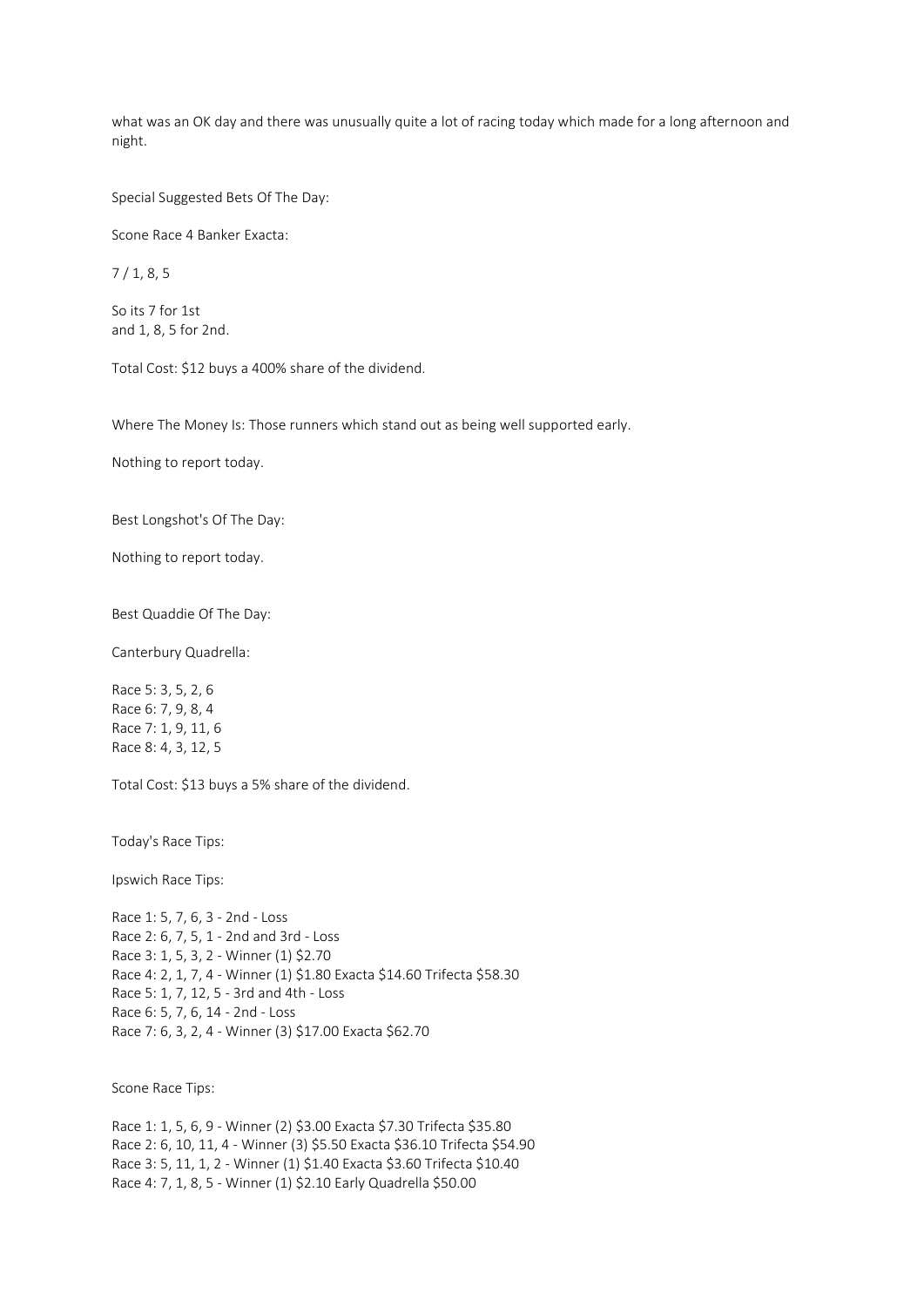Race 5: 7, 1, 2, 3 - 2nd - Loss Race 6: 3, 2, 5, 8 - Winner (1) \$6.60 Exacta \$21.20 Race 7: 6, 9, 4, 1 - Winner (4) \$6.20 Exacta \$45.70 Race 8: 5, 1, 3, 8 - Winner (1) \$4.20

Coffs Harbour Race Tips:

Race 1: 3, 10, 8, 15 - Winner (1) \$1.90 Race 2: 13, 9, 6, 10 - 2nd - Loss Race 3: 1, 9, 15, 11 - Winner (1) \$3.30 Exacta \$35.00 Race 4: 9, 1, 3, 8 - Winner (3) \$3.50 Race 5: 9, 1, 2, 5 - Winner (2) \$4.20 Exacta \$21.20 Trifecta \$150.50 Race 6: 7, 5, 4, 9 - Loss Race 7: 5, 12, 8, 11 - 3rd - Loss Race 8: 12, 8, 6, 4 - Winner (3) \$5.00

Moe Race Tips:

Race 1: 7, 5, 12, 1 - Winner (4) \$4.90 Exacta \$12.60 Trifecta \$64.60 First 4 \$152.20 Race 2: 11, 1, 9, 10 - Winner (2) \$3.00 Exacta \$3.10 Trifecta \$60.80 First 4 \$311.80 Race 3: 7, 12, 13, 1 - Winner (3) \$16.30 Race 4: 3, 5, 11, 6 - Winner (1) \$1.90 Exacta \$4.50 Early Quadrella \$398.80 Race 5: 2, 5, 3, 7 - 3rd and 4th - Loss Race 6: 8, 6, 1, 2 - Winner (3) \$5.90 Exacta \$22.10 Trifecta \$83.00 Race 7: 7, 10, 8, 6 - Winner (3) \$3.20 Race 8: 7, 6, 1, 4 - Winner (3) \$6.00

Warren Race Tips:

Race 1: 2, 1, 3, 4 - Winner (4) \$5.70 Exacta \$23.50 Trifecta \$42.40 First 4 \$171.00 Race 2: 1, 5, 7, 6 - Winner (1) \$2.60 Exacta \$6.80 Race 3: 14, 5, 7, 9 - Winner (1) \$3.10 Race 4: 3, 9, 5, 1 - Winner (2) \$10.70 Early Quadrella \$856.20 Race 5: 1, 3, 13, 7 - Winner (2) \$2.20 Race 6: 1, 9, 5, 3 - 3rd - Loss

Hobart Race Tips:

Race 1: 8, 7, 5, 2 - Winner (3) \$3.70 Exacta \$15.80 Trifecta \$29.70 First 4 \$46.20 Race 2: 7, 4, 11, 10 - Winner (2) \$2.70 Race 3: 11, 8, 2, 12 - Winner (2) \$4.30 Race 4: 5, 7, 4, 3 - Winner (1) \$2.40 Exacta \$5.80 Trifecta \$19.80 First 4 \$52.20 Early Quadrella \$116.80 Race 5: 3, 7, 5, 2 - Winner (3) \$7.10 Race 6: 5, 4, 6, 1 - Winner (1) \$2.70 Race 7: 2, 8, 9, 6 - 2nd and 4th - Loss

Morphettville Race Tips:

Race 1: 4, 5, 2, 1 - Winner (2) \$1.90 Exacta \$10.30 Trifecta \$24.40 First 4 \$34.60 Race 2: 8, 11, 10, 7 - Winner (1) \$2.60 Exacta \$8.10 Race 3: 9, 8, 6, 5 - Winner (1) \$2.60 Exacta \$8.90 Race 4: 11, 7, 6, 2 - Winner (1) \$1.20 Exacta \$3.40 Trifecta \$14.50 First 4 \$43.80 Early Quadrella \$33.40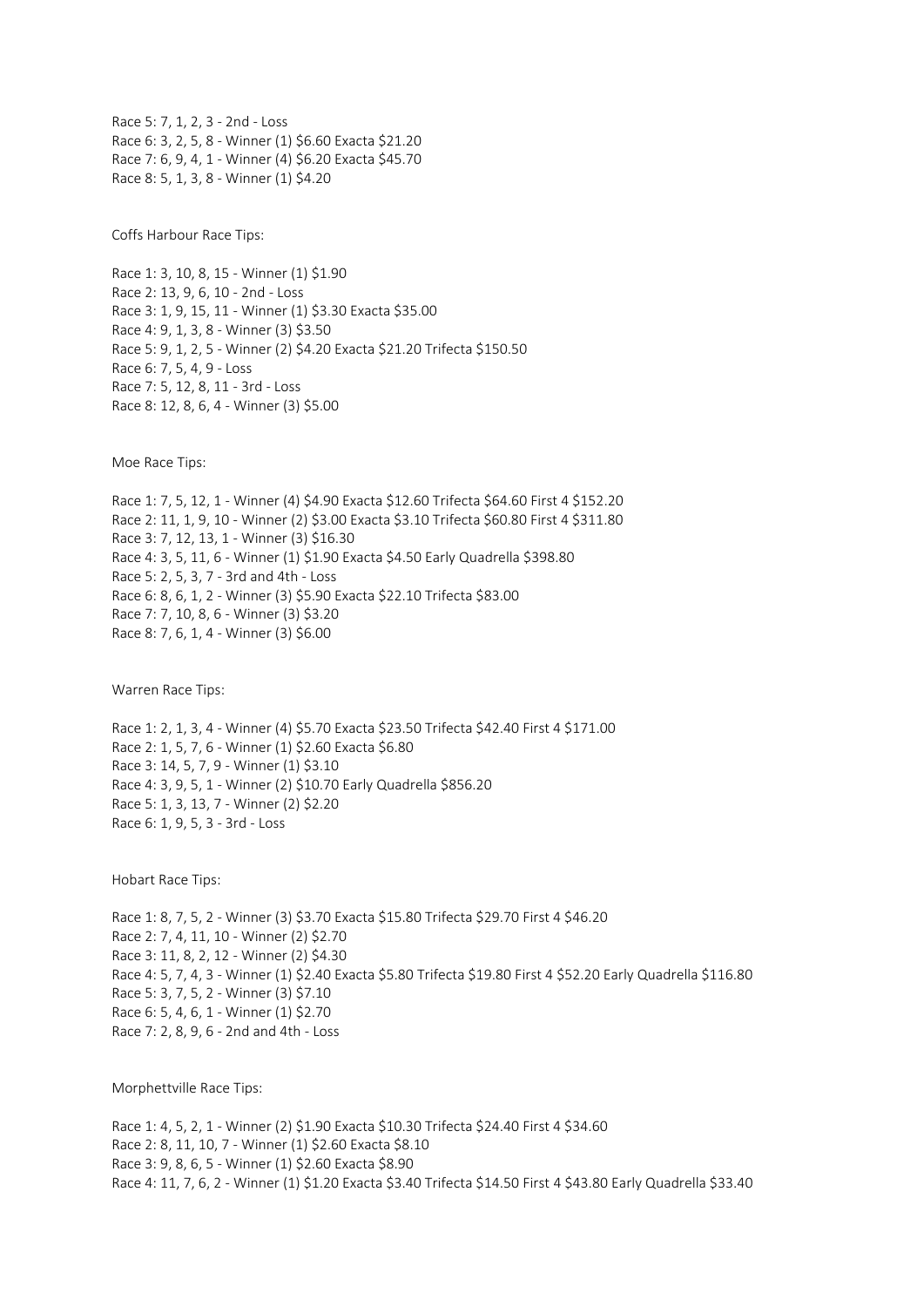Race 5: 1, 4, 2, 5 - Winner (1) \$2.40 Race 6: 10, 9, 11, 12 - Winner (2) \$8.40 Exacta \$48.80 Trifecta \$184.10 Race 7: 4, 7, 12, 3 - 2nd, 3rd and 4th - Loss Race 8: 1, 6, 3, 5 - Winner (1) \$3.20 Exacta \$11.20 Trifecta \$89.00 First 4 \$162.80

Esperance Race Tips:

Race 1: 5, 2, 1, 4 - 2nd, 3rd and 4th - Loss Race 2: 10, 11, 5, 4 - Winner (2) \$4.30 Race 3: 6, 10, 9, 4 - 3rd and 4th - Loss Race 4: 5, 1, 3, 6 - Winner (3) \$8.80 Exacta \$98.80 Race 5: 4, 1, 3, 7 - Winner (4) \$17.00 Race 6: 2, 3, 1, 6 - Winner (2) \$4.20 Race 7: 4, 10, 9, 8 - Winner (3) \$8.50 Quadrella \$7675.70

Sunshine Coast Race Tips:

Race 1: 6, 3, 4, 2 - Winner (1) \$2.30 Exacta \$22.60 Race 2: 2, 6, 9, 5 - Winner (2) \$3.50 Race 3: 10, 3, 4, 8 - 2nd, 3rd and 4th - Loss Race 4: 4, 6, 3, 1 - Winner (3) \$10.30 Exacta \$30.00 Race 5: 4, 10, 2, 1 - Winner (2) \$4.60 Race 6: 1, 10, 7, 13 - Winner (1) \$2.60 Exacta \$9.50 Race 7: 1, 2, 4, 8 - Winner (1) \$1.80 Exacta \$7.00 Quadrella \$268.30

Canterbury Race Tips:

Race 1: 10, 8, 2, 6 - Winner (1) \$2.80 Exacta \$12.00 Race 2: 3, 5, 4, 1 - Winner (3) \$3.20 Exacta \$13.70 Trifecta \$35.30 First 4 \$73.20 Race 3: 3, 9, 1, 7 - Winner (2) \$5.60 Exacta \$22.00 Race 4: 2, 5, 3, 4 - Winner (4) \$4.90 Exacta \$28.10 Early Quadrella \$1057.60 Race 5: 3, 5, 2, 6 - Winner (1) \$3.30 Exacta \$24.90 Trifecta \$118.60 Race 6: 7, 9, 8, 4 - Winner (1) \$1.70 Race 7: 1, 9, 11, 6 - Winner (4) \$3.30 Exacta \$20.10 Race 8: 4, 3, 12, 5 - 2nd, 3rd and 4th - Loss

Moonee Vallley Race Tips:

Race 1: 7, 3, 8, 1 - 2nd - Loss Race 2: 9, 8, 7, 5 - 2nd and 3rd - Loss Race 3: 6, 3, 7, 2 - 2nd, 3rd and 4th - Loss Race 4: 4, 10, 7, 11 - Winner (3) \$4.60 Exacta \$15.40 Race 5: 1, 4, 8, 10 - 2nd and 4th - Loss Race 6: 12, 4, 14, 8 - Winner (1) \$2.90 Race 7: 10, 1, 8, 3 - Winner (1) \$2.10 Exacta \$14.70 Race 8: 9, 4, 12, 2 - 2nd and 3rd - Loss

Fridays December 8th 2017 Horse Racing Tips:

The results are in...

Friday The Final Statistics.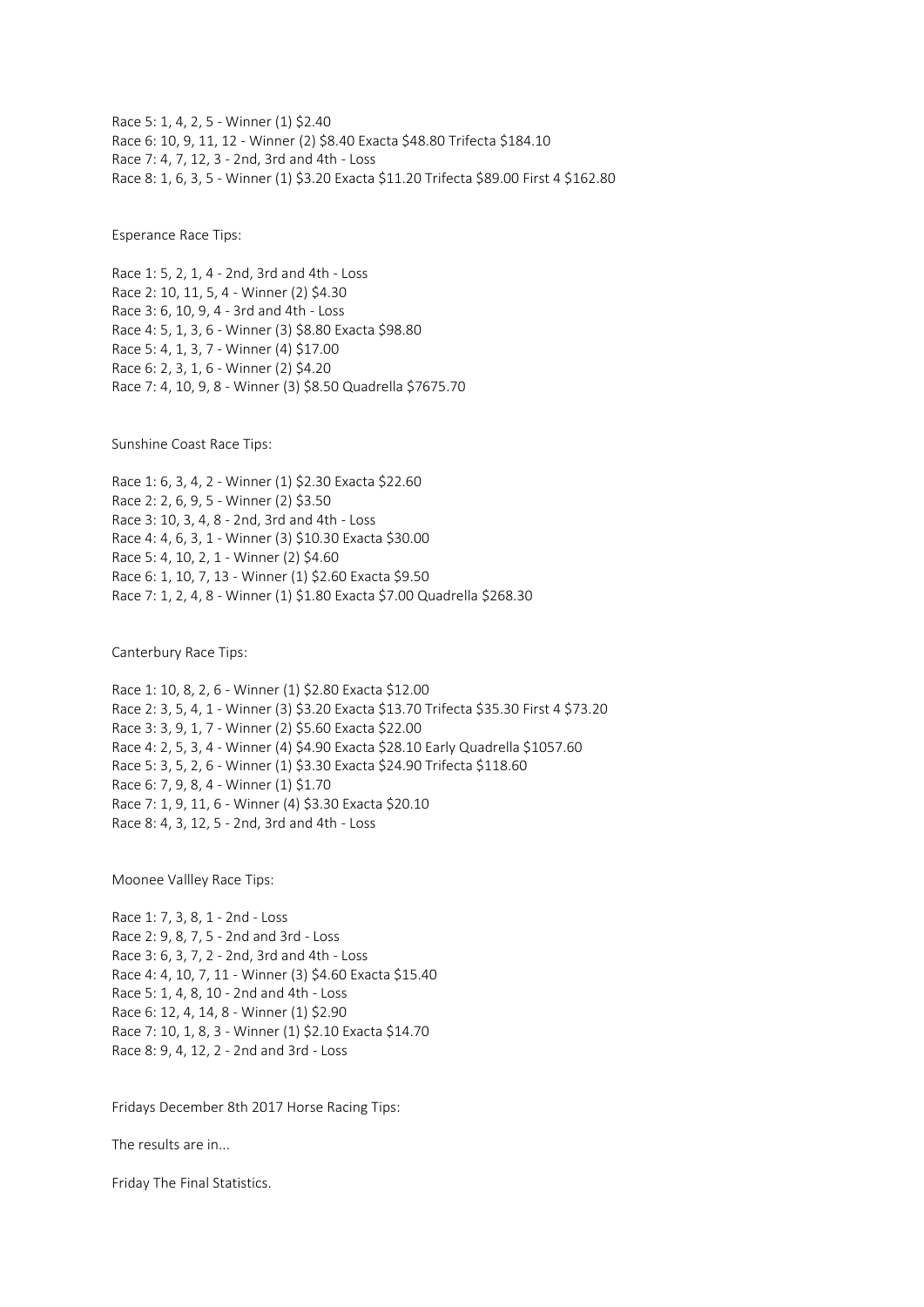- 1. Top Selection strike rate at 30% out of 61 races.
- 2. Top 2 Selections strike rate at 48% out of 61 races.
- + Total Top 2 Selection winners = 29 out of 61 races.
- 3. Exacta strike rate at 34% out of 61 races.
- + Total Exacta winners = 21 out of 61 races.

Dividends:

- + Best Top Selection win dividend: \$6.20
- + Best Top 2 Selection win dividend: \$10.00
- + Best tipped Exacta dividend: \$166.60
- + Best tipped Trifecta dividend: \$221.20
- + Best tipped First 4 dividend: \$1239.20
- + Best tipped Quadrella dividend: \$1321.00

The Day In Summary: So let's have a look at the numbers for this Fridays racing with 61 races covered. For the Exotics there were 21 Exacta's in total which is a strike rate of 34% with the biggest one paying out at \$166.60 with the best tipped Trifecta paying out at \$221.20 and the best tipped First 4 paid out at \$1239.20. For Win Bets the best priced Top Selection winner was at \$6.20 with the strike rate for the Top Selection sitting at an OK 30% with the strike rate for the Top 2 Selections sitting at a respectable 48% of all races run. With Quadrella's the best today paid out at \$1321.00. And so that wraps up this Fridays racing on what was a long & winding day but an interesting one at different times.

Special Suggested Bets Of The Day:

Doomben Race 6 Banker Exacta:

9 / 2, 13, 4

So its 9 for 1st and 2, 13, 4 for 2nd.

Total Cost: \$12 buys a 400% share of the dividend.

Where The Money Is: Those runners which stand out as being well supported early.

Nothing to report today.

Best Longshot's Of The Day:

Mornington Race 9 No 7 Tom Puss at \$17.00 and there is some money around for this one early at the long quote.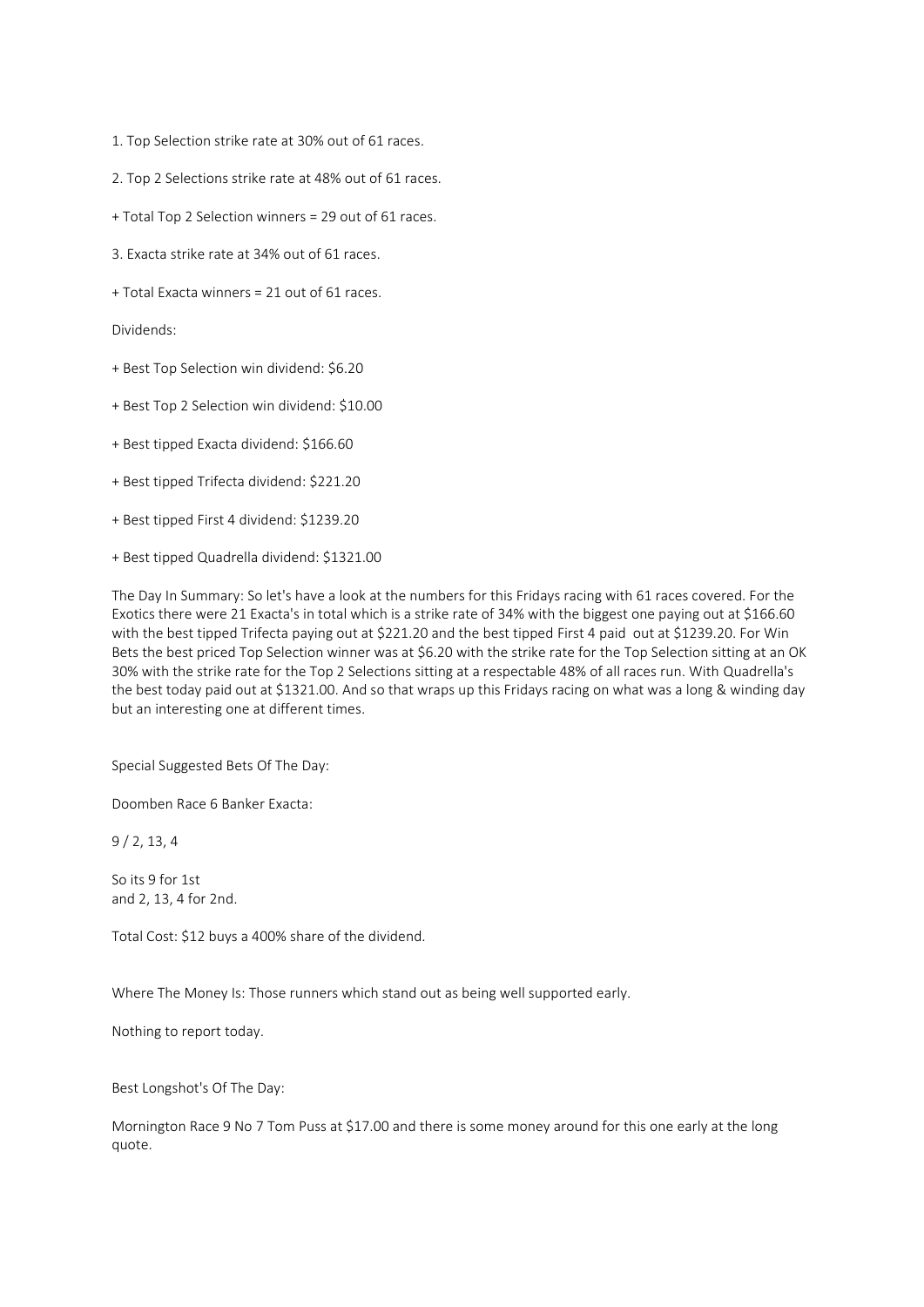Best Quaddie Of The Day:

Mornington Quadrella:

Race 6: 2, 7, 3, 6 Race 7: 3, 10, 7, 5 Race 8: 5, 3, 13, 1 Race 9: 11, 5, 7, 2

Total Cost: \$13 buys a 5% share of the dividend.

Today's Race Tips:

Mornington Race Tips:

Race 1: 7, 2, 9, 6 - Winner (1) \$3.30 Race 2: 1, 5, 9, 7 - Winner (1) \$2.30 Exacta \$7.10 Race 3: 9, 2, 11, 5 - Winner (1) \$3.10 Race 4: 10, 5, 2, 3 - Winner (1) \$2.10 Exacta \$4.40 Trifecta \$18.00 Race 5: 8, 7, 11, 6 - Winner (2) \$8.10 Early Quadrella \$182.00 Race 6: 2, 7, 3, 6 - Winner (3) \$5.70 Race 7: 3, 10, 7, 5 - 2nd, 3rd and 4th - Loss Race 8: 5, 3, 13, 1 - 2nd and 4th - Loss Race 9: 11, 5, 7, 2 - Loss

Murwillumbah Race Tips:

Race 1: 3, 4, 1, 2 - Winner (4) \$4.80 Exacta \$11.30 Trifecta \$20.00 First 4 \$70.00 Race 2: 2, 3, 4, 9 - Winner (1) \$3.00 Race 3: 4, 7, 2, 8 - Winner (2) \$10.00 Race 4: 1, 4, 11, 15 - Winner (2) \$4.10 Early Quadrella \$1321.00 Race 5: 5, 10, 7, 8 - Winner (3) \$6.60 Race 6: 4, 3, 1, 5 - Winner (2) \$3.50 Race 7: 1, 11, 9, 10 - 2nd, 3rd and 4th - Loss

Muswellbrook Race Tips:

Race 1: 4, 3, 1, 5 - Winner (3) \$4.20 Exacta \$23.90 Race 2: 11, 1, 5, 3 - 3rd and 4th - Loss Race 3: 1, 4, 7, 5 - Winner (1) \$2.10 Race 4: 9, 8, 7, 5 - 2nd and 3rd - Loss Race 5: 1, 6, 5, 7 - Winner (1) \$2.40 Race 6: 9, 7, 4, 8 - Winner (2) \$2.30 Race 7: 5, 13, 6, 2 - Winner (3) \$4.60 Exacta \$19.70 Race 8: 1, 10, 3, 2 - Winner (2) \$3.30 Quadrella \$127.50

Port Lincoln Race Tips:

Race 1: 7, 5, 3, 9 - Winner (1) \$2.80 Exacta \$11.20 Trifecta \$171.60 First 4 \$417.60 Race 2: 9, 3, 4, 7 - Winner (3) \$9.00 Exacta \$14.80 Race 3: 3, 1, 8, 5 - Winner (2) \$4.00 Exacta \$35.30 Trifecta \$89.30 Race 4: 4, 2, 1, 3 - 2nd and 3rd - Loss Race 5: 6, 2, 10, 5 - Winner (1) \$6.20 Exacta \$34.50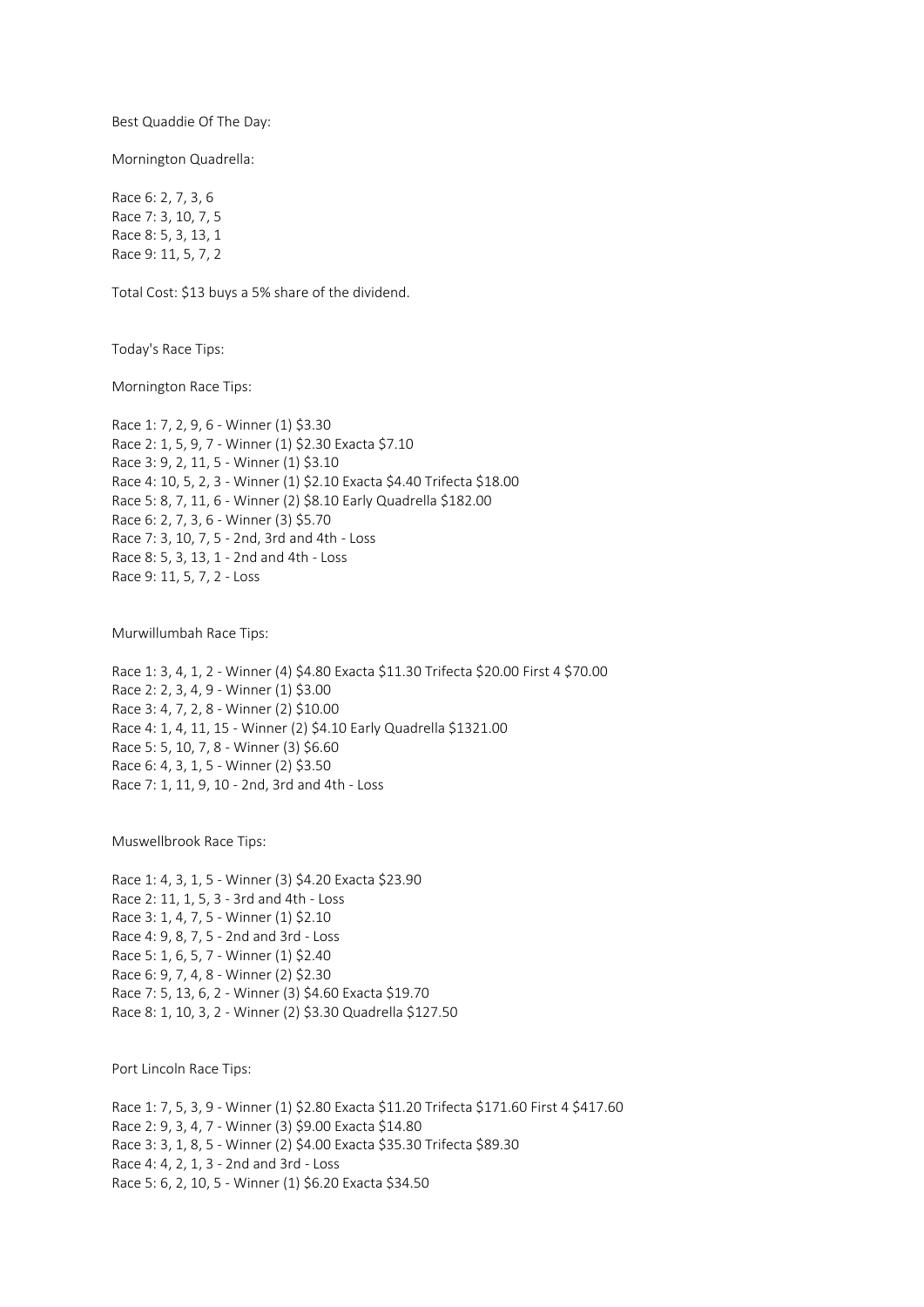Race 6: 3, 8, 5, 4 - Winner (2) \$3.90 Exacta \$17.90 Race 7: 1, 5, 3, 6 - Winner (4) \$4.40

Doomben Race Tips:

Race 1: 10, 3, 4, 11 - 2nd and 3rd - Loss Race 2: 7, 8, 12, 11 - Winner (3) \$4.00 Exacta \$12.00 Race 3: 2, 4, 5, 3 - 3rd and 4th - Loss Race 4: 3, 2, 1, 8 - Winner (1) \$2.40 Exacta \$10.20 Trifecta \$20.40 Race 5: 3, 4, 11, 7 - Winner (1) \$6.00 Race 6: 9, 2, 13, 4 - Winner (3) \$8.90 Race 7: 2, 10, 7, 4 - Winner (1) \$2.90 Quadrella \$546.90

Queanbeyan Race Tips:

Race 1: 2, 8, 5, 9 - 2nd and 3rd - Loss Race 2: 6, 9, 1, 7 - Winner (4) \$6.20 Exacta \$37.40 Race 3: 7, 6, 10, 3 - Winner (2) \$3.40 Exacta \$30.20 Trifecta \$98.70 First 4 \$482.60 Race 4: 1, 6, 7, 5 - Winner (4) \$5.00 Exacta \$38.40 Trifecta \$111.00 Race 5: 1, 5, 3, 7 - 2nd, 3rd and 4th - Loss Race 6: 6, 1, 7, 3 - Winner (1) \$4.00 Race 7: 2, 4, 5, 3 - Winner (2) \$2.30 Exacta \$7.20 Trifecta \$21.40 First 4 \$77.20

Devonport Race Tips:

Race 1: 1, 4, 6, 5 - Winner (1) \$1.90 Exacta \$1.90 Trifecta \$5.70 Race 2: 2, 7, 5, 3 - Winner (4) \$5.00 Race 3: 4, 6, 2, 5 - Winner (1) \$2.50 Race 4: 9, 1, 4, 5 - Winner (2) \$2.90 Early Quadrella \$167.30 Race 5: 1, 7, 10, 5 - Winner (3) \$18.30 Exacta \$166.60 Race 6: 5, 3, 6, 1 - 2nd and 3rd - Loss Race 7: 4, 2, 3, 6 - Winner (3) \$5.00 Exacta \$66.50 Trifecta \$221.20 First 4 \$1239.20 Race 8: 1, 4, 6, 8 - Winner (4) \$2.40

Moonee Valley Race Tips:

Race 1: 1, 9, 8, 4 - 2nd and 4th - Loss Race 2: 3, 9, 10, 8 - 2nd and 4th - Loss Race 3: 3, 6, 2, 1 - Winner (1) \$4.60 Exacta \$17.20 Race 4: 2, 10, 6, 8 - 2nd and 3rd - Loss Race 5: 5, 12, 9, 15 - Winner (1) \$4.20 Race 6: 7, 14, 3, 8 - 2nd and 4th - Loss Race 7: 14, 2, 8, 12 - Winner (3) \$3.90 Race 8: 7, 11, 5, 16 - Winner (1) \$1.40 Exacta \$19.80

Fridays December 1st 2017 Horse Racing Tips:

The results are in...

Friday The Final Statistics.

1. Top Selection strike rate at 32% out of 47 races.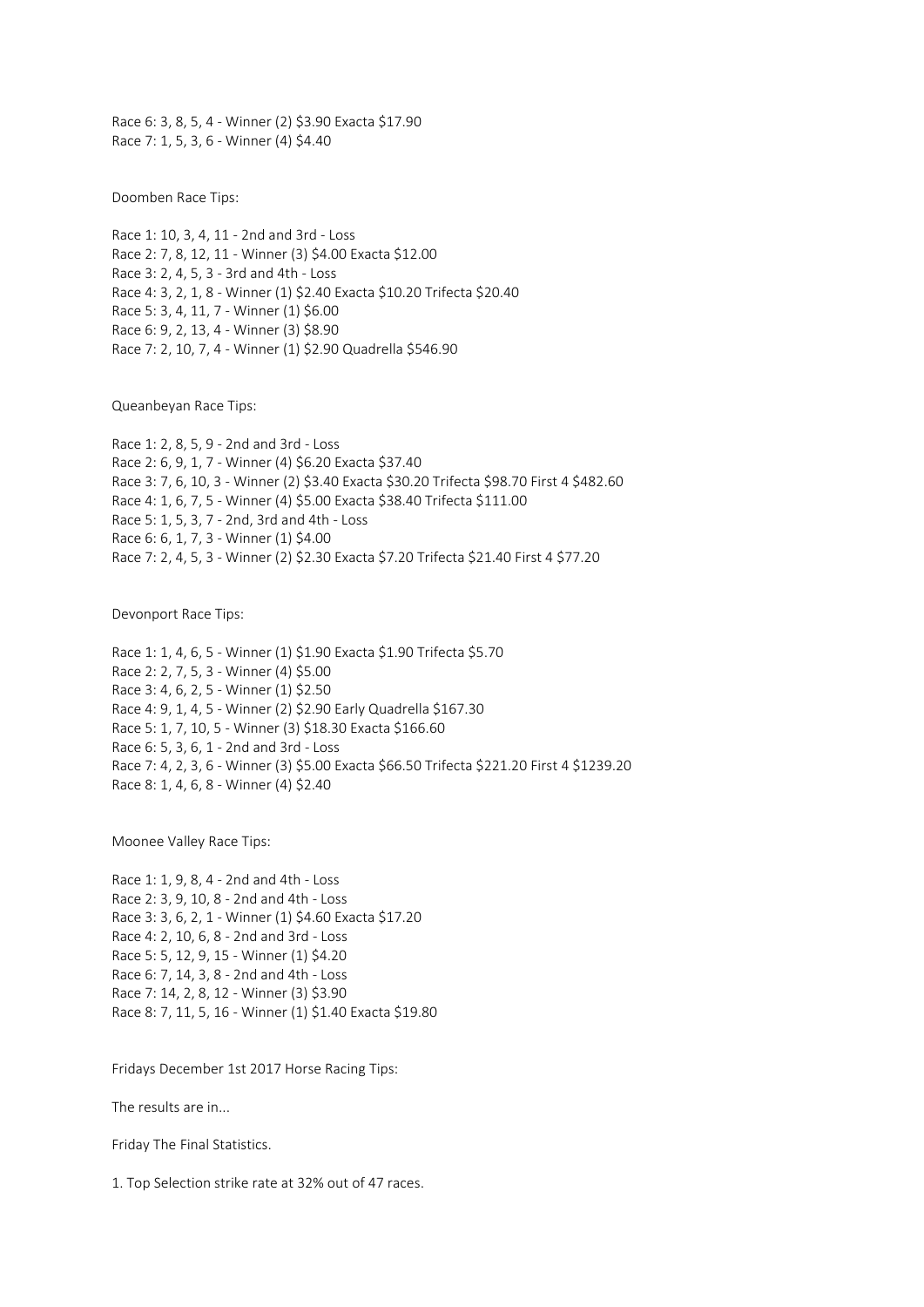2. Top 2 Selections strike rate at 47% out of 47 races.

- + Total Top 2 Selection winners = 22 out of 47 races.
- 3. Exacta strike rate at 49% out of 47 races.
- + Total Exacta winners = 23 out of 47 races.

Dividends:

- + Best Top Selection win dividend: \$5.50
- + Best Top 2 Selection win dividend: \$8.60
- + Best tipped Exacta dividend: \$122.80
- + Best tipped Trifecta dividend: \$170.40
- + Best tipped First 4 dividend: \$382.40
- + Best tipped Quadrella dividend: \$400.70

The Day In Summary: So let's have a look at the numbers for this Fridays racing with 47 races covered. For the Exotics there were 23 Exacta's in total which is a strike rate of 49% with the biggest one paying out at \$122.80 with the best tipped Trifecta paying out at \$170.40 and the best tipped First 4 paid out at \$382.40. For Win Bets the best priced Top Selection winner was at \$5.50 with the strike rate for the Top Selection sitting at 32% with the strike rate for the Top 2 Selections sitting at a very good 47% of all races run. With Quadrella's the best today paid out at \$400.70. And so that wraps up this Fridays racing on what was a mostly fun & enjoyable day.

Special Suggested Bets Of The Day:

Mudgee Race 4 Banker Exacta:

1 / 7, 8, 12

So its 1 for 1st and 7, 8, 12 for 2nd.

Total Cost: \$12 buys a 400% share of the dividend.

Result - A winner and paid out at \$41.60 for 400%

Where The Money Is: Those runners which stand out as being well supported early.

Nothing to report today.

Best Longshot's Of The Day:

Canberra Race 7 No 14 Darbalara at \$67.00 some money around and might be worth a small place bet for an interest at the \$17.00 odds on offer.

Best Quaddie Of The Day: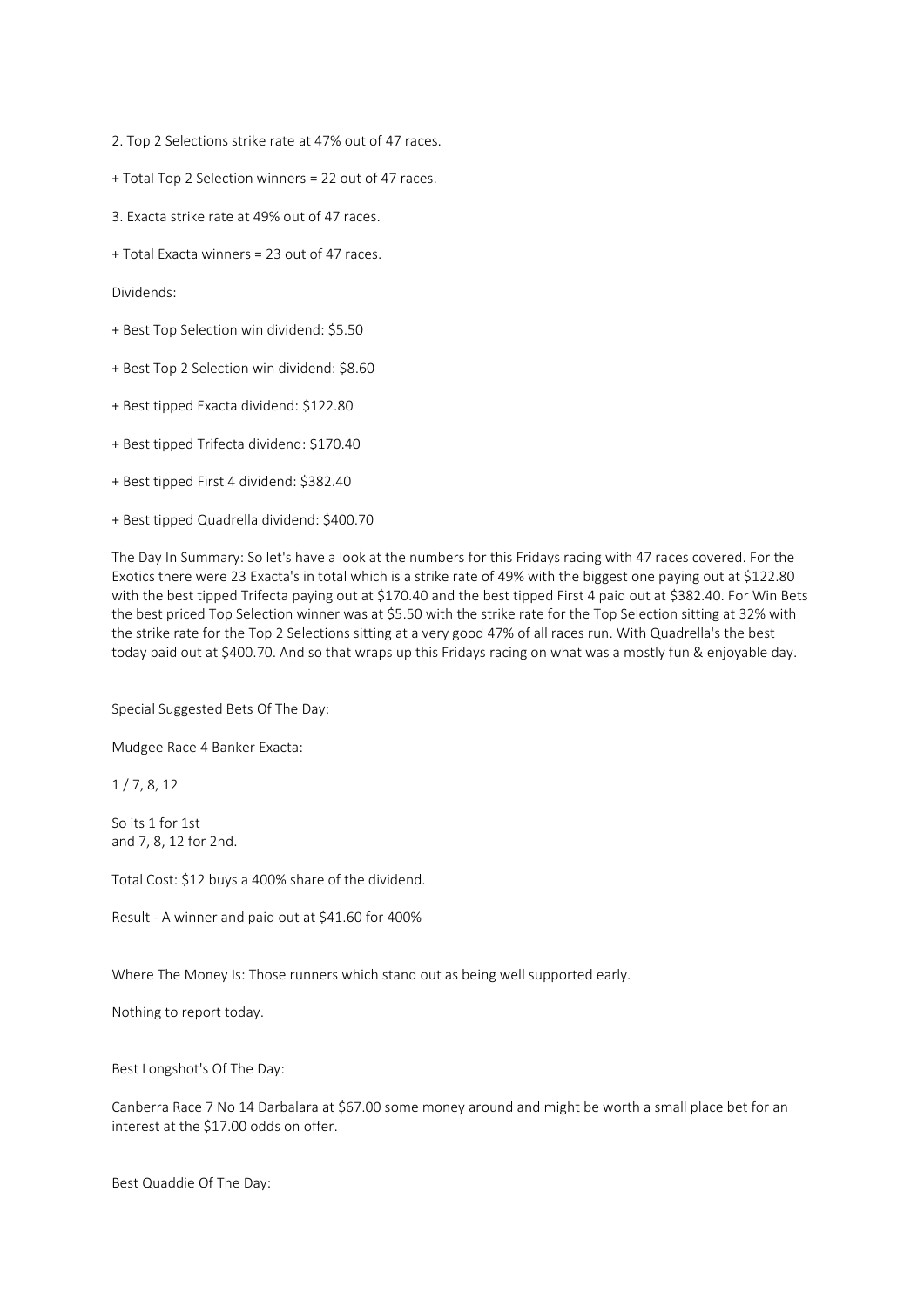Mudgee Quadrella:

Race 5: 2, 14, 4, 8 Race 6: 9, 7, 5, 11 Race 7: 5, 10, 2, 12 Race 8: 6, 5, 3, 9

Total Cost: \$13 buys a 5% share of the dividend.

Today's Race Tips:

Mudgee Race Tips:

Race 1: 2, 10, 1, 5 - Winner (2) \$8.60 Exacta \$17.50 Trifecta \$56.90 First 4 \$99.80 Race 2: 3, 2, 5, 4 - Winner (1) \$2.20 Exacta \$9.00 Race 3: 4, 2, 9, 3 - Winner (2) \$1.90 Race 4: 1, 7, 8, 12 - Winner (1) \$1.50 Exacta \$10.40 Early Quadrella \$254.00 Race 5: 2, 14, 4, 8 - 2nd, 3rd and 4th - Loss Race 6: 9, 7, 5, 11 - Winner (1) \$4.90 Race 7: 5, 10, 2, 12 - Winner (4) \$5.30 Exacta \$17.40 Race 8: 6, 5, 3, 9 - 3rd and 4th - Loss

Sale Race Tips:

Race 1: 4, 5, 12, 3 - Winner (1) \$3.50 Exacta \$8.20 Race 2: 11, 6, 7, 1 - Winner (1) \$1.30 Race 3: 6, 3, 5, 11 - 2nd and 4th - Loss Race 4: 9, 10, 16, 2 - Winner (1) \$3.40 Race 5: 3, 4, 1, 5 - Winner (3) \$3.10 Race 6: 6, 4, 2, 3 - Winner (2) \$3.50 Exacta \$21.10 Race 7: 7, 3, 6, 5 - 2nd and 3rd - Loss Race 8: 3, 9, 7, 5 - Winner (1) \$1.90

Canberra Race Tips:

Race 1: 7, 6, 2, 8 - 2nd and 3rd - Loss Race 2: 2, 8, 3, 4 - 2nd, 3rd and 4th - Loss Race 3: 4, 1, 5, 10 - Winner (4) \$9.60 Exacta \$33.40 Race 4: 4, 1, 7, 6 - Winner (2) \$2.60 Race 5: 13, 10, 6, 9 - Winner (1) \$3.80 Exacta \$33.30 Race 6: 9, 6, 8, 7 - Winner (3) \$12.80 Exacta \$110.50 Trifecta \$400.70 Race 7: 5, 11, 8, 14 - Winner (1) \$3.00 Race 8: 10, 1, 9, 14 - 2nd - Loss

Albany Race Tips:

Race 1: 2, 5, 7, 8 - 3rd - Loss Race 2: 6, 1, 10, 9 - Winner (4) \$5.50 Exacta \$13.00 Race 3: 2, 7, 6, 9 - Winner (4) \$5.80 Exacta \$13.60 Trifecta \$170.40 Race 4: 5, 4, 8, 7 - Winner (1) \$2.90 Exacta \$8.20 Race 5: 5, 1, 3, 7 - Winner (2) \$3.30 Exacta \$11.70 Trifecta \$45.40 Race 6: 5, 8, 1, 10 - Winner (3) \$7.60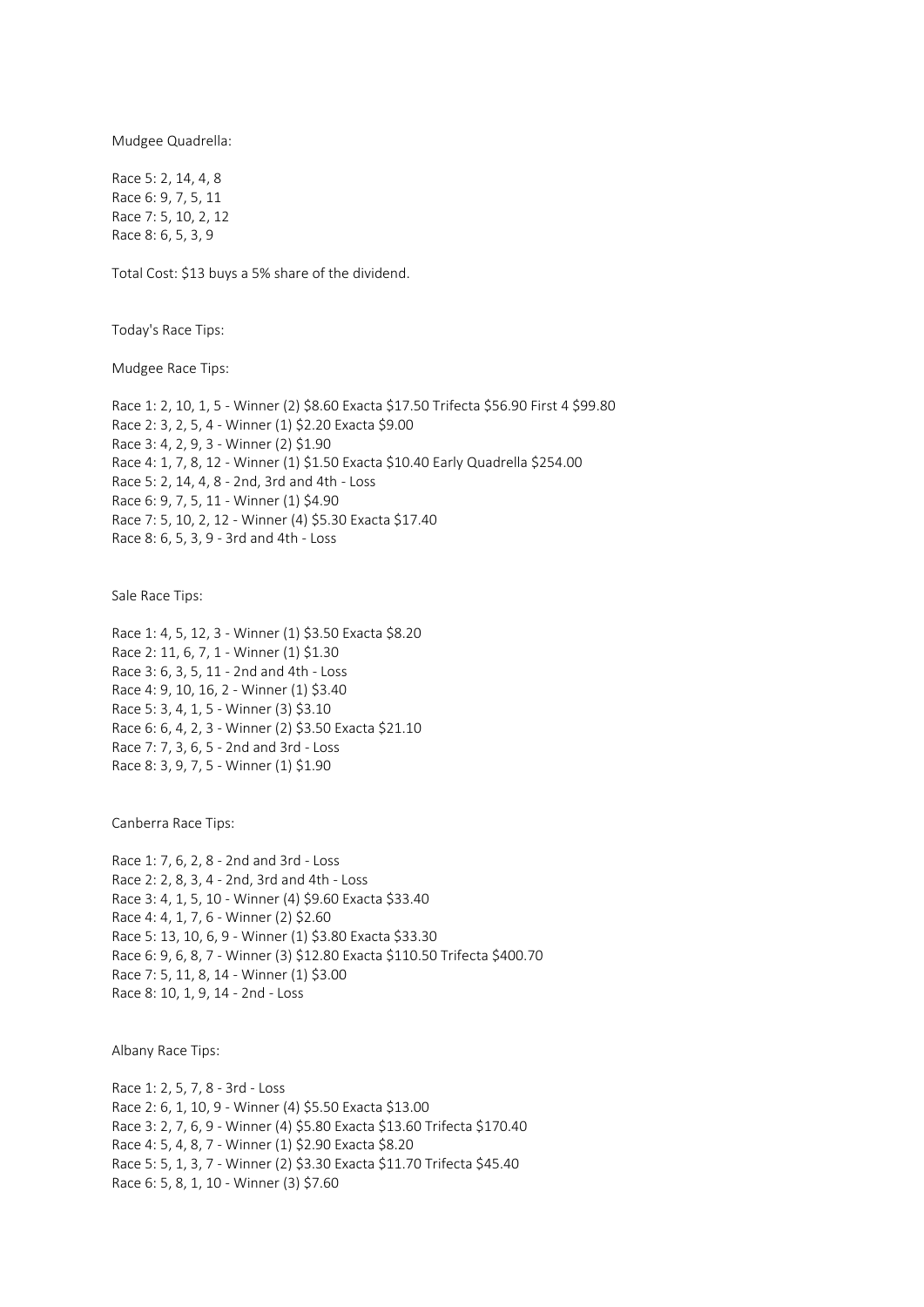Race 7: 6, 5, 1, 7 - Winner (1) \$5.50 Exacta \$25.90 Trifecta \$100.40 Quadrella \$395.00

Canterbury Race Tips:

Race 1: 2, 5, 1, 4 - Winner (1) \$4.00 Exacta \$14.70 Trifecta \$17.10 First 4 \$27.60 Race 2: 7, 10, 3, 6 - Winner (2) \$3.40 Race 3: 6, 1, 3, 5 - Winner (1) \$2.80 Exacta \$13.70 Trifecta \$45.70 First 4 \$196.20 Race 4: 5, 1, 8, 7 - 3rd and 4th - Loss Race 5: 9, 5, 1, 6 - Winner (1) \$3.10 Exacta \$16.50 Race 6: 4, 1, 8, 2 - Winner (4) \$6.90 Exacta \$20.80 Race 7: 9, 5, 12, 4 - 3rd - Loss Race 8: 13, 2, 7, 1 - 3rd - Loss

Moonee Valley Race Tips:

Race 1: 8, 3, 2, 5 - 2nd - Loss Race 2: 2, 5, 6, 3 - Winner (4) \$7.60 Exacta \$30.60 Trifecta \$94.60 Race 3: 6, 5, 2, 3 - 2nd and 4th - Loss Race 4: 5, 6, 9, 11 - Winner (2) \$8.40 Exacta \$25.00 Trifecta \$123.30 First 4 \$382.40 Race 5: 5, 7, 2, 3 - Winner (1) \$2.40 Exacta \$10.20 Trifecta \$56.30 Race 6: 10, 12, 9, 7 - Winner (3) \$4,50 Exacta \$16.00 Race 7: 11, 12, 10, 4 - Winner (3) \$13.40 Exacta \$122.80 Race 8: 5, 13, 9, 3 - 3rd - Loss

Fridays November 24th 2017 Horse Racing Tips:

The results are in...

Friday The Final Statistics.

- 1. Top Selection strike rate at 30% out of 63 races.
- 2. Top 2 Selections strike rate at 44% out of 63 races.
- + Total Top 2 Selection winners = 28 out of 63 races.
- 3. Exacta strike rate at 48% out of 63 races.
- + Total Exacta winners = 30 out of 63 races.

Dividends:

- + Best Top Selection win dividend: \$15.10
- + Best Top 2 Selection win dividend: \$15.10
- + Best tipped Exacta dividend: \$85.40
- + Best tipped Trifecta dividend: \$181.10
- + Best tipped First 4 dividend: \$853.00
- + Best tipped Quadrella dividend: \$3669.50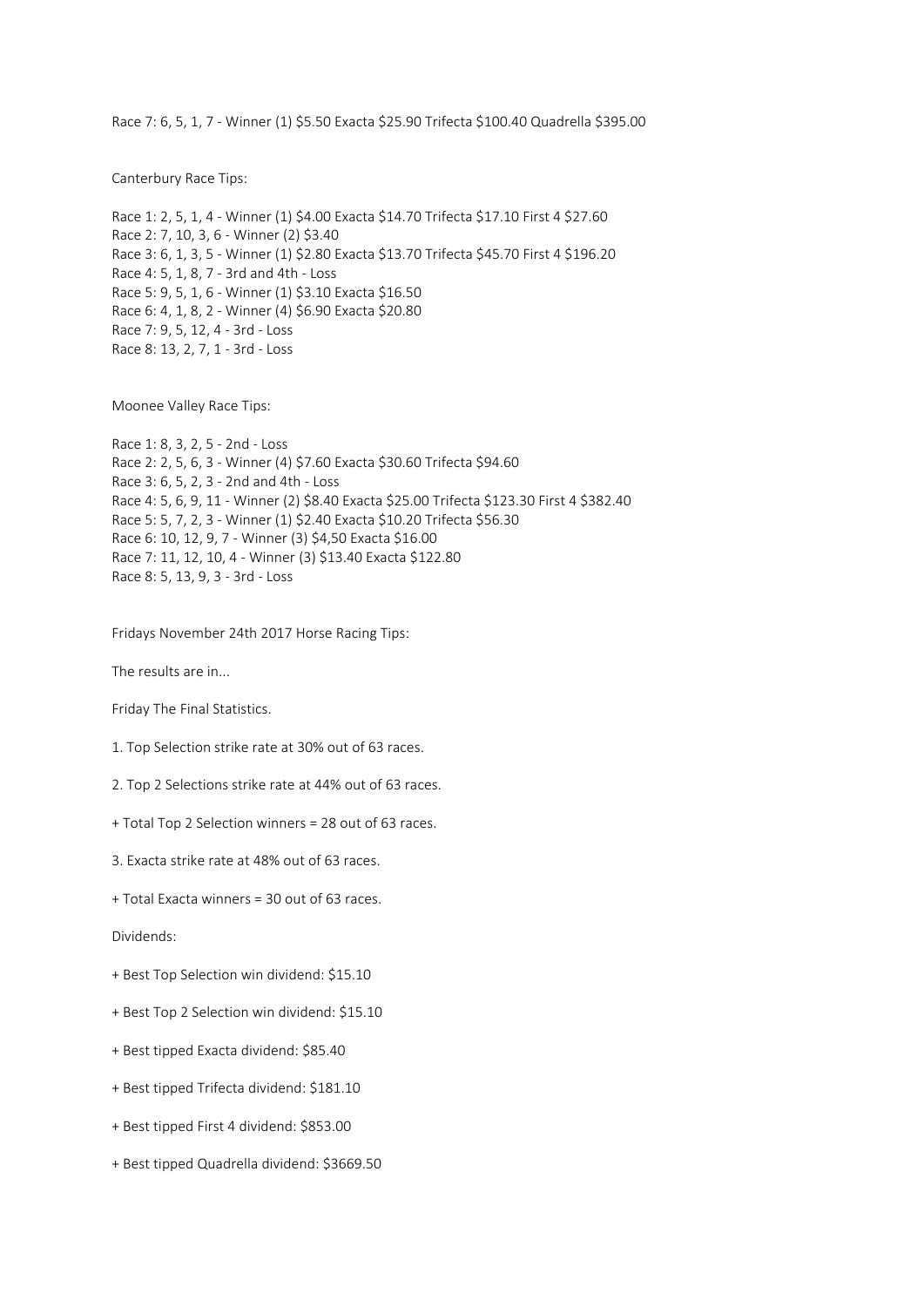The Day In Summary: So let's have a look at the numbers for this Fridays racing with 63 races covered. For the Exotics there were 30 Exacta's in total which is a strike rate of 48% with the biggest one paying out at \$85.40 with the best tipped Trifecta paying out at \$181.10 and the best tipped First 4 paid out at \$853.00. For Win Bets the best priced Top Selection winner was at \$15.10 with the strike rate for the Top Selection sitting at a good 30% with the strike rate for the Top 2 Selections sitting at a very reasonable 44% of all races run. With Quadrella's the best today was an early one and it paid out at \$3669.50. And so that wraps up this Fridays racing and it was not an unexciting day with some memorable moments recorded at different stages throughout the day and night.

Special Suggested Bets Of The Day:

Wodonga Race 2 Banker Exacta:

And we might be able to glean a little value off these races.

6 / 5, 1, 14

So its 6 for 1st and 5, 1, 14 for 2nd.

Total Cost: \$12 buys a 400% share of the dividend.

Sunshine Coast Race 4 Banker Exacta:

7 / 10, 3, 11

So its 7 for 1st and 10, 3, 11 for 2nd.

Total Cost: \$12 buys a 400% share of the dividend.

Where The Money Is: Those runners which stand out as being well supported early.

Sunshine Coast Race 3 No 5 Red Handle at \$9.00 and this one has some decent support early.

Result - Finished 3rd

Best Longshot's Of The Day:

Nothing to report.

Best Quaddie Of The Day:

Wodonga Quadrella:

Race 5: 2, 5, 4, 1 Race 6: 10, 7, 3, 5 Race 7: 6, 4, 1, 3 Race 8: 9, 1, 2, 7

Total Cost: \$13 buys a 5% share of the dividend.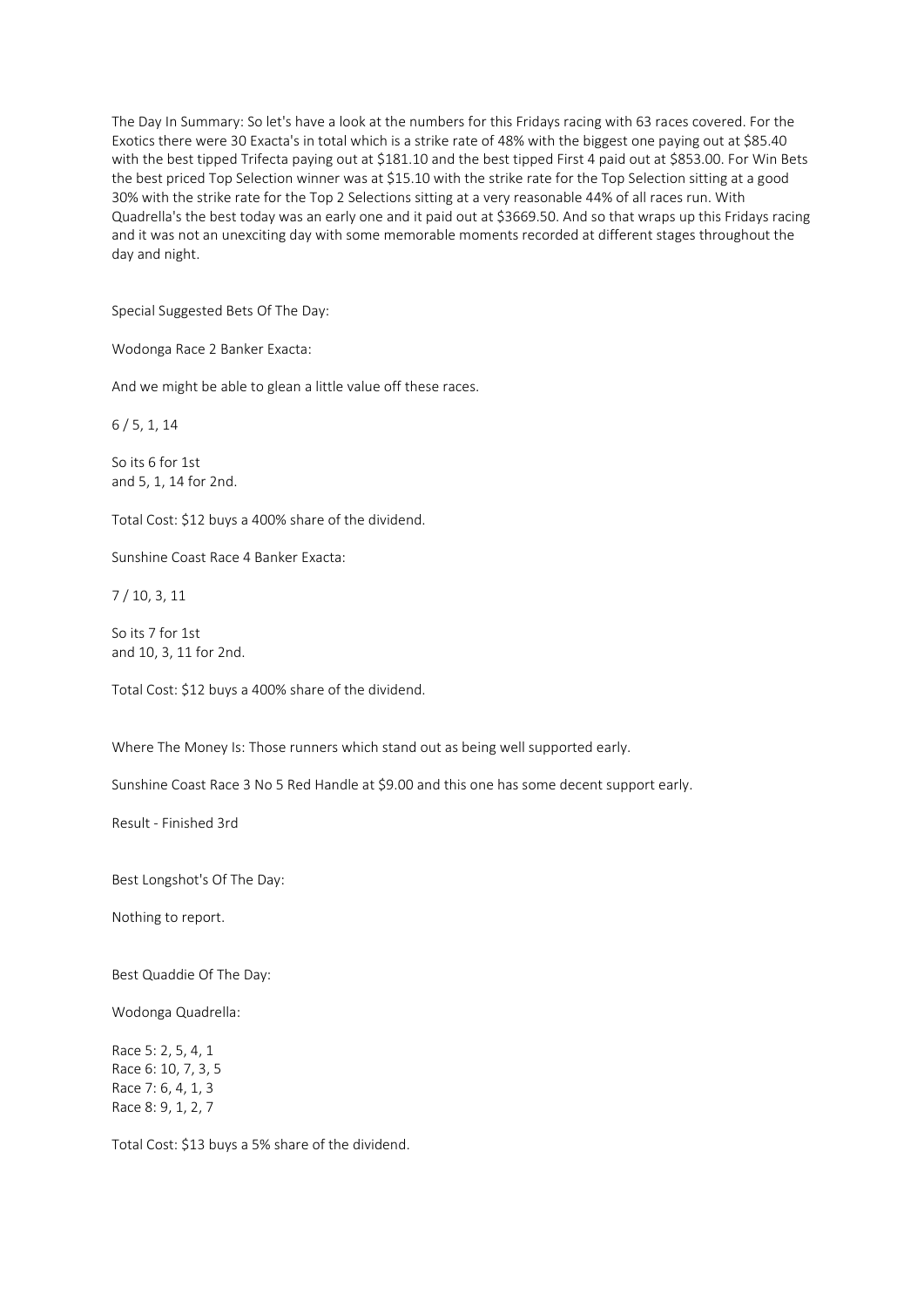Today's Race Tips:

Townsville Race Tips:

Race 1: 3, 4, 2, 1 - Winner (1) \$1.80 Exacta \$3.00 Trifecta \$5.60 First 4 \$4.00 Race 2: 2, 9, 1, 3 - Winner (4) \$8.50 Exacta \$47.20 Race 3: 3, 4, 1, 10 - Winner (4) \$34.30 Race 4: 1, 2, 3, 4 - Winner (2) \$6.40 Early Quadrella \$3669.50 Race 5: 2, 6, 3, 1 - 4th - Loss Race 6: 8, 4, 5, 3 - Winner (1) \$2.10 Exacta \$6.80 Trifecta \$37.60 First 4 \$112.40 Race 7: 2, 8, 5, 1 - Winner (1) \$2.40 Exacta \$14.40

Orange Race Tips:

Race 1: 4, 8, 5, 13 - 2nd and 3rd - Loss Race 2: 14, 10, 1, 13 - 4th - Loss Race 3: 11, 4, 13, 1 - Winner (1) \$3.00 Exacta \$15.10 Race 4: 4, 6, 12, 5 - Winner (4) \$4.30 Race 5: 5, 7, 6, 2 - 2nd - Loss Race 6: 2, 6, 8, 7 - Winner (1) \$2.80 Exacta \$7.20 Trifecta \$43.40 Race 7: 7, 12, 8, 5 - Loss Race 8: 1, 11, 8, 5 - Winner (1) \$2.90

Wodonga Race Tips:

Race 1: 9, 5, 2, 6 - Winner (1) \$1.30 Exacta \$3.70 Race 2: 6, 5, 1, 14 - 2nd, 3rd and 4th - Loss Race 3: 11, 6, 13, 1 - Loss Race 4: 8, 7, 3, 2 - 4th - Loss Race 5: 2, 5, 4, 1 - Winner (4) \$2.20 Exacta \$22.90 Race 6: 10, 7, 3, 5 - 3rd - Loss Race 7: 6, 4, 1, 3 - Winner (1) \$7.40 Race 8: 9, 1, 2, 7 - Winner (3) \$3.40 Exacta \$8.40

Pt Lincoln Race Tips:

Race 1: 5, 7, 3, 2 - Winner (4) \$2.70 Race 2: 12, 5, 6, 8 - 2nd - Loss Race 3: 3, 2, 5, 7 - Winner (1) \$2.00 Race 4: 8, 6, 7, 11 - 3rd - Loss Race 5: 7, 1, 8, 2 - Winner (2) \$4.40 Exacta \$15.90 Race 6: 4, 8, 6, 3 - Winner (2) \$5.50 Exacta \$19.20 Race 7: 6, 3, 5, 1 - 3rd and 4th - Loss Race 8: 5, 2, 3, 1 - Winner (1) \$7.00 Exacta \$25.10

Cessnock Race Tips:

Race 1: 1, 4, 2, 5 - Winner (3) \$2.40 Exacta \$4.60 Race 2: 5, 11, 10, 13 - 2nd and 3rd - Loss Race 3: 2, 6, 4, 12 - Winner (2) \$7.00 Exacta \$24.40 Trifecta \$109.50 First 4 \$304.60 Race 4: 5, 3, 4, 6 - Winner (2) \$5.70 Exacta \$12.10 Trifecta \$89.80 Race 5: 2, 1, 5, 3 - Winner (1) \$3.20 Exacta \$16.30 Race 6: 6, 10, 8, 15 - Winner (2) \$6.80 Exacta \$18.30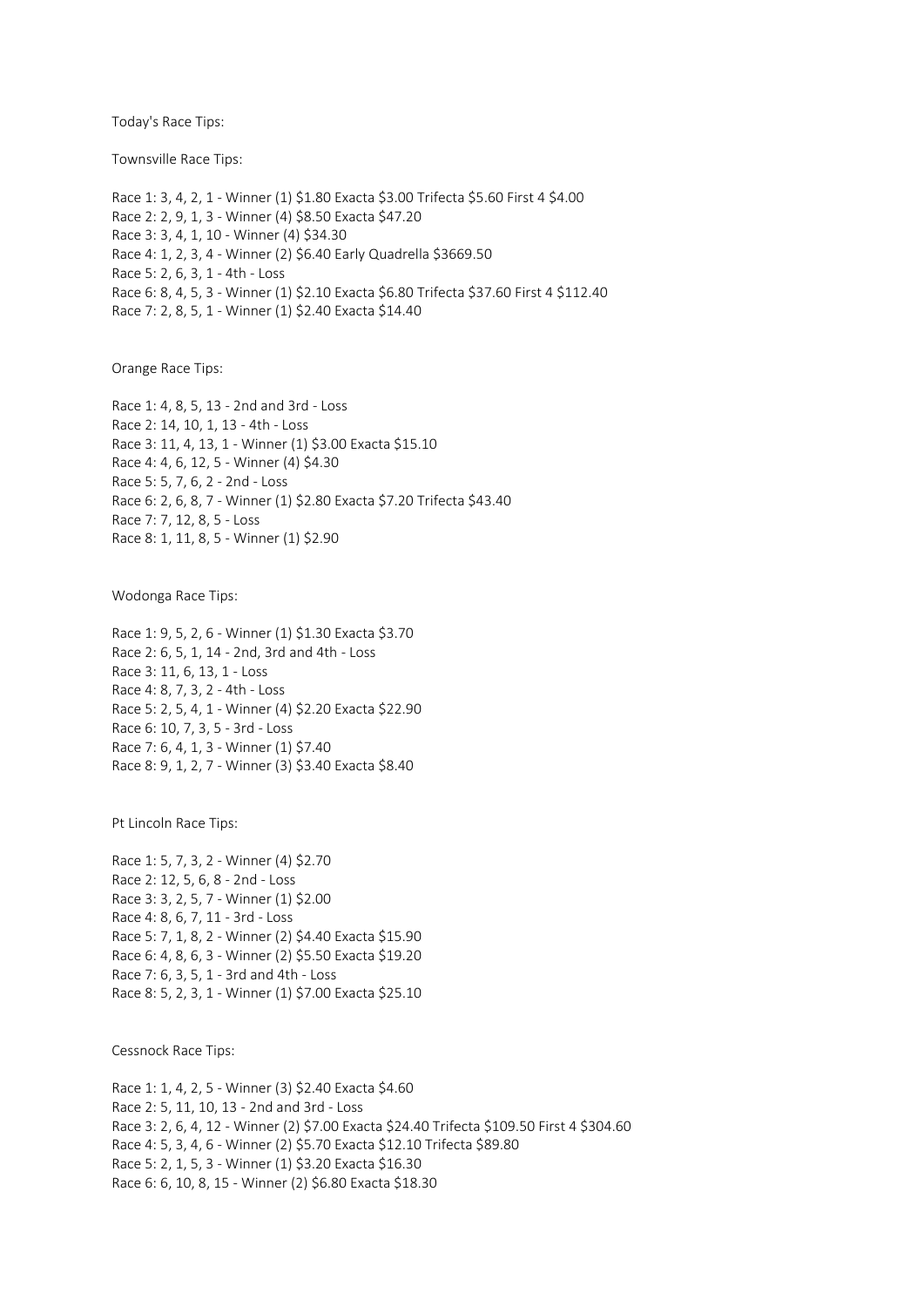Race 7: 12, 2, 8, 11 - Winner (1) \$15.10 Exacta \$85.40 Race 8: 1, 5, 11, 10 - 3rd - Loss

Narrogin Race Tips:

Race 1: 1, 2, 5, 3 - Winner (2) \$3.80 Exacta \$17.20 Trifecta \$63.90 Race 2: 1, 3, 5, 6 - Winner (1) \$2.30 Exacta \$3.90 Trifecta \$6.60 First 4 \$11.60 Race 3: 3, 9, 1, 4 - Winner (3) \$8.50 Exacta \$22.60 Trifecta \$83.80 First 4 \$197.80 Race 4: 2, 9, 10, 4 - 2nd, 3rd and 4th - Loss Race 5: 1, 3, 8, 7 - Winner (1) \$3.20 Race 6: 10, 1, 5, 2 - Winner (1) \$1.70 Race 7: 2, 5, 4, 6 - Winner (3) \$12.10 Exacta \$24.80 Trifecta \$181.10 Race 8: 1, 2, 7, 3 - 3rd - Loss Race 9: 4, 8, 3, 7 - 2nd and 3rd - Loss

Sunshine Coast Race Tips:

Race 1: 1, 6, 7, 8 - 2nd, 3rd and 4th - LOss Race 2: 1, 14, 13, 12 - 2nd - Loss Race 3: 5, 2, 1, 7 - Winner (2) \$6.30 Exacta \$19.90 Trifecta \$114.50 First 4 \$853.00 Race 4: 7, 10, 3, 11 - Winner (1) \$2.40 Race 5: 7, 11, 9, 5 - Winner (1) \$4.40 Exacta \$22.90 Race 6: 3, 2, 5, 6 - Winner (2) \$6.50 Exacta \$10.00 Race 7: 6, 1, 2, 8 - Winner (3) \$3.20 Exacta \$9.40 Quadrella \$194.40

Cranbourne Race Tips:

Race 1: 11, 9, 7, 6 - 3rd and 4th - Loss Race 2: 10, 9, 11, 6 - 2nd, 3rd and 4th - Loss Race 3: 3, 7, 5, 2 - Winner (1) \$2.40 Exacta \$5.80 Trifecta \$16.40 First 4 \$37.40 Race 4: 3, 5, 1, 4 - Winner (2) \$6.60 Exacta \$10.00 Trifecta \$58.60 Race 5: 1, 9, 3, 5 - Winner (3) \$5.80 Exacta \$14.00 Race 6: 4, 12, 8, 7 - Winner (3) \$5.70 Race 7: 1, 5, 2, 6 - Winner (3) \$4.90 Exacta \$50.70 Race 8: 4, 6, 8, 5 - Winner (1) \$4.10 Quadrella \$918.70

Fridays November 17th 2017 Horse Racing Tips:

The results are in...

Friday The Final Statistics.

1. Top Selection strike rate at 35% out of 54 races.

2. Top 2 Selections strike rate at 54% out of 54 races.

+ Total Top 2 Selection winners = 29 out of 54 races.

3. Exacta strike rate at 44% out of 54 races.

+ Total Exacta winners = 24 out of 54 races.

Dividends: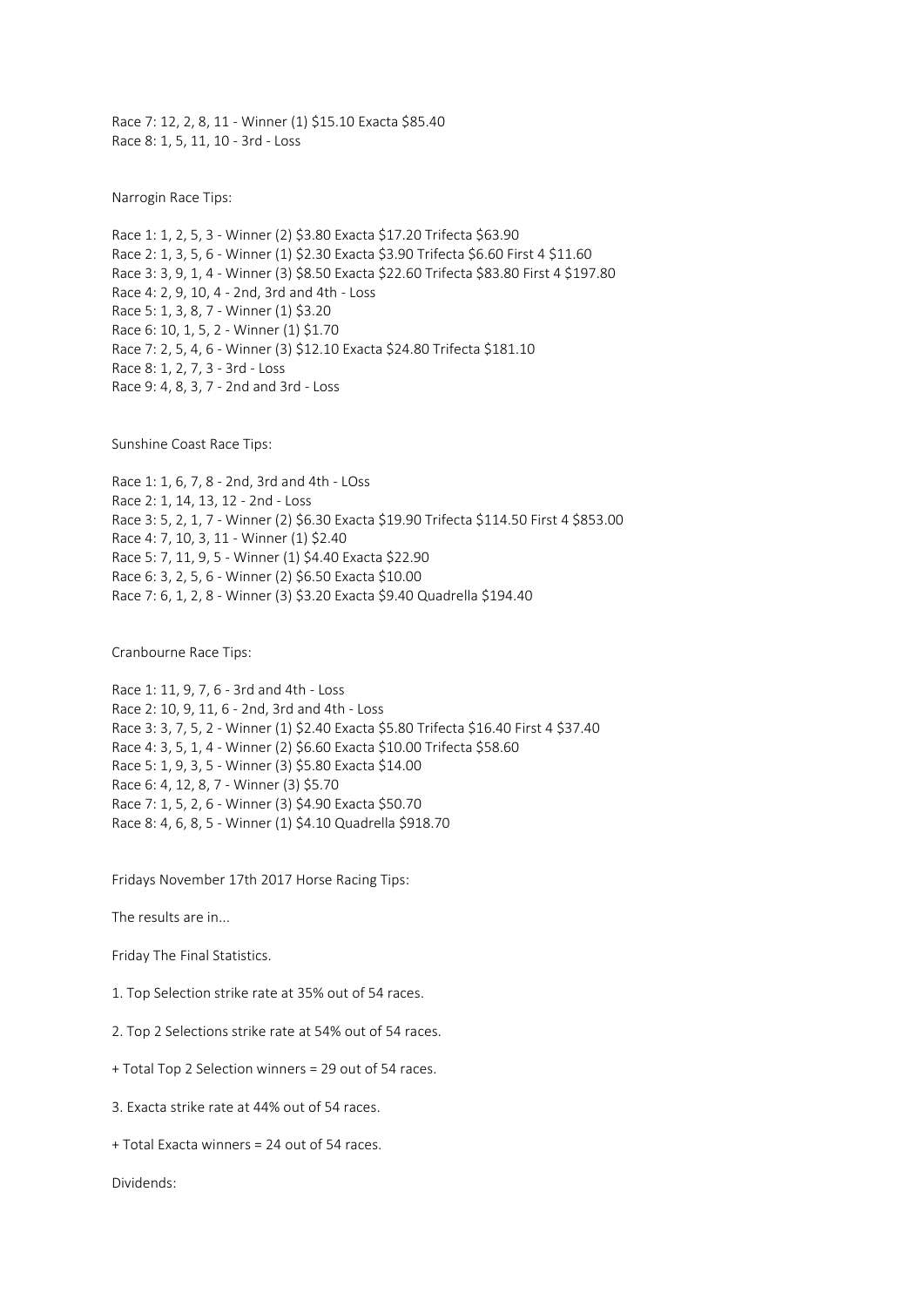+ Best Top Selection win dividend: \$7.80

- + Best Top 2 Selection win dividend: \$10.40
- + Best tipped Exacta dividend: \$55.30
- + Best tipped Trifecta dividend: \$117.80
- + Best tipped First 4 dividend: \$753.20
- + Best tipped Quadrella dividend: \$878.30

The Day In Summary: So let's have a look at the numbers for this Fridays racing with 54 races covered. For the Exotics there were 24 Exacta's in total which is a strike rate of 44% with the biggest one paying out at \$55.30 with the best tipped Trifecta paying out at \$117.80 and the best paid First 4 paid out at \$753.20. For Win Bets the best priced Top Selection winner was at \$7.80 with the strike rate for the Top Selection sitting at 35% with the strike rate for the Top 2 Selections sitting at 54% of all races run. With Quadrella's the best today paid out at \$878.30. And so that wraps up this Fridays racing on what was another pretty interesting day this week.

Special Suggested Bets Of The Day:

Murwillumbah Race 6 Banker Exacta:

1 / 7, 8, 11

So its 1 for 1st and 7, 8, 11 for 2nd.

Total Cost: \$12 buys a 400% share of the dividend.

Result - Just a small win as paid out at \$17.60 for 400%

Where The Money Is: Those runners which stand out as being well supported early.

Gundagai Race 6 No 12 Goldmine at \$7.00 with good support early this one may be worth watching a little.

Best Longshot's Of The Day:

Nothing to report today.

Best Quaddie Of The Day:

Moonee Valley Quadrella:

Race 5: 9, 12, 7, 6 Race 6: 11, 8, 10, 7 Race 7: 6, 12, 9, 11 Race 8: 7, 5, 10, 6

Total Cost: \$13 buys a 5% share of the dividend.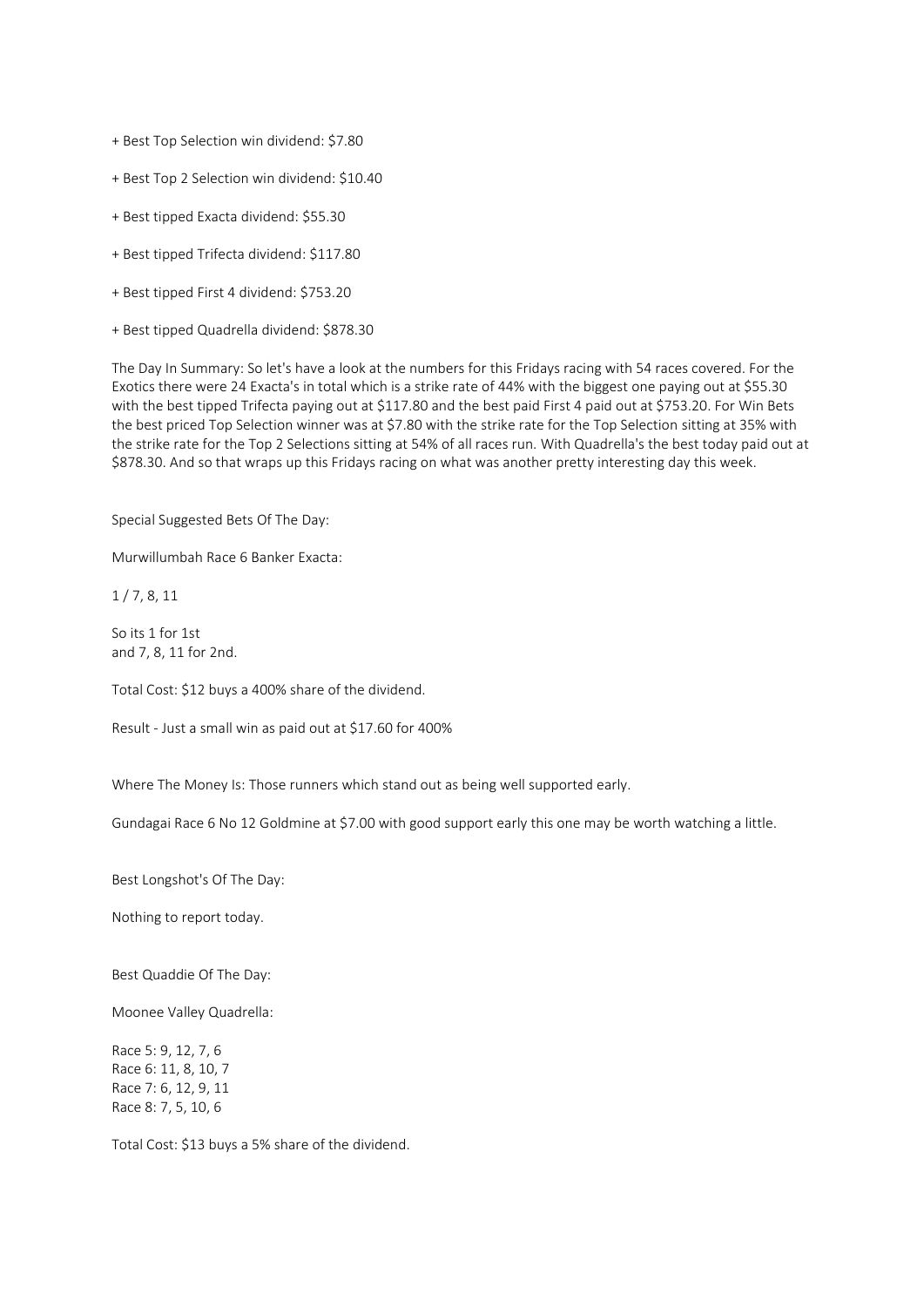Today's Race Tips:

Mackay Race Tips:

Race 1: 2, 1, 4, 8 - Winner (2) \$2.10 Exacta \$5.80 Trifecta \$18.40 Race 2: 1, 3, 2, 6 - Winner (2) \$3.00 Exacta \$10.70 Trifecta \$30.60 Race 3: 5, 14, 10, 6 - 2nd and 3rd - Loss Race 4: 6, 7, 4, 3 - Winner (2) \$10.40 Race 5: 3, 9, 4, 5 - Winner (1) \$1.90 Exacta \$6.60 Trifecta \$98.40 Race 6: 12, 11, 3, 10 - 2nd and 3rd - Loss Race 7: 2, 6, 5, 3 - Winner (1) \$1.60

Gundagai Race Tips:

Race 1: 10, 2, 4, 7 - 2nd, 3rd and 4th - Loss Race 2: 2, 9, 8, 4 - Winner (1) \$3.00 Exacta \$23.40 Race 3: 4, 10, 8, 2 - 4th - Loss Race 4: 3, 7, 9, 8 - 2nd and 4th - Loss Race 5: 2, 4, 8, 11 - 2nd and 3rd - Loss Race 6: 12, 7, 8, 2 - Winner (3) \$4.90 Race 7: 9, 6, 10, 8 - Winner (1) \$4.10 Exacta \$25.30 Race 8: 3, 11, 10, 7 - Winner (1) \$1.90 Exacta \$5.90 Trifecta \$20.80

Naracoorte Race Tips:

Race 1: 9, 4, 2, 3 - Winner (4) \$8.80 Exacta \$41.70 Trifecta \$117.80 First 4 \$309.60 Race 2: 7, 5, 11, 3 - Winner (2) \$3.40 Exacta \$13.50 Race 3: 1, 2, 4, 5 - Winner (3) \$6.60 Exacta \$24.20 Trifecta \$38.60 Race 4: 4, 1, 3, 2 - Winner (1) \$2.90 Exacta \$11.60 Trifecta \$30.10 Early Quadrella \$878.30 Race 5: 4, 7, 10, 5 - 2nd - Loss Race 6: 9, 1, 6, 10 - Winner (2) \$3.00 Exacta \$15.30 Trifecta \$56.70 First 4 \$156.60 Race 7: 4, 3, 7, 1 - 3rd and 4th - Loss Race 8: 8, 11, 6, 2 - Winner (1) \$7.80

Murwillumbah Race Tips:

Race 1: 4, 11, 6, 10 - Winner (2) \$2.00 Exacta \$15.80 Race 2: 6, 7, 12, 9 - Winner (4) \$9.30 Race 3: 4, 1, 5, 7 - Winner (1) \$1.30 Exacta \$5.00 Trifecta \$28.00 Race 4: 7, 3, 9, 11 - Winner (1) \$4.20 Exacta \$26.80 Early Quadrella \$135.60 Race 5: 2, 7, 4, 3 - Winner (1) \$2.20 Exacta \$9.30 Race 6: 1, 7, 8, 11 - Winner (1) \$1.70 Exacta \$4.40 Trifecta \$23.80 Race 7: 1, 3, 9, 6 - Winner (1) \$2.40 Race 8: 9, 7, 10, 3 - Winner (2) \$9.40 Exacta \$17.90 Quadrella \$92.10

Geraldton Race Tips:

Race 1: 2, 4, 1, 3 - 2nd and 3rd - Loss Race 2: 7, 3, 1, 2 - Winner (2) \$4.50 Exacta \$13.90 Race 3: 1, 5, 3, 2 - 2nd, 3rd and 4th - Loss Race 4: 3, 2, 4, 5 - Winner (1) \$2.60 Exacta \$23.10 Race 5: 1, 4, 7, 9 - 2nd, and 3rd - Loss Race 6: 3, 4, 10, 8 - Winner (2) \$3.90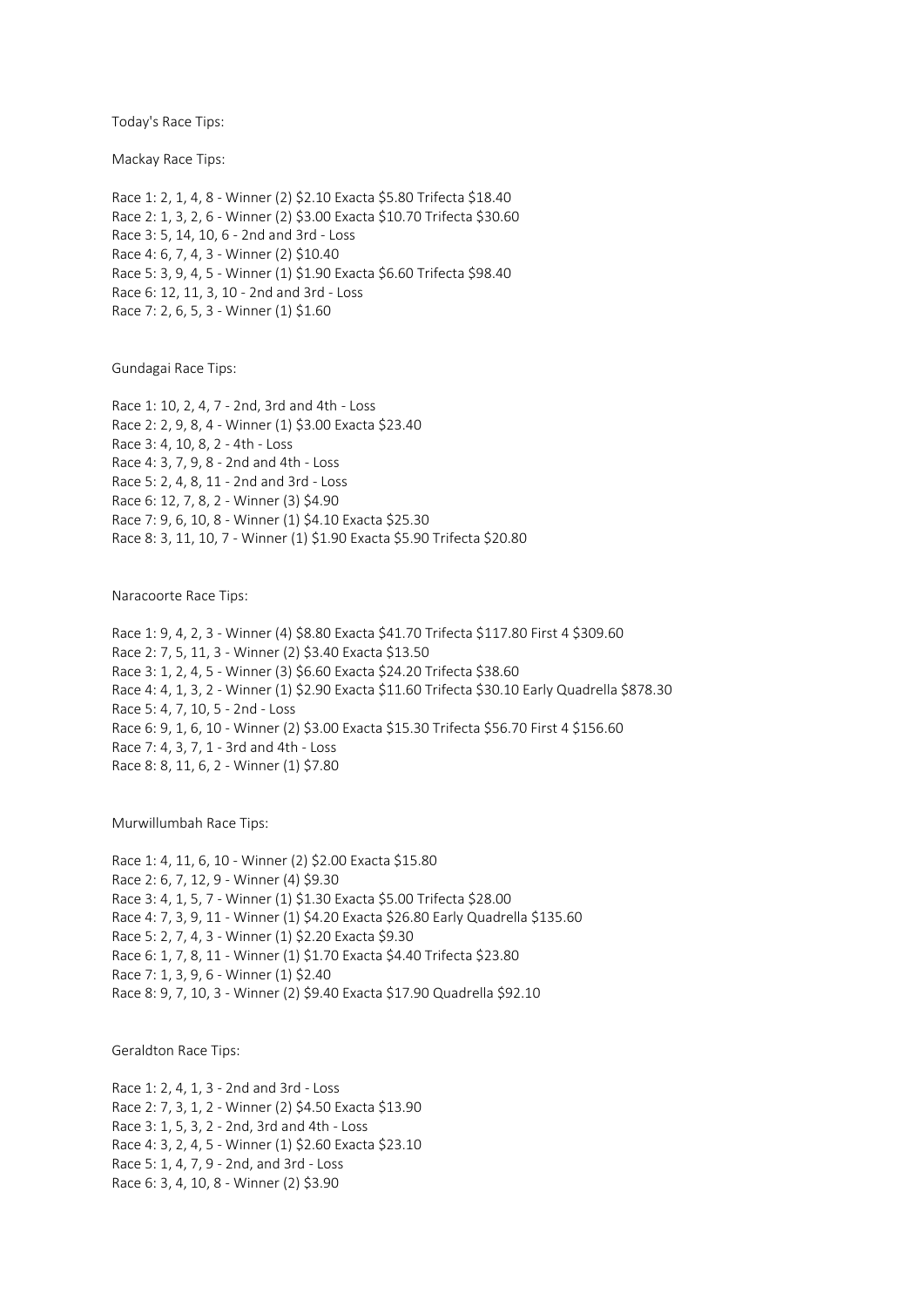## Race 7: 9, 6, 3, 2 - Winner (4) \$4.10 Exacta \$55.30

Canterbury Race Tips:

Race 1: 5, 4, 3, 2 - Winner (3) \$3.00 Exacta \$10.00 Trifecta \$13.40 First 4 \$34.60 Race 2: 7, 3, 1, 4 - Winner (1) \$2.50 Exacta \$6.10 Trifecta \$12.80 First 4 \$14.40 Race 3: 8, 6, 5, 9 - Winner (1) \$3.00 Exacta \$11.90 Trifecta \$112.50 First 4 \$753.20 Race 4: 7, 3, 1, 6 - Winner (3) \$4.20 Early Quadrella \$142.70 Race 5: 3, 2, 1, 5 - Winner (1) \$1.60 Race 6: 10, 4, 8, 2 - Winner (4) \$3.60 Exacta \$18.90 Trifecta \$92.50 Race 7: 2, 7, 4, 13 - Winner (2) \$6.60 Race 8: 12, 9, 8, 6 - Winner (4) \$8.80 Quadrella \$676.80

Moonee Valley Race Tips:

Race 1: 11, 10, 5, 8 - Winner (1) \$3.00 Exacta \$12.10 Trifecta \$38.80 Race 2: 2, 7, 5, 4 - Winner (3) \$6.10 Exacta \$36.50 Race 3: 1, 8, 7, 4 - Winner (1) \$1.80 Exacta \$5.80 Race 4: 8, 9, 10, 7 - Winner (1) \$2.90 Early Quadrella \$97.90 Race 5: 9, 12, 7, 6 - Winner (4) \$3.70 Exacta \$18.00 Race 6: 11, 8, 10, 7 - 2nd and 3rd - Loss Race 7: 6, 12, 9, 11 - 2nd and 3rd - Loss Race 8: 7, 5, 10, 6 - 3rd - Loss

Fridays November 10th 2017 Horse Racing Tips:

The results are in...

Friday The Final Statistics.

- 1. Top Selection strike rate at 54% out of 39 races.
- 2. Top 2 Selections strike rate at 67% out of 39 races.
- + Total Top 2 Selection winners = 26 out of 39 races.
- 3. Exacta strike rate at 54% out of 39 races.
- + Total Exacta winners = 21 out of 39 races.

Dividends:

- + Best Top Selection win dividend: \$6.30
- + Best Top 2 Selection win dividend: \$8.50
- + Best tipped Exacta dividend: \$47.20
- + Best tipped Trifecta dividend: \$115.90
- + Best tipped First 4 dividend: \$84.40
- + Best tipped Quadrella dividend: \$318.60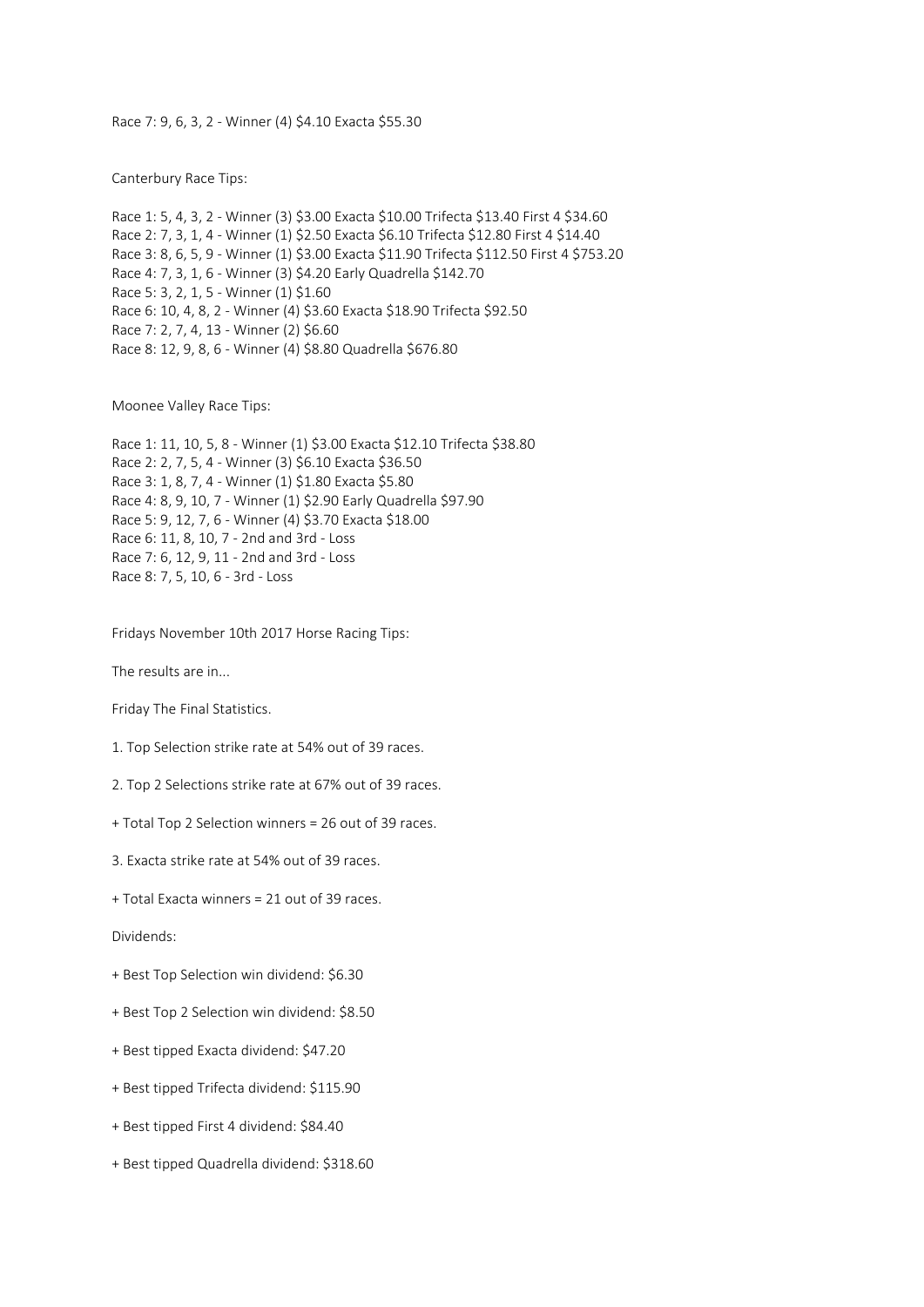The Day In Summary: So let's have a look at the numbers for this Fridays racing with 39 races covered. For the Exotics there were 21 Exacta's in total which is a strike rate of 54% with the biggest one paying out at \$47.20 with the best tipped Trifecta paying out at \$115.90 and the best tipped First 4 paid out at \$84.40. For Win Bets the best priced Top Selection winner was at \$6.30 with the strike rate for the Top Selection sitting at 54% with the strike rate for the Top 2 Selections sitting at 67% of all races run. With Quadrella's the best today paid out at \$318.60. And so that wraps up this Fridays racing on what was an OK and mostly entertaining & enjoyable day.

Special Suggested Bets Of The Day:

Kempsey Race 4 Banker Exacta:

12 / 11, 10, 2

So its 12 for 1st and 11, 10, 2 for 2nd.

Total Cost: \$12 buys a 400% share of the dividend.

Rockhampton Race 6 Banker Exacta:

4 / 3, 10, 9

So its 4 for 1st and 3, 10, 9 for 2nd.

Total Cost: \$12 buys a 400% share of the dividend.

Where The Money Is: Those runners which stand out as being well supported early.

Kemspey Race 4 No 12 One Invincible Cat at \$2.30 and normally I don't mention runners this short but this one has been backed as if invincible so it will be interesting to see how it runs.

Best Longshot's Of The Day:

Nothing to report today.

Best Quaddie Of The Day:

Kempsey Quadrella:

Race 5: 5, 2, 3, 4 Race 6: 2, 1, 10, 6 Race 7: 2, 7, 4, 1 Race 8: 7, 8, 2, 4

Total Cost: \$13 buys a 5% share of the dividend.

Today's Race Tips:

Rockhampton Race Tips:

Race 1: 1, 2, 3, 4 - Winner (1) \$2.30 Exacta \$12.00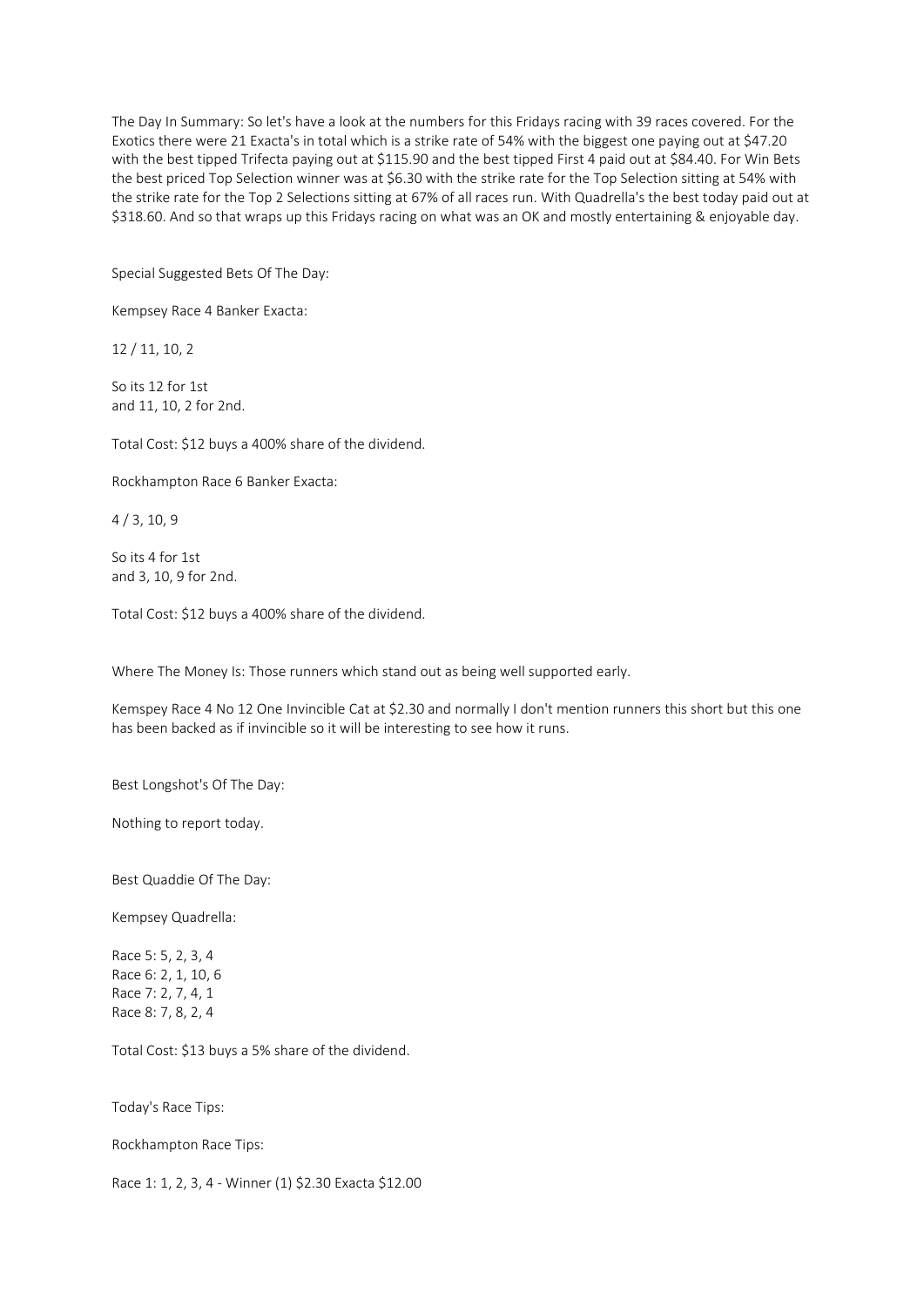Race 2: 4, 2, 6, 7 - Winner (3) \$5.00 Exacta \$14.50 Trifecta \$61.50 Race 3: 4, 2, 6, 3 - Winner (1) \$1.40 Exacta \$4.40 Race 4: 1, 3, 6, 4 - Winner (4) \$8.20 Exacta \$27.30 Trifecta \$70.90 Early Quadrella \$301.00 Race 5: 7, 1, 12, 3 - Winner (1) \$3.80 Race 6: 4, 3, 10, 9 - Winner (1) \$4.00 Race 7: 9, 2, 8, 3 - 2nd and 4th - Loss

Bathurst Race Tips:

Race 1: 4, 2, 1, 3 - Winner (1) \$1.60 Exacta \$2.10 Trifecta \$3.10 First 4 \$4.00 Race 2: 3, 1, 4, 2 - Winner (1) \$1.20 Exacta \$1.90 Trifecta \$1.90 First 4 \$1.80 Race 3: 2, 4, 5, 3 - Winner (2) \$4.70 Exacta \$47.20 Trifecta \$50.90 First 4 \$78.20 Race 4: 4, 2, 1, 6 - Winner (1) \$2.00 Exacta \$5.80 Trifecta \$17.60 First 4 \$31.20 Early Quadrella \$35.60 Race 5: 2, 4, 6, 1 - Winner (1) \$1.50 Exacta \$9.90 Trifecta \$30.40 Race 6: 3, 9, 11, 5 - Winner (4) \$5.70 Exacta \$15.90 Race 7: 2, 5, 6, 4 - Winner (1) \$2.80 Race 8: 9, 6, 7, 1 - 2nd and 4th - Loss

Moe Race Tips:

Race 1: 8, 1, 7, 9 - Winner (1) \$1.50 Race 2: 2, 6, 12, 1 - Winner (3) \$5.80 Race 3: 2, 8, 9, 7 - Winner (1) \$2.10 Race 4: 3, 9, 8, 4 - 2nd and 3rd - Loss Race 5: 7, 5, 6, 2 - Winner (1) \$3.70 Exacta \$13.80 Race 6: 1, 4, 2, 6 - Winner (2) \$3.30 Exacta \$7.00 Trifecta \$14.40 First 4 \$30.40 Race 7: 4, 7, 5, 3 - Winner (1) \$2.20 Exacta \$22.30 Race 8: 5, 3, 4, 6 - Winner (3) \$7.80 Quadrella \$318.60

Kempsey Race Tips:

Race 1: 6, 2, 5, 1 - Winner (1) \$3.00 Exacta \$10.10 Trifecta \$8.30 First 4 \$48.00 Race 2: 6, 3, 8, 1 - Winner (1) \$1.90 Exacta \$2.70 Race 3: 1, 6, 2, 3 - Winner (3) \$3.10 Exacta \$6.40 - L/S No 6 Race 4: 12, 11, 10, 2 - Winner (3) \$4.10 Exacta \$7.50 Early Quadrella \$127.50 Race 5: 5, 2, 3, 4 - Winner (2) \$8.50 Race 6: 2, 1, 10, 6 - Winner (1) \$6.30 Race 7: 2, 7, 4, 1 - 3rd and 4th - Loss Race 8: 7, 8, 2, 4 - Winner (1) \$2.10

Cranbourne Race Tips:

Race 1: 6, 11, 5, 8 - Winner (2) \$4.90 Exacta \$24.60 Race 2: 2, 8, 3, 5 - Winner (1) \$2.10 Exacta \$9.60 Trifecta \$45.50 First 4 \$84.40 Race 3: 1, 3, 2, 5 - Winner (1) \$2.90 Exacta \$9.20 Trifecta \$16.70 First 4 \$13.20 Race 4: 4, 7, 1, 5 - Winner (1) \$2.80 Early Quadrella \$181.00 Race 5: 3, 9, 4, 7 - Winner (2) \$3.40 Exacta \$7.30 Trifecta \$115.90 Race 6: 11, 5, 8, 9 - Winner (1) \$2.50 Race 7: 8, 2, 7, 3 - 2nd and 3rd - Loss Race 8: 6, 4, 2, 8 - 2nd, 3rd and 4th - Loss

Fridays November 3rd 2017 Horse Racing Tips: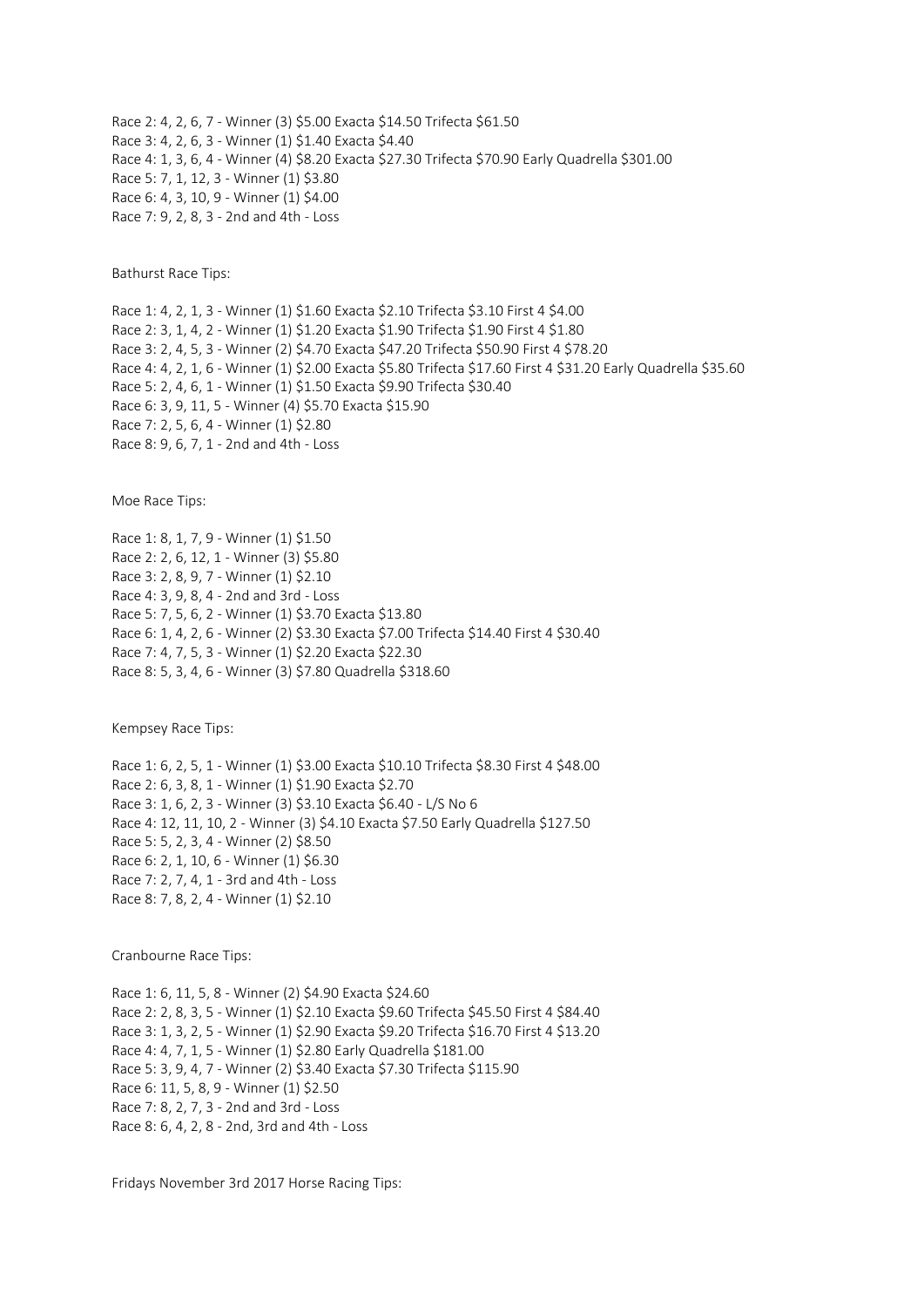The results are in...

Friday The Final Statistics.

1. Top Selection strike rate at 26% out of 39 races.

2. Top 2 Selections strike rate at 38% out of 39 races.

+ Total Top 2 Selection winners = 15 out of 39 races.

3. Exacta strike rate at 44% out of 39 races.

+ Total Exacta winners = 17 out of 39 races.

Dividends:

+ Best Top Selection win dividend: \$3.80

+ Best Top 2 Selection win dividend: \$6.80

+ Best tipped Exacta dividend: \$43.00

+ Best tipped Trifecta dividend: \$316.70

+ Best tipped First 4 dividend: \$605.40

+ Best tipped Quadrella dividend: \$745.50

The Day In Summary: So let's have a look at the numbers for this Fridays racing with 39 races covered. For the Exotics there were 17 Exacta's in total which is a strike rate of 44% with the biggest one paying out at \$43.00 with the best tipped Trifecta paying out at \$316.70 and the best tipped First 4 paid out at \$605.40. For Win Bets the best priced Top Selection winner was at \$3.80 with the strike rate for the Top Selection sitting at 26% with the strike rate for the Top 2 Selections sitting at 38% of all races run. With Quadrella's the best today paid out at \$745.50. And so that wraps up this Fridays racing and it was just an OK day with some highlights and a few lowlights so it was an even kind of mix.

Special Suggested Bets Of The Day:

Moonee Valley Race 2 Banker Exacta:

## $4/2, 5, 1$

So its 4 for 1st and 2, 5, 1 for 2nd.

Total Cost: \$12 buys a 400% share of the dividend.

Result - A win and paid out at \$20.00 for 400%

Where The Money Is: Those runners which stand out as being well supported early.

Wagga Race 7 No 8 Hangin With Willie at \$8.00 solid support early which brings it into contention.

Result - Loss finished unplaced and did not show a lot.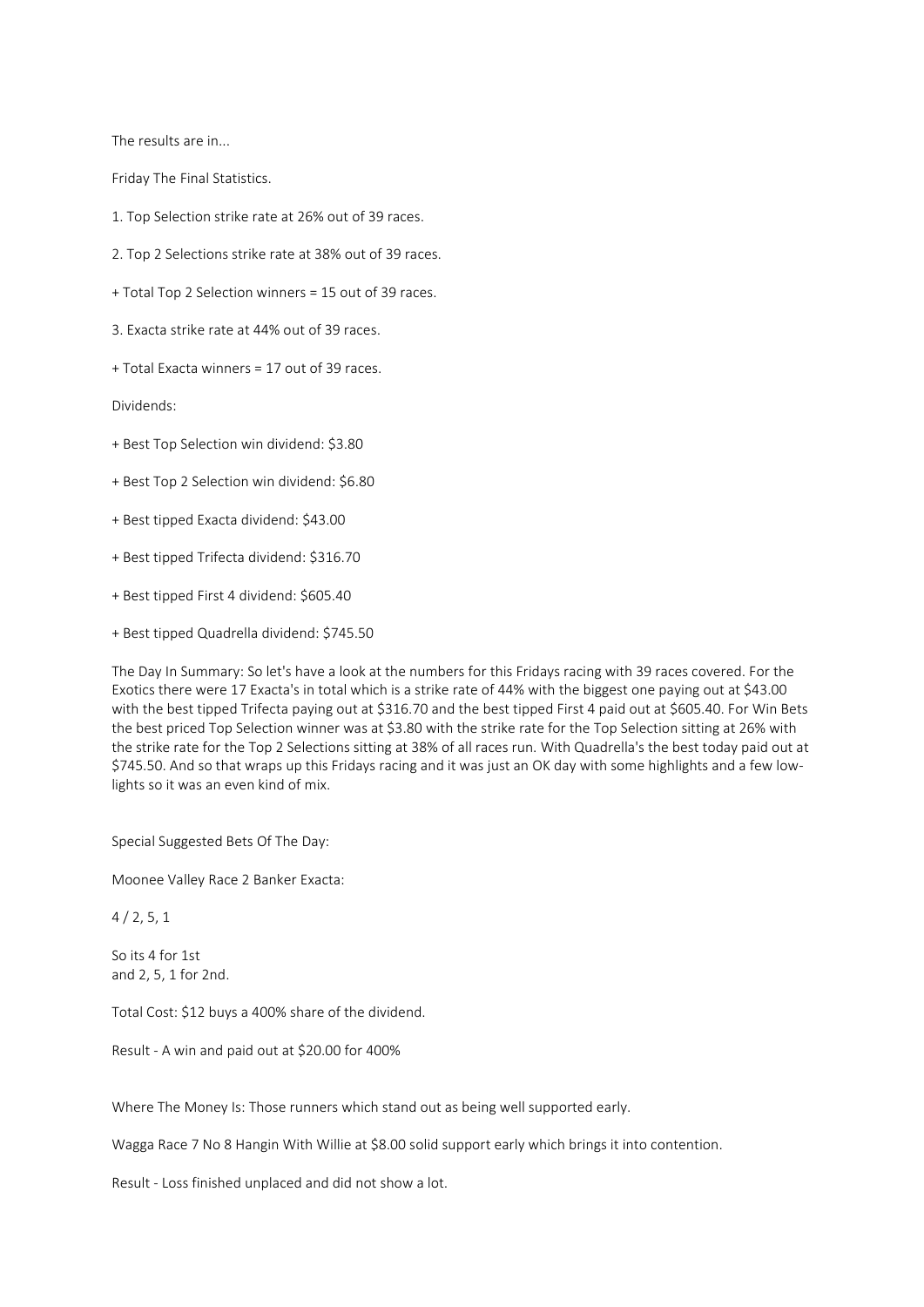Best Longshot's Of The Day:

Nothing to report today.

Best Quaddie Of The Day:

Horsham Quadrella:

Race 5: 4, 5, 3, 2 Race 6: 6, 1, 5, 4 Race 7: 4, 7, 3, 5 Race 8: 5, 3, 7, 4

Total Cost: \$13 buys a 5% share of the dividend.

Result - Loss as finished 1st | 4th | 1st | 1st

Today's Race Tips:

Kilcoy Race Tips:

Race 1: 4, 1, 6, 7 - 2nd and 4th - Loss Race 2: 4, 8, 1, 2 - Winner (1) \$1.50 Exacta \$7.70 Trifecta \$16.00 Race 3: 4, 3, 1, 8 - Winner (1) \$2.60 Exacta \$14.20 Race 4: 1, 8, 4, 5 - 2nd and 4th - Loss Race 5: 4, 1, 9, 6 - Winner (1) \$1.60 Race 6: 1, 2, 5, 3 - Winner (1) \$3.80 Race 7: 7, 6, 3, 12 - Winner (2) \$4.80

Wagga Race Tips:

Race 1: 4, 6, 9, 7 - Winner (1) \$1.90 Race 2: 1, 7, 3, 2 - Winner (4) \$10.00 Exacta \$34.20 Race 3: 2, 5, 4, 6 - Winner (2) \$4.30 Exacta \$33.60 Race 4: 10, 4, 6, 5 - Winner (4) \$4.40 Exacta \$33.20 Early Quadrella \$745.50 Race 5: 6, 14, 10, 15 - Winner (2) \$2.00 Exacta \$8.50 Trifecta \$68.50 Race 6: 5, 6, 9, 4 - 3rd and 4th - Loss Race 7: 8, 2, 6, 11 - 3rd - Loss Race 8: 3, 2, 12, 13 - 2nd and 3rd - Loss

Horsham Race Tips:

Race 1: 3, 4, 2, 7 - Winner (1) \$2.50 Exacta \$6.50 Trifecta \$27.60 Race 2: 3, 1, 6, 7 - Winner (3) \$10.30 Exacta \$32.80 Trifecta \$316.70 First 4 \$605.40 Race 3: 4, 7, 5, 1 - Winner (1) \$2.90 Exacta \$5.20 Trifecta \$163.40 Race 4: 4, 5, 1, 6 - 2nd and 3rd - Loss - L/S No's 1 and 6 Race 5: 4, 5, 3, 2 - Winner (4) \$4.10 Exacta \$27.40 Trifecta \$90.80 First 4 \$115.60 Race 6: 6, 1, 5, 4 - 4th - Loss Race 7: 4, 7, 3, 5 - Winner (1) \$1.80 Exacta \$13.50 Trifecta \$21.70 Race 8: 5, 3, 7, 4 - Winner (2) \$2.30 - L/S No's 3 and 4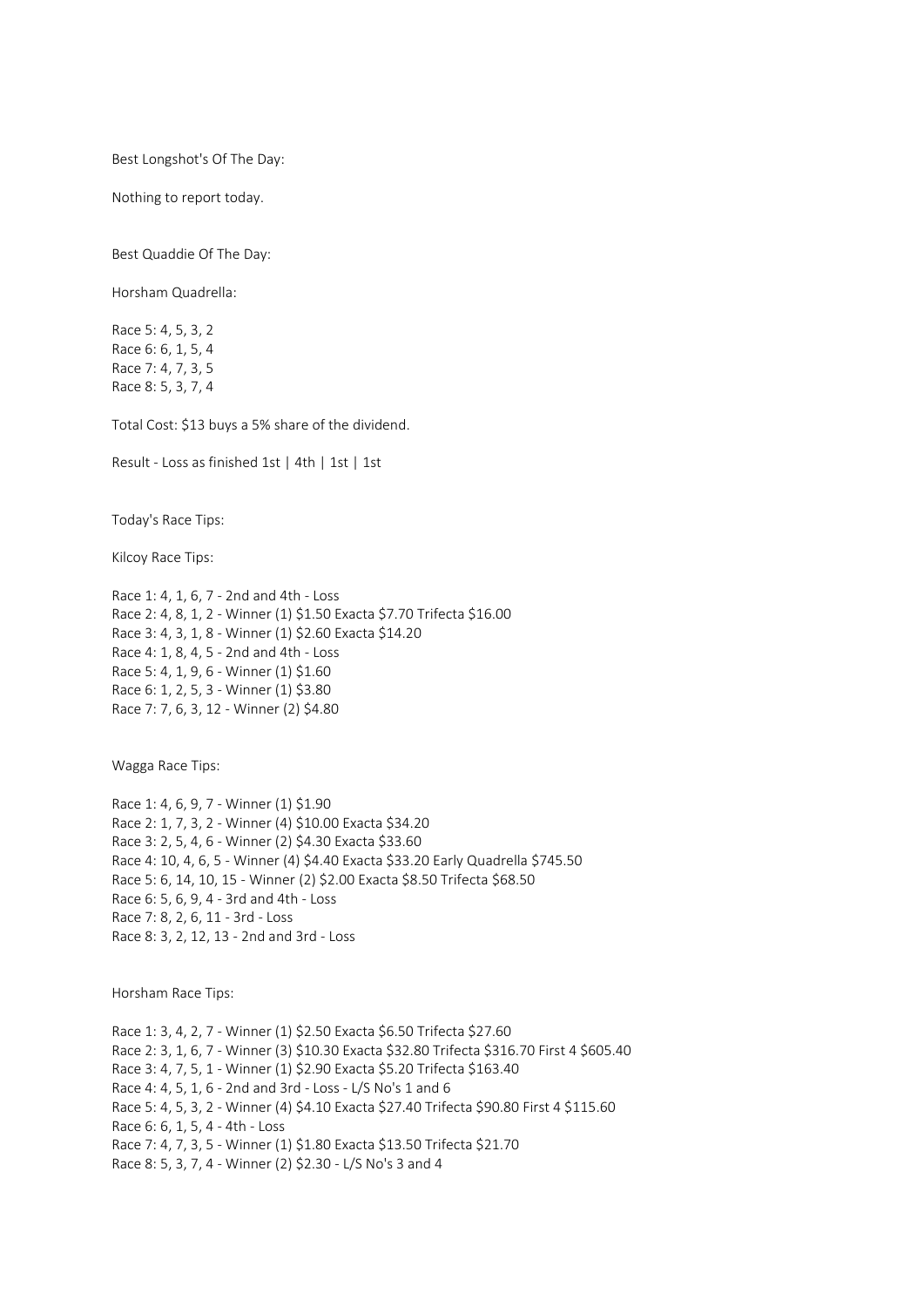Moree Race Tips:

Race 1: 7, 2, 12, 4 - 3rd and 4th - Loss Race 2: 10, 5, 12, 6 - Winner (4) \$5.80 Race 3: 2, 3, 8, 9 - 4th - Loss Race 4: 1, 3, 8, 6 - Winner (4) \$3.60 Race 5: 7, 9, 10, 12 - 2nd and 4th - Loss Race 6: 1, 2, 3, 4 - Winner (4) \$4.70 Exacta \$27.30 Race 7: 4, 1, 7, 6 - Winner (3) \$2.80 Exacta \$31.40 Race 8: 5, 6, 7, 2 - 4th - Loss

Moonee Valley Race Tips:

Race 1: 4, 3, 12, 1 - Winner (3) \$5.60 Exacta \$22.00 Trifecta \$137.30 Race 2: 4, 2, 5, 1 - Winner (1) \$1.80 Exacta \$5.00 Race 3: 1, 8, 9, 7 - Winner (3) \$2.40 Exacta \$6.60 Trifecta \$17.60 First 4 \$24.20 Race 4: 3, 4, 2, 1 - Winner (2) \$6.80 Exacta \$43.00 Early Quadrella \$314.70 Race 5: 7, 2, 1, 5 - Winner (4) \$8.30 Race 6: 8, 11, 2, 9 - 4th - Loss Race 7: 1, 6, 10, 11 - Winner (1) \$3.30 Race 8: 5, 6, 11, 7 - 2nd and 4th - Loss

Fridays October 27th 2017 Horse Racing Tips:

The results are in...

Friday The Final Statistics.

1. Top Selection strike rate at 30% out of 56 races.

2. Top 2 Selections strike rate at 52% out of 56 races.

+ Total Top 2 Selection winners = 29 out of 56 races.

3. Exacta strike rate at 41% out of 56 races.

+ Total Exacta winners = 23 out of 56 races.

Dividends:

- + Best Top Selection win dividend: \$9.50
- + Best Top 2 Selection win dividend: \$9.50
- + Best tipped Exacta dividend: \$51.40
- + Best tipped Trifecta dividend: \$387.10
- + Best tipped First 4 dividend: \$93.80
- + Best tipped Quadrella dividend: \$1126.80

The Day In Summary: So let's have a look at the numbers for this Fridays racing with 56 races covered. For the Exotics there were 23 Exacta's in total which is a strike rate of 41% with the biggest one paying out at \$51.40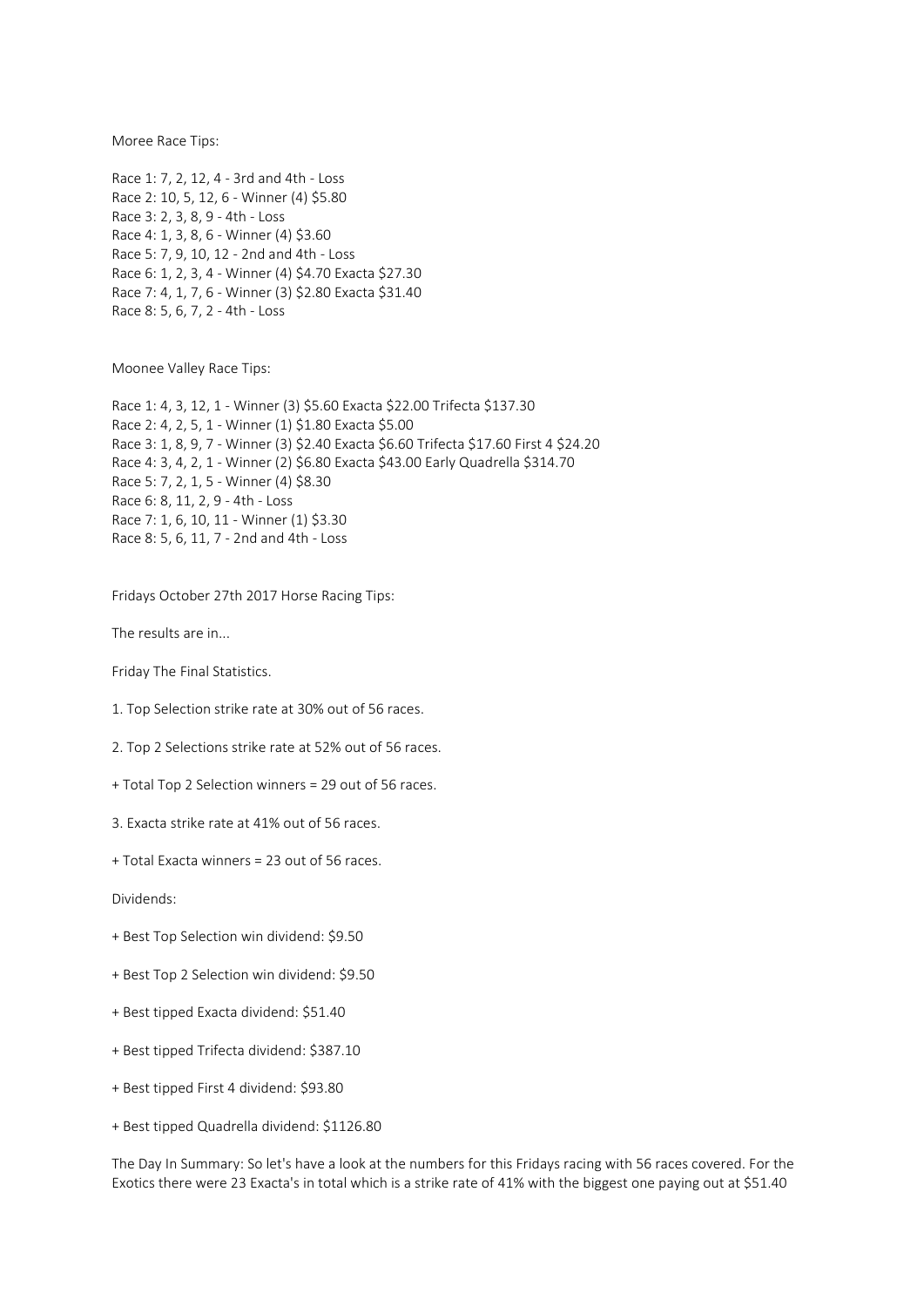with the best tipped Trifecta paying out at \$387.10 and the best tipped First 4 paid out at \$93.80. For Win Bets the best priced Top Selection winner was at \$9.50 with the strike rate for the Top Selection sitting at 30% with the strike rate for the Top 2 Selections sitting at 52% of all races run. With Quadrella's the best today paid out at \$1126.80. And so that wraps up this Fridays racing and it felt like a pretty fun and enjoyable day.

Special Suggested Bets Of The Day:

Canterbury Race 1 Banker Exacta:

7 / 3, 9, 2

So its 7 for 1st and 3, 9, 2 for 2nd.

Total Cost: \$12 buys a 400% share of the dividend.

Where The Money Is: Those runners which stand out as being well supported early.

Port Lincoln Race 8 No 4 Dazzling Lilly at \$12.00 and there is some support for this one early which may be worth noting.

Result - Finished 3rd

Best Longshot's Of The Day:

Port Lincoln Race 3 No 10 Slide Of Hand at \$21.00 and there is some support for this one early so may surprise or not.

Result - Finished 1st

Best Quaddie Of The Day:

Moonee Valley Quadrella:

Race 5: 13, 3, 10, 2 Race 6: 4, 6, 5, 10 Race 7: 2, 1, 9, 8 Race 8: 1, 3, 7, 2

Total Cost: \$13 buys a 5% share of the dividend.

Today's Race Tips:

Gatton Race Tips:

Race 1: 5, 7, 8, 6 - Winner (1) \$3.30 Exacta \$11.80 Race 2: 11, 4, 7, 10 - Winner (2) \$2.70 Exacta \$11.40 Trifecta \$26.90 First 4 \$93.80 Race 3: 3, 11, 5, 2 - 2nd, 3rd and 4th - Loss Race 4: 2, 6, 7, 9 - 4th - Loss - L/S No's 2 & 9 Race 5: 8, 4, 5, 3 - Winner (2) \$5.20 Exacta \$14.80 Race 6: 2, 6, 11, 13 - Winner (3) \$1.90 Exacta \$3.90 Race 7: 3, 2, 5, 6 - Winner (2) \$3.80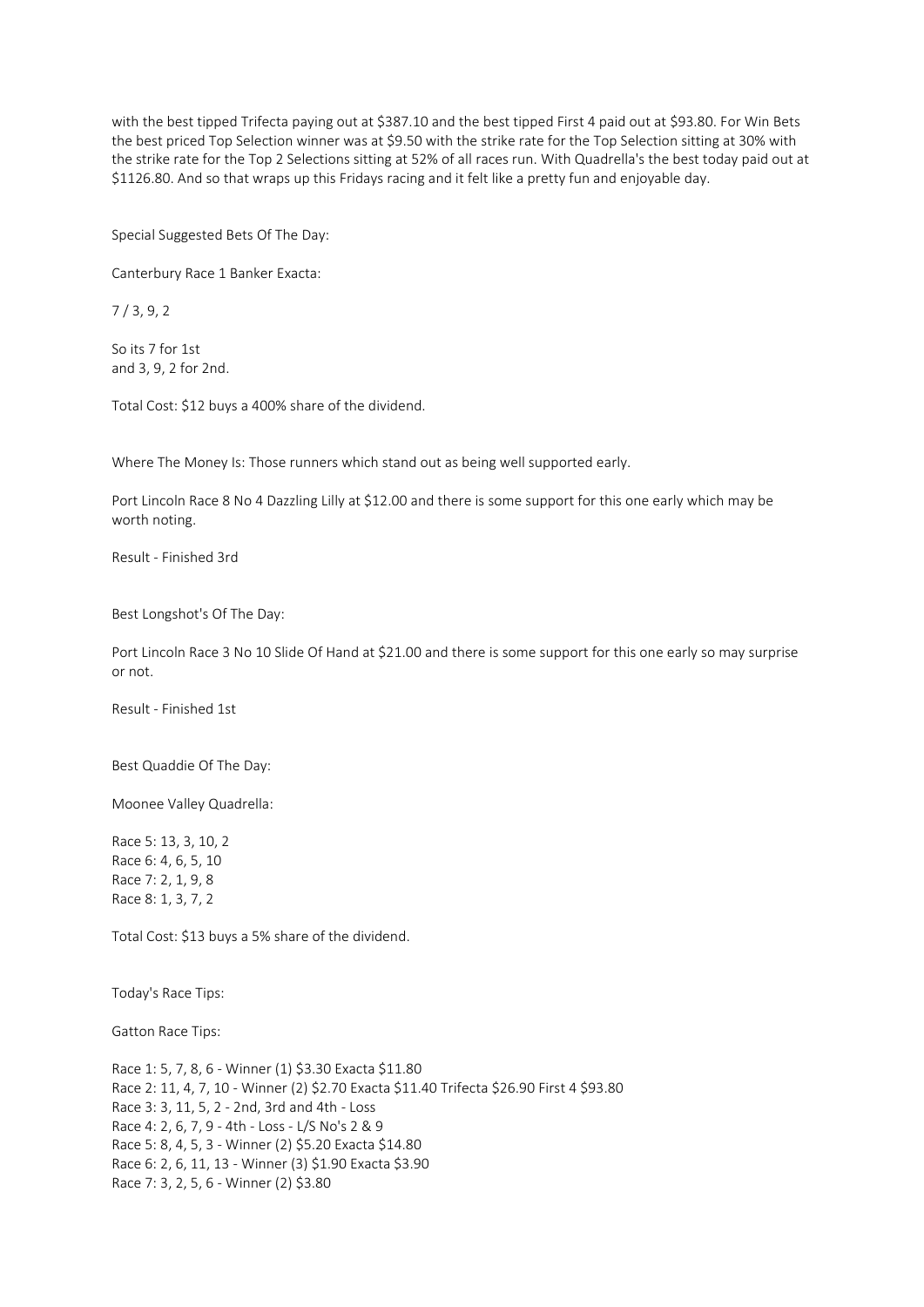Race 8: 18, 9, 5, 3 - 2nd - Loss

Bathurst Race Tips:

Race 1: 3, 6, 5, 4 - Winner (1) \$1.30 Exacta \$6.60 Trifecta \$12.90 Race 2: 6, 5, 2, 8 - Winner (2) \$3.40 Race 3: 10, 1, 6, 7 - 2nd - Loss Race 4: 3, 4, 6, 1 - Winner (1) \$1.40 Race 5: 4, 3, 6, 9 - Winner (3) \$1.90 Race 6: 6, 1, 3, 5 - Winner (3) \$5.70 Exacta \$19.20 Race 7: 1, 2, 5, 6 - Winner (2) \$3.00 Exacta \$8.00 Trifecta \$22.30 Race 8: 3, 1, 2, 4 - Winner (1) \$2.20 Quadrella \$145.50

Echuca Race Tips:

Race 1: 9, 6, 8, 4 - Winner (1) \$2.60 Exacta \$6.80 Trifecta \$16.10 First 4 \$23.20 Race 2: 8, 6, 2, 3 - Winner (3) \$7.10 Exacta \$20.60 Race 3: 7, 11, 1, 2 - Winner (1) \$1.90 Exacta \$10.20 Race 4: 1, 3, 2, 6 - Winner (4) \$9.00 Early Quadrella \$325.80 Race 5: 8, 1, 3, 2 - Winner (1) \$1.30 Exacta \$6.90 Trifecta \$25.20 Race 6: 3, 1, 4, 7 - Winner (1) \$3.20 Race 7: 5, 6, 8, 1 - Winner (2) \$2.00 Exacta \$18.00 Race 8: 7, 6, 9, 10 - Winner (3) \$8.80 Quadrella \$142.70

Pt Lincoln Race Tips:

Race 1: 9, 5, 10, 11 - Winner (2) \$2.40 Exacta \$7.50 Race 2: 1, 8, 2, 4 - 2nd and 3rd - Loss - L/S No's 1 & 2 Race 3: 10, 2, 4, 7 - Winner (1) \$9.50 Exacta \$46.00 Race 4: 3, 2, 1, 5 - Winner (2) \$2.70 Race 5: 6, 2, 5, 11 - Winner (2) \$5.00 Race 6: 4, 6, 5, 2 - Winner (1) \$4.60 Exacta \$35.50 Trifecta \$115.60 Race 7: 3, 2, 4, 1 - 2nd, 3rd and 4th - Loss Race 8: 4, 1, 8, 5 - 2nd, 3rd and 4th - Loss

Scone Race Tips:

Race 1: 1, 2, 6, 8 - Winner (1) \$1.60 Race 2: 3, 5, 10, 6 - 2nd and 4th - Loss Race 3: 4, 5, 3, 12 - 2nd, 3rd and 4th - Loss Race 4: 4, 5, 8, 7 - Winner (1) \$2.40 Exacta \$11.30 Trifecta \$36.50 Race 5: 8, 6, 1, 4 - 3rd and 4th - Loss Race 6: 6, 9, 5, 4 - 4th - Loss Race 7: 5, 12, 8, 4 - Winner (1) \$4.30 Race 8: 5, 4, 1, 3 - Winner (4) \$3.60

Canterbury Race Tips:

Race 1: 7, 3, 9, 2 - Winner (4) \$3.90 Exacta \$28.80 Trifecta \$86.90 Race 2: 1, 4, 2, 3 - Winner (2) \$3.20 Exacta \$6.20 Trifecta \$10.30 First 4 \$14.80 Race 3: 5, 1, 4, 8 - Winner (3) \$9.50 Exacta \$29.10 Race 4: 2, 5, 1, 4 - Winner (3) \$5.20 Exacta \$17.20 Early Quadrella \$1126.80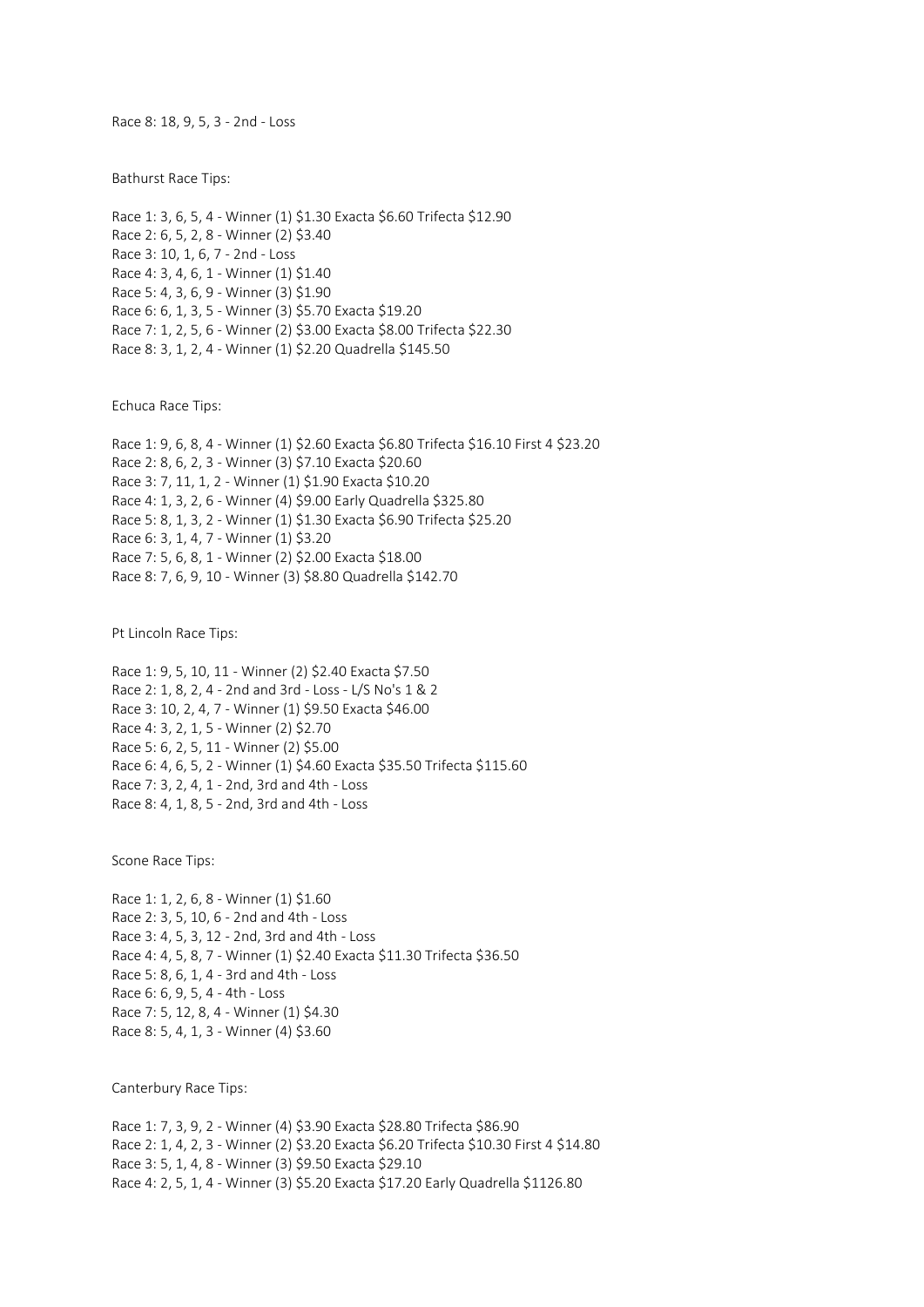Race 5: 3, 5, 4, 6 - Winner (1) \$1.70 Race 6: 7, 5, 1, 4 - Winner (2) \$6.80 Exacta \$17.20 Trifecta \$54.50 Race 7: 4, 9, 6, 15 - Winner (4) \$8.50 Exacta \$51.40 Trifecta \$387.10 Race 8: 7, 8, 3, 4 - 2nd, 3rd and 4th - Loss

Moonee Valley Race Tips:

Race 1: 5, 2, 3, 1 - Winner (1) \$2.20 Race 2: 4, 6, 1, 2 - Winner (2) \$5.00 Race 3: 5, 4, 2, 3 - Winner (3) \$9.00 Exacta \$32.10 Trifecta \$99.90 Race 4: 1, 5, 6, 3 - 2nd, 3rd and 4th - Loss Race 5: 13, 3, 10, 2 - Winner (1) \$4.20 Race 6: 4, 6, 5, 10 - Winner (1) \$3.30 Race 7: 2, 1, 9, 8 - 2nd - Loss Race 8: 1, 3, 7, 2 - 2nd, 3rd and 4th - Loss

Fridays October 20th 2017 Horse Racing Tips:

The results are in...

Friday The Final Statistics.

1. Top Selection strike rate at 31% out of 49 races.

2. Top 2 Selections strike rate at 49% out of 49 races.

+ Total Top 2 Selection winners = 24 out of 49 races.

3. Exacta strike rate at 45% out of 49 races.

+ Total Exacta winners = 22 out of 49 races.

Dividends:

- + Best Top Selection win dividend: \$5.00
- + Best Top 2 Selection win dividend: \$31.00
- + Best tipped Exacta dividend: \$232.60
- + Best tipped Trifecta dividend: \$672.50
- + Best tipped First 4 dividend: \$1892.80
- + Best tipped Quadrella dividend: \$879.10

The Day In Summary: So let's have a look at the numbers for this Fridays racing with 49 races covered. For the Exotics there were 22 Exacta's in total which is a strike rate of 45% and the biggest one paid out at \$232.60 with the best tipped Trifecta paying out at \$672.50 and the best tipped First 4 paid out at \$1892.80. For Win Bets the best priced Top Selection winner was at \$5.00 with the strike rate for the Top Selection sitting at 31% with the strike rate for the Top 2 Selections sitting at 49% of all races run. With Quadrella's the best today paid out at \$879.10. And so that wraps up this Fridays racing and it felt like a pretty decent day.

Special Suggested Bets Of The Day: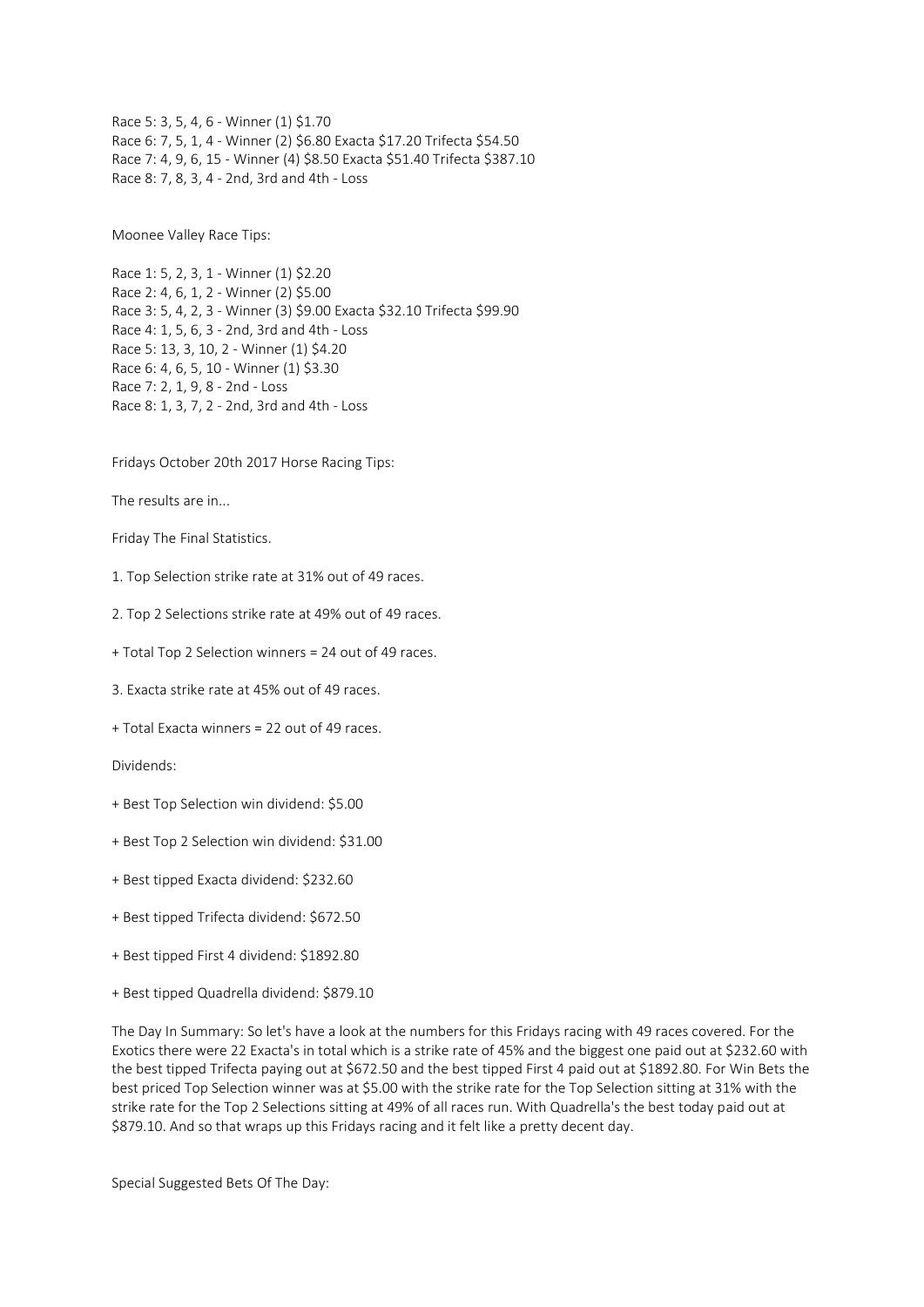Taree Race 2 Banker Exacta:

10 / 6, 7, 1

So its 10 for 1st and 6, 7, 1 for 2nd.

Total Cost: \$12 buys a 400% share of the dividend.

Result - A small win as paid out at \$16.80 for 400%

Where The Money Is: Those runners which stand out as being well supported early.

Nothing to really report today.

Best Longshot's Of The Day:

Nothing to really report today.

Best Quaddie Of The Day:

Warrnambool Quadrella:

Race 5: 6, 2, 4, 1 Race 6: 11, 10, 4, 6 Race 7: 5, 4, 2, 11 Race 8: 16, 7, 8, 11

Total Cost: \$13 buys a 5% share of the dividend.

Today's Race Tips:

Beaudesert Race Tips:

Race 1: 1, 2, 4, 5 - Winner (1) \$1.90 Exacta \$3.50 Trifecta \$4.80 First 4 \$3.80 Race 2: 1, 7, 4, 3 - Winner (1) \$1.30 Exacta \$6.90 Race 3: 1, 4, 5, 6 - Winner (3) \$9.90 Exacta \$13.60 Trifecta \$51.70 Race 4: 2, 7, 3, 5 - Winner (1) \$2.60 Exacta \$36.50 Early Quadrella \$149.40 Race 5: 8, 14, 4, 1 - Winner (1) \$1.70 Exacta \$8.60 Trifecta \$56.90 Race 6: 1, 2, 5, 4 - Winner (3) \$11.70 Exacta \$62.80 Trifecta \$203.60 First 4 \$273.40 Race 7: 3, 4, 2, 1 - Winner (2) \$6.30 Exacta \$30.60 Quadrella \$879.10

Taree Race Tips:

Race 1: 1, 6, 3, 8 - 2nd and 4th - Loss Race 2: 10, 6, 7, 1 - Winner (1) \$1.60 Exacta \$4.20 Race 3: 6, 11, 8, 5 - Winner (1) \$3.30 Exacta \$79.20 Trifecta \$672.50 Race 4: 2, 6, 8, 3 - Winner (4) \$5.40 Exacta \$24.70 Race 5: 6, 2, 7, 1 - 2nd and 4th - Loss Race 6: 2, 7, 10, 9 - Winner (1) \$5.00 Race 7: 4, 6, 8, 10 - Winner (4) \$6.70 Exacta \$37.00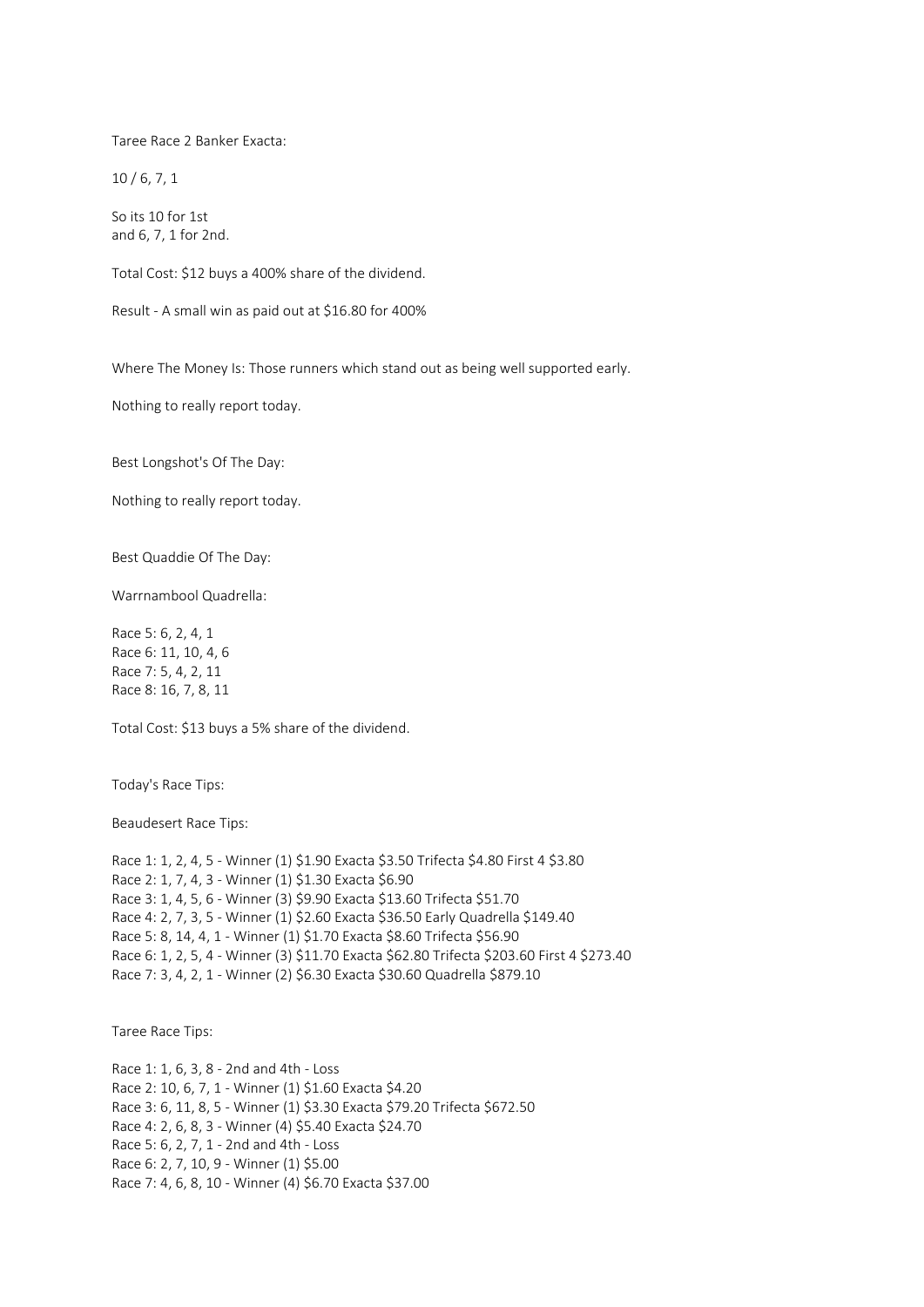Race 8: 6, 10, 5, 9 - 3rd - Loss

Warrnambool Race Tips:

Race 1: 5, 4, 10, 16 - 2nd and 4th - Loss Race 2: 17, 6, 12, 3 - 4th - Loss Race 3: 16, 7, 15, 13 - Winner (2) \$4.90 Exacta \$61.80 Race 4: 7, 5, 1, 6 - 4th - Loss Race 5: 6, 2, 4, 1 - Winner (4) \$9.90 Exacta \$74.20 Race 6: 11, 10, 4, 6 - Winner (1) \$3.10 Race 7: 5, 4, 2, 11 - Winner (2) \$4.40 Race 8: 16, 7, 8, 11 - 2nd and 4th - Loss

Murray Bridge Race Tips:

Race 1: 8, 4, 11, 7 - Winner (1) \$1.70 Exacta \$18.30 Trifecta \$37.80 First 4 \$122.60 Race 2: 7, 4, 6, 9 - Winner (1) \$4.20 Exacta \$22.10 Trifecta \$131.10 First 4 \$382.00 Race 3: 13, 1, 11, 8 - Winner (2) \$4.30 Race 4: 11, 2, 12, 13 - Winner (1) \$2.60 Race 5: 10, 2, 1, 3 - Winner (2) \$5.50 Exacta \$30.70 Race 6: 1, 2, 5, 4 - 2nd and 4th - Loss Race 7: 3, 1, 2, 6 - Winner (3) \$4.20 Race 8: 11, 8, 9, 6 - Winner (1) \$2.90 Exacta \$38.80 Race 9: 1, 4, 2, 6 - 3rd and 4th - Loss Race 10: 4, 2, 13, 9 - 3rd - Loss

Canberra Race Tips:

Race 1: 11, 9, 8, 10 - Winner (2) \$4.30 Exacta \$10.90 Race 2: 2, 11, 7, 12 - Winner (2) \$31.00 Race 3: 10, 1, 5, 6 - 2nd, 3rd and 4th - Loss Race 4: 6, 4, 14, 8 - Winner (2) \$2.50 Race 5: 2, 3, 5, 6 - Winner (2) \$3.30 Race 6: 1, 9, 4, 6 - Winner (1) \$1.80 Exacta \$10.30 Race 7: 2, 8, 9, 11 - Loss Race 8: 1, 4, 2, 9 - Winner (1) \$3.10

Pakenham Race Tips:

Race 1: 2, 9, 5, 6 - 3rd - Loss Race 2: 6, 3, 14, 5 - Loss Race 3: 12, 2, 3, 6 - 2nd and 3rd - Loss Race 4: 6, 8, 11, 12 - Winner (4) \$17.10 Exacta \$232.60 Trifecta \$604.80 Race 5: 8, 10, 7, 3 - Winner (4) \$7.70 Exacta \$63.70 Trifecta \$382.60 First 4 \$1892.80 Race 6: 6, 5, 1, 7 - 2nd and 3rd - Loss Race 7: 7, 2, 9, 1 - Winner (3) \$4.00 Race 8: 9, 1, 4, 8 - Winner (1) \$1.80 Exacta \$27.80

Fridays October 13th 2017 Horse Racing Tips:

The results are in...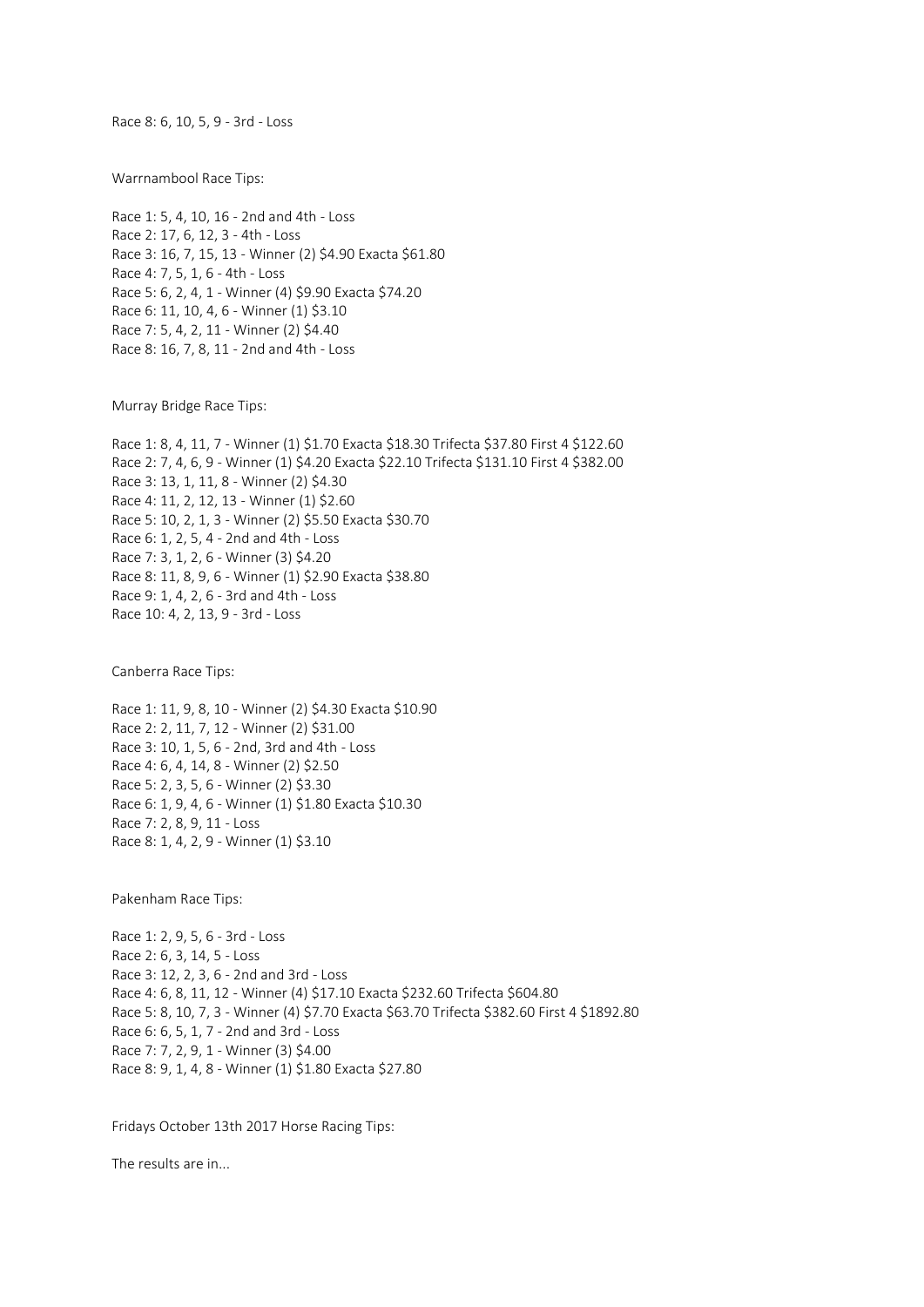Friday The Final Statistics.

- 1. Top Selection strike rate at 30% out of 46 races.
- 2. Top 2 Selections strike rate at 59% out of 46 races.
- + Total Top 2 Selection winners = 27 out of 46 races.
- 3. Exacta strike rate at 46% out of 46 races.
- + Total Exacta winners = 21 out of 46 races.

Dividends:

- + Best Top Selection win dividend: \$4.50
- + Best Top 2 Selection win dividend: \$13.50
- + Best tipped Exacta dividend: \$165.80
- + Best tipped Trifecta dividend: \$276.50
- + Best tipped First 4 dividend: \$168.00
- + Best tipped Quadrella dividend: \$6227.50

The Day In Summary: So let's have a look at the numbers for this Fridays racing with 46 races covered. For the Exotics there were 21 Exacta's in total which is a strike rate of 46% with the biggest one paying out at \$165.80 with the best tipped Trifecta paying out at \$276.50 and the best tipped First 4 paid out at \$168.00. For Win Bets the best priced Top Selection winner was at \$4.50 with the strike rate for the Top Selection sitting at 30% (there were 14 Top Selection winners out of the 46 races run) with the strike rate for the Top 2 Selections sitting at 59% of all races run (there were 27 Top 2 Selection winners out of the 46 races run). With Quadrella's the best today paid out at \$6227.50. And so that wraps up this Fridays racing and it really felt like a pretty good day.

Special Suggested Bets Of The Day:

Donald Race 4 Multi Exacta:

2 , 8 / 2, 8, 10, 6

So its 2 and 8 for 1st and 2, 8, 10, 6 for 2nd.

Total Cost: \$12 buys a 200% share of the dividend.

Townsville Race 7 Banker Exacta:

6 / 3, 10, 1

So its 6 for 1st and 3, 10, 1 for 2nd.

Total Cost: \$12 buys a 400% share of the dividend.

Result - A win and paid out at \$28.80 for 400%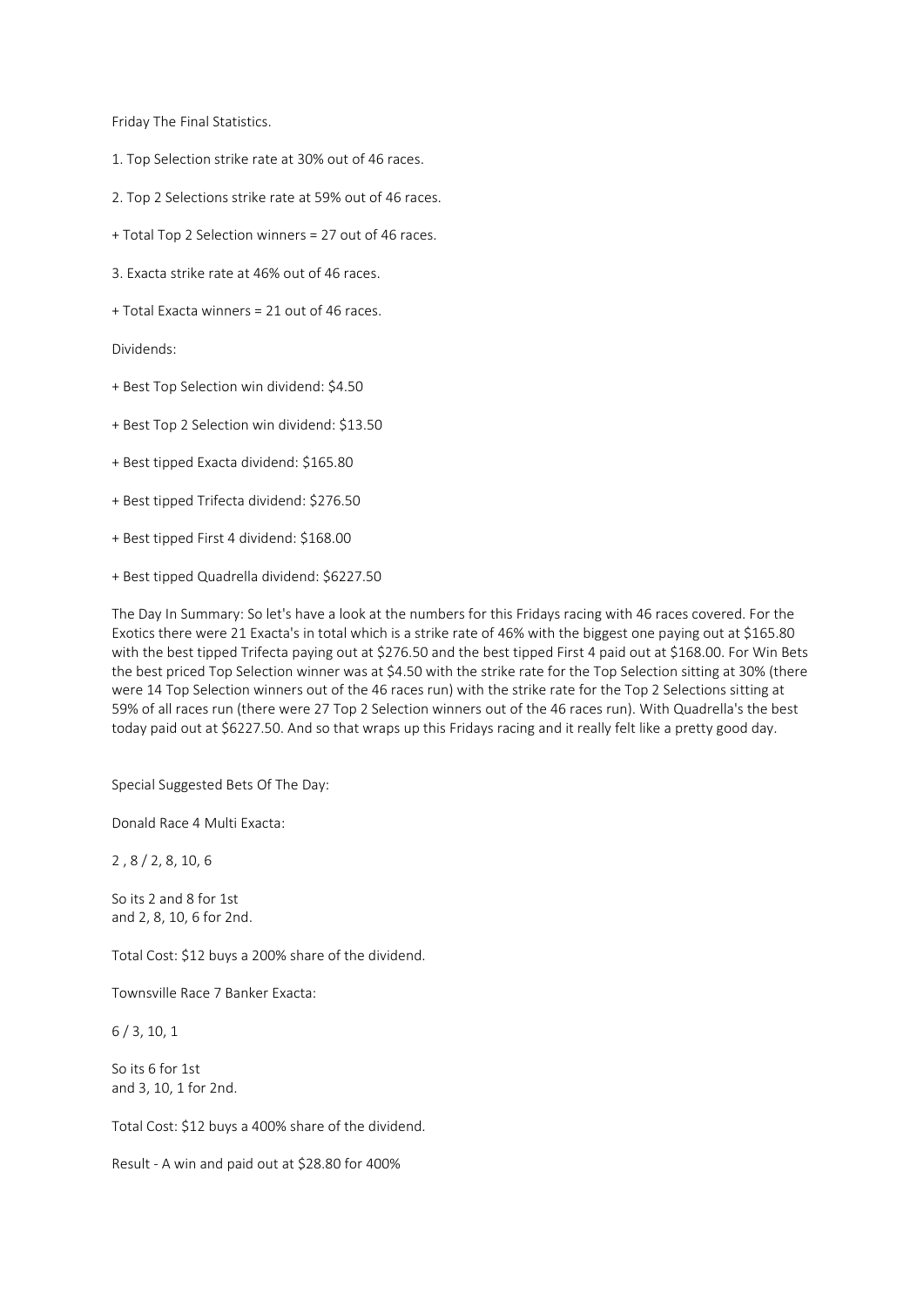Where The Money Is: Those runners which stand out as being well supported early.

Coffs Harbour Race 5 No 6 Danishki at \$7.00 and there is some nice support early or this one so worth a little watch on that.

Result - Finished 4th

Best Longshot's Of The Day:

Nothing to report today.

Best Quaddie Of The Day:

Cessnock Quadrella:

Race 5: 3, 5, 4, 6 Race 6: 8, 1, 2, 9 Race 7: 2, 4, 5, 6 Race 8: 2, 4, 7, 5

Total Cost: \$13 buys a 5% share of the dividend.

Result - A win and paid out at \$511.60 for 100%

Today's Race Tips:

Townsville Race Tips:

Race 1: 12, 4, 8, 3 - Winner (1) \$3.80 Race 2: 3, 1, 8, 6 - Winner (4) \$7.50 Exacta \$27.00 Trifecta \$276.50 Race 3: 5, 7, 2, 9 - 3rd and 4th - Loss Race 4: 3, 4, 9, 1 - Winner (2) \$3.40 Exacta \$165.80 Race 5: 1, 5, 3, 8 - Winner (2) \$4.60 Race 6: 7, 8, 6, 5 - Winner (4) \$10.10 Exacta \$31.40 Trifecta \$239.70 Race 7: 6, 3, 10, 1 - Winner (1) \$1.60 Exacta \$7.20 Trifecta \$43.40 Quadrella \$382.30

Cessnock Race Tips:

Race 1: 6, 7, 1, 8 - Winner (1) \$3.10 Exacta \$11.30 Race 2: 4, 7, 6, 9 - Winner (3) \$2.70 Exacta \$11.80 Trifecta \$46.10 Race 3: 4, 5, 6, 1 - 2nd and 4th - Loss Race 4: 1, 5, 4, 7 - Winner (1) \$3.00 Race 5: 3, 5, 4, 6 - Winner (2) \$4.30 Exacta \$30.60 Race 6: 8, 1, 2, 9 - Winner (3) \$3.30 Race 7: 2, 4, 5, 6 - Winner (2) \$6.20 Exacta \$27.40 Race 8: 2, 4, 7, 5 - Winner (2) \$3.00 Exacta \$20.90 Quadrella \$511.60

Donald Race Tips:

Race 1: 11, 4, 10, 1 - Winner (2) \$8.40 Exacta \$48.70 Race 2: 12, 13, 14, 4 - Winner (2) \$4.30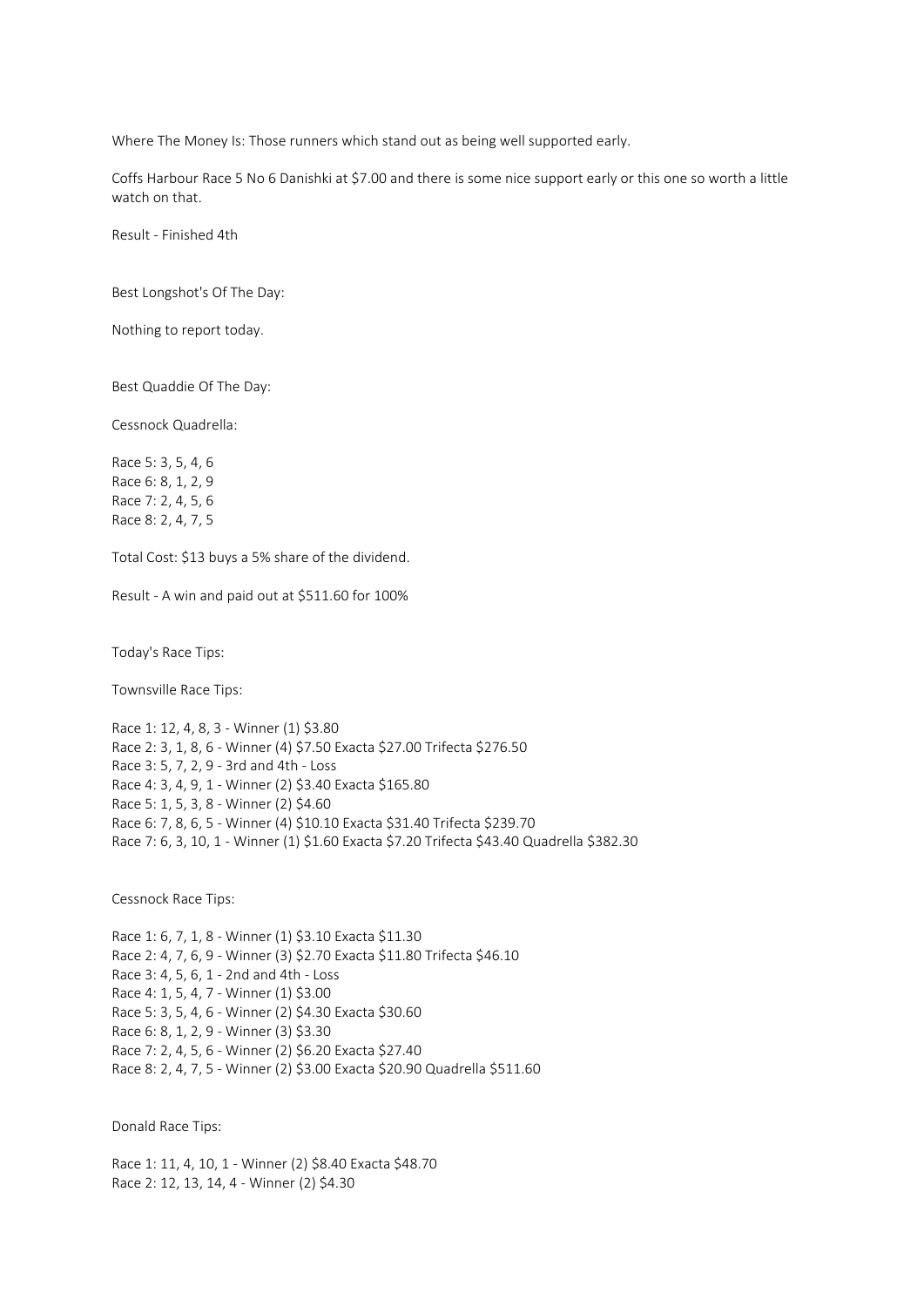Race 3: 10, 8, 6, 11 - Winner (1) \$2.30 Exacta \$19.90 Trifecta \$91.20 First 4 \$168.00 Race 4: 2, 8, 10, 6 - Winner (3) \$8.50 Early Quadrella \$724.50 Race 5: 3, 12, 9, 7 - 2nd and 4th - Loss Race 6: 7, 3, 1, 6 - Winner (3) \$5.40 Exacta \$22.30 Trifecta \$62.20 Race 7: 3, 4, 10, 7 - Winner (1) \$1.80 Exacta \$10.10 Trifecta \$29.80 Race 8: 10, 1, 8, 4 - 2nd and 3rd - Loss

Coffs Harbour Race Tips:

Race 1: 3, 5, 2, 4 - Winner (1) \$2.90 Exacta \$7.60 Race 2: 2, 14, 7, 8 - 2nd, 3rd and 4th - Loss Race 3: 11, 2, 4, 5 - Winner (1) \$3.20 Exacta \$10.20 Race 4: 12, 4, 11, 1 - 3rd and 4th - Loss Race 5: 6, 8, 5, 2 - Winner (2) \$6.30 Race 6: 3, 5, 2, 7 - Winner (2) \$13.50 Exacta \$67.60 Race 7: 2, 8, 9, 10 - Winner (2) \$4.60 Exacta \$17.60 Trifecta \$82.10 Race 8: 11, 1, 3, 13 - Winner (4) \$8.60 Quadrella \$6227.50

Sunshine Coast Race Tips:

Race 1: 1, 2, 3, 5 - Winner (1) \$1.80 Race 2: 5, 3, 8, 6 - Winner (1) \$2.60 Race 3: 9, 7, 3, 19 - 3rd and 4th - Loss Race 4: 4, 1, 5, 3 - Winner (4) \$13.10 Race 5: 3, 8, 10, 4 - Winner (2) \$8.20 Race 6: 1, 10, 5, 13 - Winner (1) \$1.70

Cranbourne Race Tips:

Race 1: 5, 1, 2, 8 - 2nd, 3rd and 4th - Loss Race 2: 6, 9, 8, 11 - Winner (4) \$7.10 Race 3: 9, 1, 2, 4 - Winner (1) \$2.70 Exacta \$13.10 Race 4: 12, 11, 6, 13 - Winner (3) \$2.60 Race 5: 10, 7, 11, 5 - Winner (2) \$3.80 Exacta \$10.90 Early Quadrella \$255.70 Race 6: 10, 3, 6, 2 - Winner (1) \$1.70 Exacta \$4.50 Trifecta \$12.00 First 4 \$16.20 Race 7: 4, 5, 9, 3 - Winner (2) \$3.20 Exacta \$11.30 Trifecta \$51.10 Race 8: 7, 13, 5, 12 - Winner (1) \$4.50 Race 9: 6, 8, 3, 4 - 3rd and 4th - Loss

Fridays October 6th 2017 Horse Racing Tips:

The results are in...

Friday The Final Statistics.

1. Top Selection strike rate at 28% out of 39 races.

2. Top 2 Selections strike rate at 46% out of 39 races.

3. Exacta strike rate at 38% out of 39 races.

+ Best Top Selection win dividend: \$7.50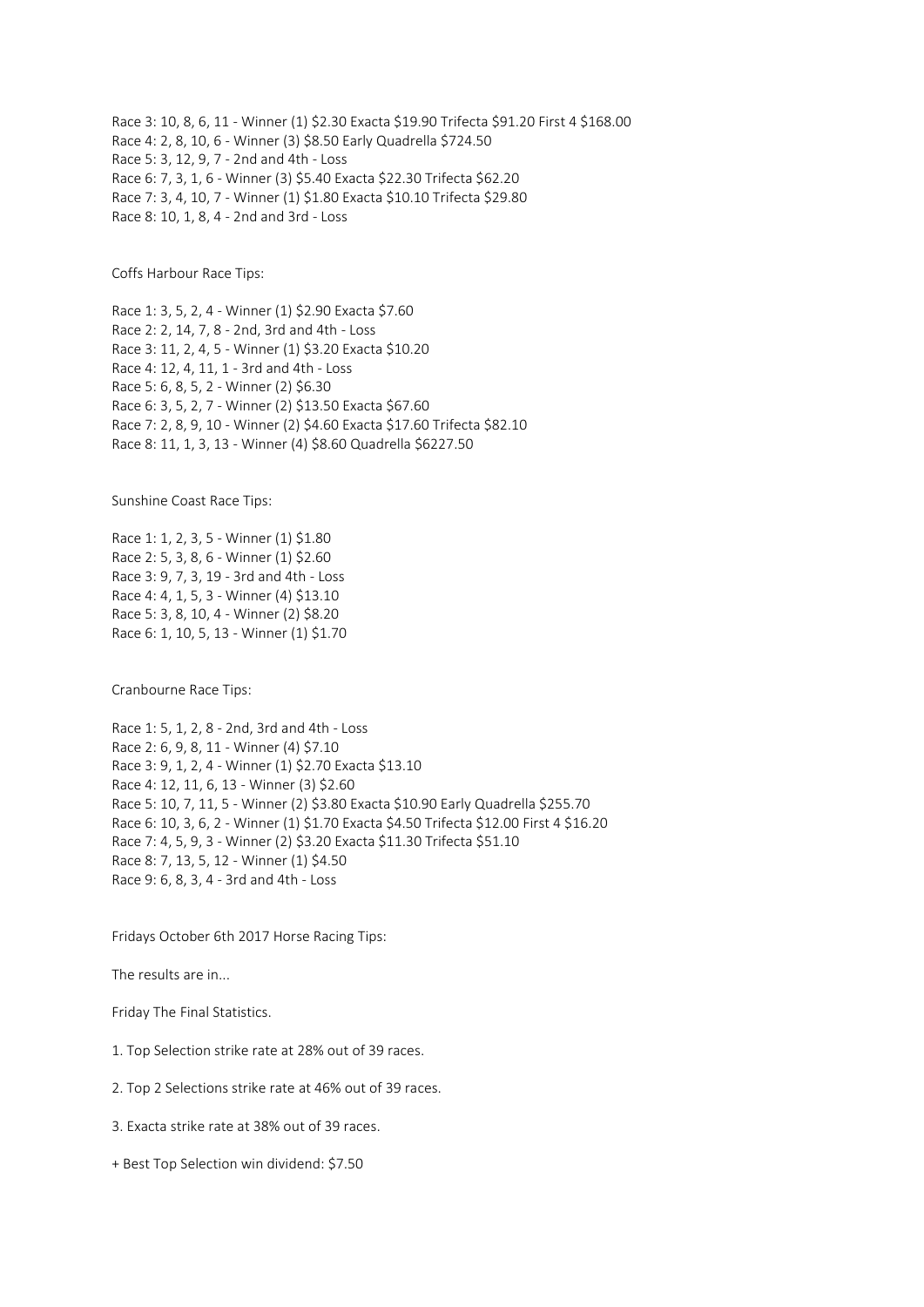+ Best tipped Exacta dividend: \$75.10

+ Best Trifecta dividend: \$329.00

+ Best First 4 dividend: \$616.40

+ Best Quadrella dividend: \$1153.20

The Day In Summary: So let's have a look at the numbers for this Fridays racing with 39 races covered. For the Exotics there were 15 Exacta's in total which is a strike rate of 38% with the biggest one paying out at \$75.10 with the best tipped Trifecta paying out at \$329.00 and the best tipped First 4 paid out at \$616.40. For Win Bets the best priced Top Selection winner was at \$7.50 with the strike rate for the Top Selection sitting at 28% with the strike rate for the Top 2 Selections sitting at 46% of all races run. With Quadella's the best today paid out at \$1153.20. And so that wraps up this Fridays racing and Saturday is almost here so I am really looking forward to another weekend of racing.

Special Suggested Bet Of The Day:

Ipswich Race 4 Banker Exacta:

12 / 15, 7, 6

So its 12 for 1st and 15, 7, 6 for 2nd.

Total Cost: \$12 buys a 400% share of the dividend.

Where The Money Is: Those runners which stand out as being well supported early.

Nothing to report today.

Best Longshot's Of The Day:

Nothing to report today.

Best Quaddie Of The Day:

Port Macquarie Quadrella:

Race 5: 10, 8, 2, 3 Race 6: 1, 8, 5, 6 Race 7: 5, 6, 3, 8 Race 8: 8, 4, 1, 13

Total Cost: \$13 buys a 5% share of the dividend.

Today's Race Tips:

Ipswich Race Tips:

Race 1: 1, 5, 4, 7 - Winner (2) \$5.40 Race 2: 1, 6, 4, 2 - Winner (1) \$2.80 Exacta \$4.20 Trifecta \$8.10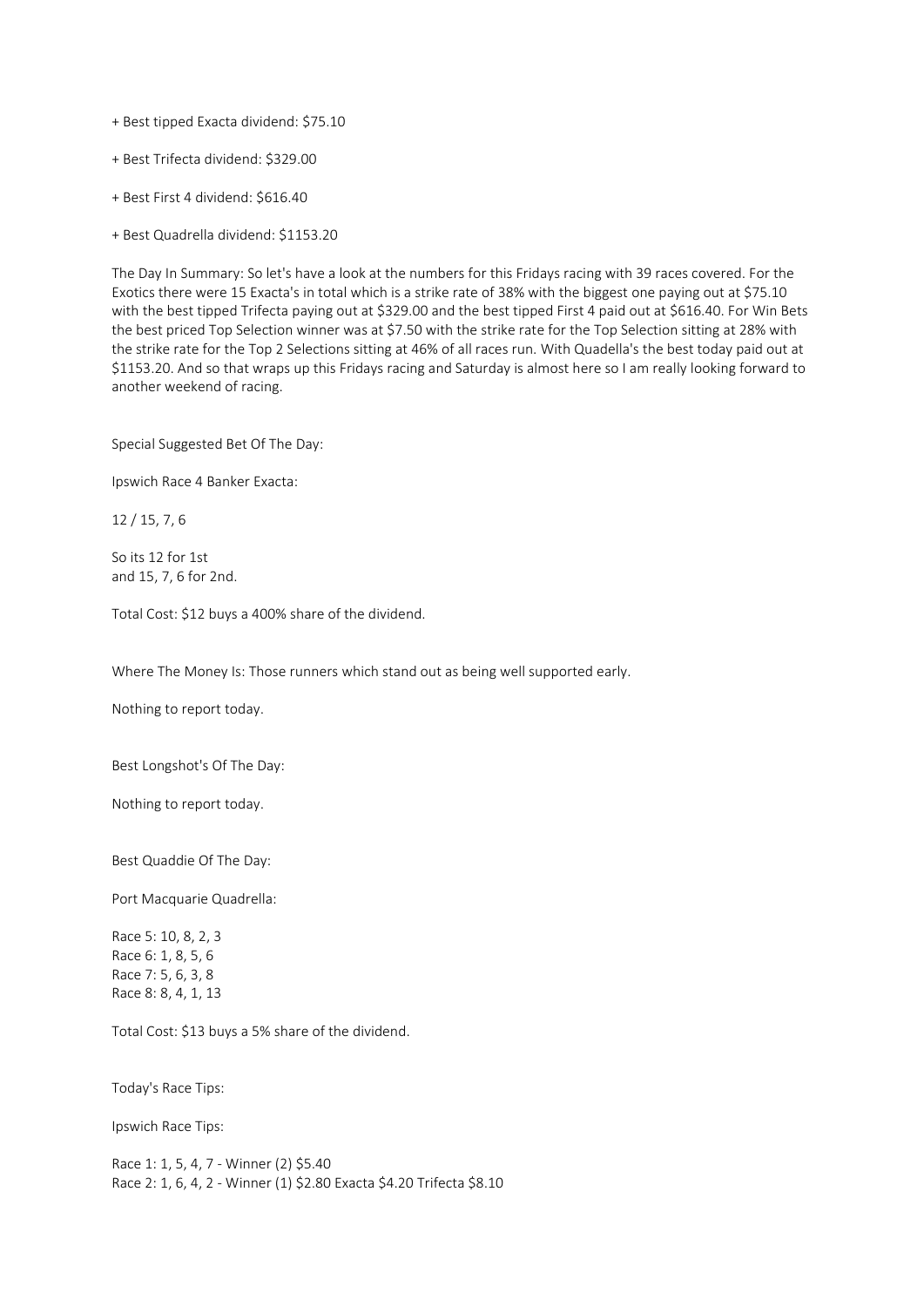Race 3: 2, 4, 1, 6 - 2nd - Loss Race 4: 12, 15, 7, 6 - 2nd and 3rd - Loss Race 5: 4, 2, 6, 5 - Winner (1) \$3.30 Race 6: 1, 9, 10, 8 - 2nd and 3rd - Loss Race 7: 2, 5, 8, 6 - Winner (2) \$3.10

Pt Macquarie Race Tips:

Race 1: 13, 8, 14, 1 - Winner (1) \$2.70 Race 2: 11, 6, 7, 8 - Winner (4) \$7.70 Exacta \$36.80 Trifecta \$273.90 First 4 \$616.40 Race 3: 8, 5, 3, 2 - Winner (1) \$6.90 Race 4: 1, 10, 5, 7 - 2nd and 3rd - Loss Race 5: 10, 8, 2, 3 - Winner (3) \$10.30 Exacta \$75.10 Race 6: 1, 8, 5, 6 - Winner (1) \$1.90 Race 7: 5, 6, 3, 8 - 2nd - Loss Race 8: 8, 4, 1, 13 - 2nd and 3rd - Loss

Hamilton Race Tips:

Race 1: 7, 10, 6, 5 - Winner (3) \$4.10 Exacta \$11.80 Race 2: 11, 9, 7, 10 - Winner (2) \$2.70 Exacta \$5.70 Race 3: 9, 7, 3, 1 - Winner (3) \$3.40 Exacta \$17.30 Trifecta \$91.90 Race 4: 3, 13, 9, 1 - Winner (3) \$8.80 Early Quadrella \$1025.90 Race 5: 13, 3, 10, 6 - Winner (2) \$2.90 Race 6: 4, 1, 5, 6 - 4th - Loss Race 7: 6, 5, 11, 9 - 2nd - Loss Race 8: 3, 9, 5, 4 - Winner (3) \$9.40 Exacta \$24.80

Canberra Race Tips:

Race 1: 3, 8, 7, 6 - 2nd and 4th - Loss Race 2: 3, 5, 1, 7 - Winner (1) \$4.70 Exacta \$24.30 Race 3: 9, 1, 4, 8 - Winner (1) \$1.90 Exacta \$8.90 Trifecta \$26.60 Race 4: 5, 6, 7, 8 - Winner (1) \$2.90 Race 5: 4, 3, 6, 5 - Winner (2) \$5.50 Race 6: 6, 3, 9, 7 - Winner (2) \$4.60 Race 7: 4, 12, 6, 13 - Winner (3) \$6.80 Exacta \$21.90 Race 8: 11, 1, 12, 9 - 3rd - Loss

Moonee Valley Race Tips:

Race 1: 2, 9, 7, 3 - Winner (1) \$2.80 Exacta \$8.40 Race 2: 2, 5, 3, 7 - Winner (4) \$10.40 Exacta \$45.30 Race 3: 3, 4, 5, 8 - 2nd, 3rd and 4th - Loss Race 4: 10, 3, 9, 2 - 4th - Loss Race 5: 5, 8, 10, 9 - Winner (3) \$4.00 Exacta \$16.50 Race 6: 5, 9, 12, 13 - Winner (2) \$6.40 Exacta \$29.10 Race 7: 5, 10, 2, 7 - Winner (1) \$2.50 Race 8: 9, 4, 3, 2 - Winner (1) \$7.50 Exacta \$44.70 Trifecta \$329.00 Quadrella \$1153.20

Fridays September 29th 2017 Horse Racing Tips: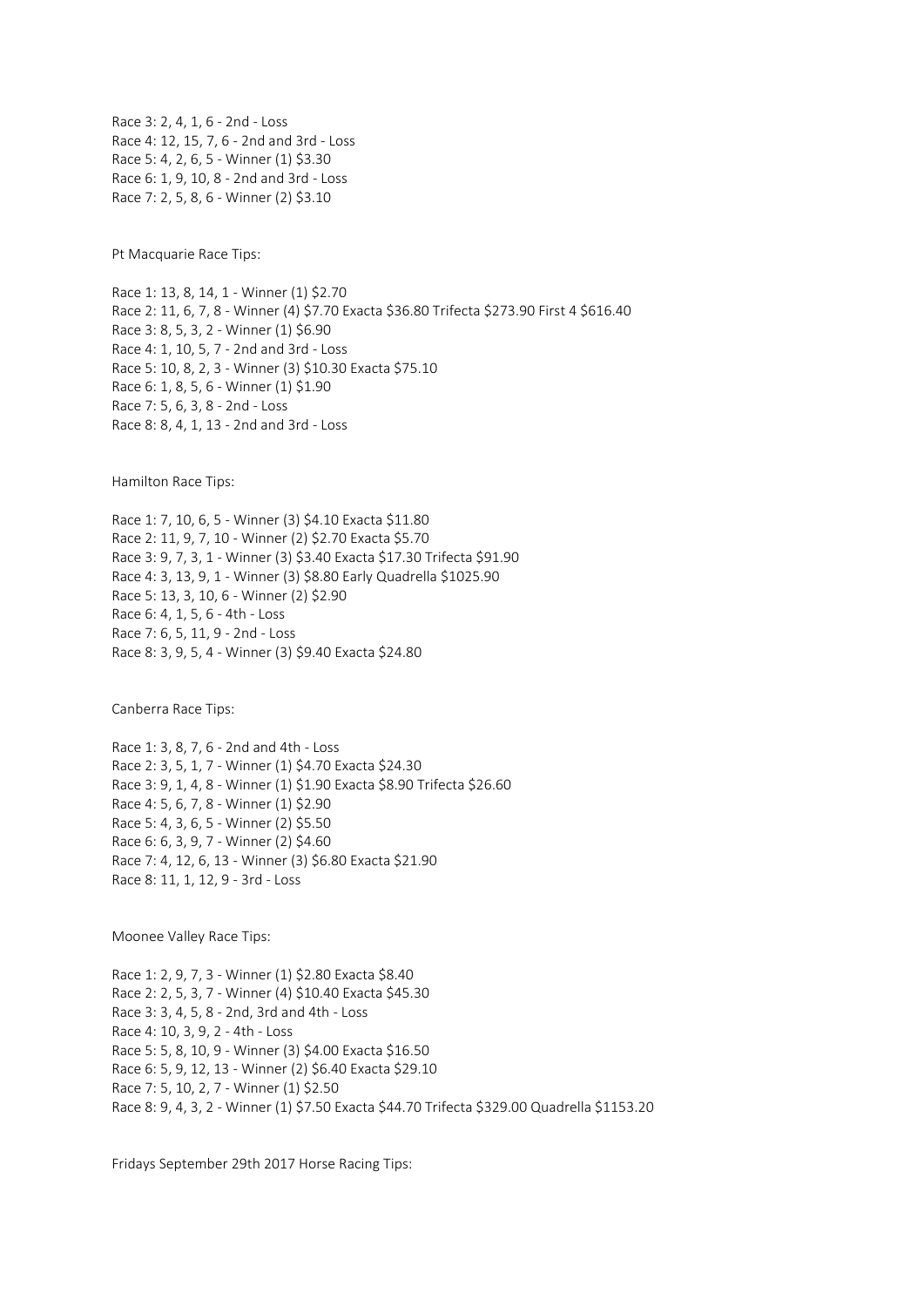The results are in...

Friday The Final Statistics.

- 1. Top Selection strike rate at 29% out of 41 races.
- 2. Top 2 Selections strike rate at 51% out of 41 races.
- 3. Exacta strike rate at 44% out of 41 races.
- + Best Top Selection win dividend: \$8.20
- + Best tipped Exacta dividend: \$166.50
- + Best Trifecta dividend: \$554.30
- + Best First 4 dividend: \$860.20
- + Best Quadrella dividend: \$5801.10

The Day In Summary: So let's have a look at the numbers for this Fridays racing with 41 races covered. For the Exotics there were 18 Exacta's in total which is a strike rate of 44% with the biggest one paying out at \$166.50 with the best tipped Trifecta paying out at \$554.30 and the best tipped First 4 paid out at \$860.20. For Win Bets the best priced Top Selection winner was at \$8.20 with the strike rate for the Top Selection sitting at 29% with the strike rate for the Top 2 Selections sitting at 51% of all races run. With Quadrella's the best today paid out at \$5801.10. And so that wraps up this Fridays racing and it turned into a very good day for Quadrella's with 6 recorded.

Special Suggested Bet Of The Day:

Benalla Race 3 Banker Exacta:

10 / 12, 14, 2

So its 10 for 1st and 12, 14, 2 for 2nd.

Total Cost: \$12 buys a 400% share of the dividend.

Where The Money Is: Those runners which stand out as being well supported early.

Nothing to report today.

Best Longshot's Of The Day:

Nothing to report today.

Best Quaddie Of The Day:

Dubbo Quadrella:

Race 5: 10, 5, 12, 1 Race 6: 1, 5, 8, 9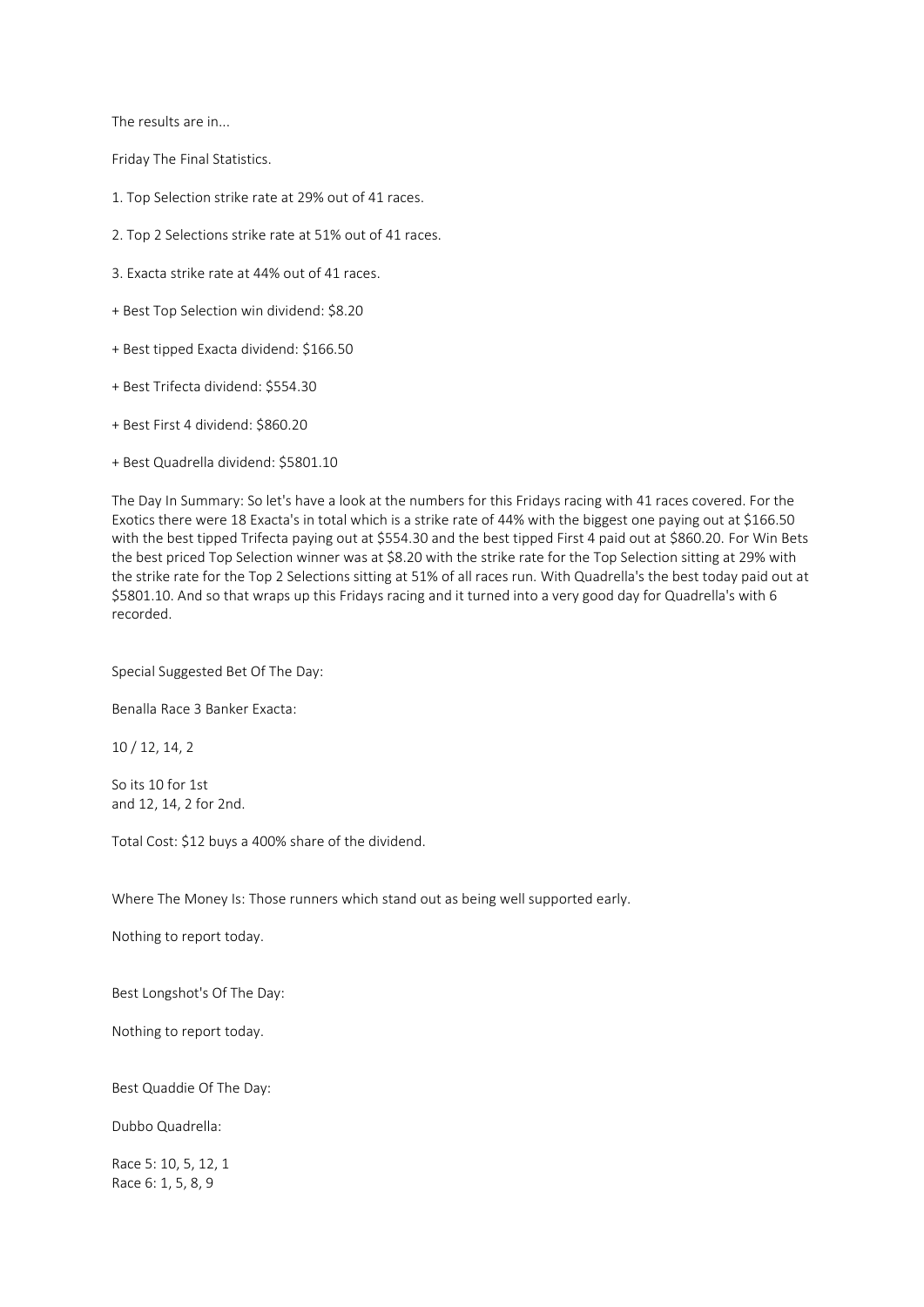Race 7: 8, 4, 14, 6 Race 8: 2, 5, 11, 12

Total Cost: \$13 buys a 5% share of the dividend.

Result - A win and paid out at \$944.30 for 100%

Today's Race Tips:

Rockhampton Race Tips:

Race 1: 2, 1, 6, 4 - Winner (3) \$3.80 Exacta \$9.50 Trifecta \$61.10 First 4 \$122.60 Race 2: 1, 6, 4, 3 - Winner (3) \$4.80 Exacta \$15.00 Race 3: 5, 3, 8, 6 - Winner (2) \$8.20 Exacta \$36.20 Race 4: 11, 12, 5, 1 - Winner (3) \$15.10 Exacta \$166.50 Early Quadrella \$5801.10 Race 5: 3, 8, 4, 1 - Winner (2) \$8.40 Exacta \$27.60 Trifecta \$228.80 Race 6: 5, 11, 9, 7 - 2nd and 3rd - Loss Race 7: 1, 3, 2, 6 - Winner (2) \$3.90

Dubbo Race Tips:

Race 1: 6, 1, 14, 12 - Winner (4) \$8.10 Race 2: 10, 11, 4, 7 - Winner (3) \$3.00 Race 3: 2, 12, 11, 10 - Winner (1) \$5.40 Exacta \$20.50 Race 4: 9, 3, 5, 2 - Winner (3) \$4.10 Exacta \$15.70 Trifecta \$140.90 First 4 \$860.20 Early Quadrella \$584.30 Race 5: 10, 5, 12, 1 - Winner (2) \$4.40 Exacta \$16.10 Race 6: 1, 5, 8, 9 - Winner (3) \$6.00 Race 7: 8, 4, 14, 6 - Winner (2) \$12.60 Exacta \$111.60 Race 8: 2, 5, 11, 12 - Winner (1) \$2.10 Exacta \$8.40 Trifecta \$47.70 Quadrella \$944.30

Benalla Race Tips:

Race 1: 14, 15, 12, 5 - Winner (2) \$2.80 Race 2: 11, 6, 10, 12 - Winner (1) \$3.40 Race 3: 10, 12, 14, 2 - 2nd and 4th - Loss Race 4: 12, 14, 4, 9 - Winner (1) \$1.70 Exacta \$7.10 Trifecta \$31.10 First 4 \$75.80 Race 5: 11, 8, 3, 2 - 2nd and 4th - Loss Race 6: 11, 4, 7, 3 - Winner (1) \$3.50 Race 7: 10, 5, 4, 12 - Winner (1) \$8.20 Exacta \$129.50 Race 8: 7, 6, 11, 10 - Winner (3) \$6.70 Exacta \$48.20 Trifecta \$258.20 Race 9: 7, 13, 6, 3 - Winner (3) \$4.70 Race 10: 11, 15, 9, 6 - Winner (2) \$5.20 Exacta \$35.30 Trifecta \$221.10 Quadrella \$2436.70

Moruya Race Tips:

Race 1: 8, 10, 2, 11 - 2nd and 4th - Loss Race 2: 2, 13, 6, 1 - 3rd and 4th - Loss Race 3: 3, 2, 1, 10 - Winner (1) \$1.50 Race 4: 1, 2, 4, 7 - Winner (3) \$3.30 Exacta \$20.70 Trifecta \$73.20 First 4 \$147.40 Race 5: 3, 11, 10, 13 - 3rd - Loss Race 6: 6, 10, 7, 11 - Loss Race 7: 4, 6, 5, 9 - 4th - Loss Race 8: 8, 10, 1, 6 - 3rd and 4th - Loss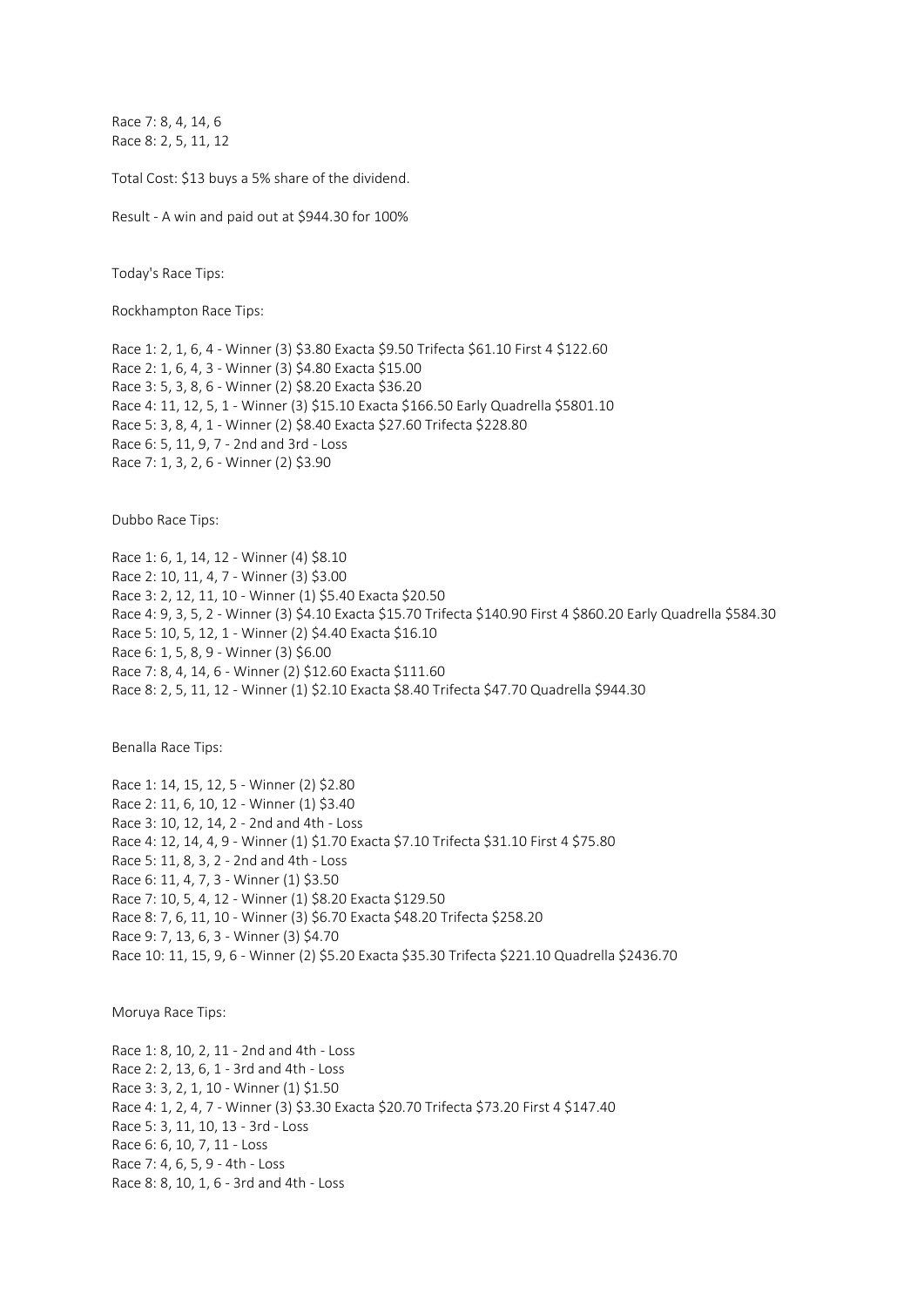## Moonee Valley Race Tips:

Race 1: 7, 1, 4, 9 - Winner (3) \$7.80 Exacta \$20.40 Trifecta \$192.20 Race 2: 11, 8, 2, 12 - Winner (1) \$3.10 Race 3: 1, 5, 3, 4 - Winner (1) \$1.30 Race 4: 6, 10, 4, 3 - Winner (1) \$2.10 Exacta \$31.10 Trifecta \$76.10 Early Quadrella \$136.80 Race 5: 6, 2, 1, 5 - Winner (2) \$9.10 Race 6: 1, 7, 3, 9 - Winner (2) \$3.20 Race 7: 13, 5, 9, 10 - Winner (1) \$3.90 Exacta \$112.90 Trifecta \$554.30 Race 8: 3, 4, 2, 1 - Winner (1) \$3.80 Quadrella \$604.80

Fridays September 22nd 2017 Horse Racing Tips:

The results are in...

Friday The Final Statistics.

- 1. Top Selection strike rate at 43% out of 37 races.
- 2. Top 2 Selections strike rate at 57% out of 37 races.
- 3. Exacta strike rate at 49% out of 37 races.
- + Best Top Selection win dividend: \$6.40
- + Best tipped Exacta dividend: \$169.80
- + Best Trifecta dividend: \$223.50
- + Best First 4 dividend: \$79.60
- + Best Quadrella dividend: \$1352.00

The Day In Summary: So let's have a look at the numbers for this Fridays racing with 37 races covered. For the Exotics there were 18 Exacta's in total which is a strike rate of 49% with the biggest one paying out at \$169.80 with the best tipped Trifecta paying out \$223.50 and the best tipped First 4 paid out at \$79.60. For Win Bets the best priced Top Selection winner was at \$6.40 with the strike rate for the Top Selection sitting at 43% with the strike rate for the Top 2 Selections sitting at 57% of all races run. With Quadrella's the best today paid out at \$1352.00. And so that wraps up this Fridays racing on what was an enjoyable afternoon.

Special Suggested Bet Of The Day:

Canberra Race 1 Banker Exacta:

6 / 8, 3, 7

So its 6 for 1st and 8, 3, 7 for 2nd.

Total Cost: \$12 buys a 400% share of the dividend.

Result - A win and paid out at \$20.40 for 400%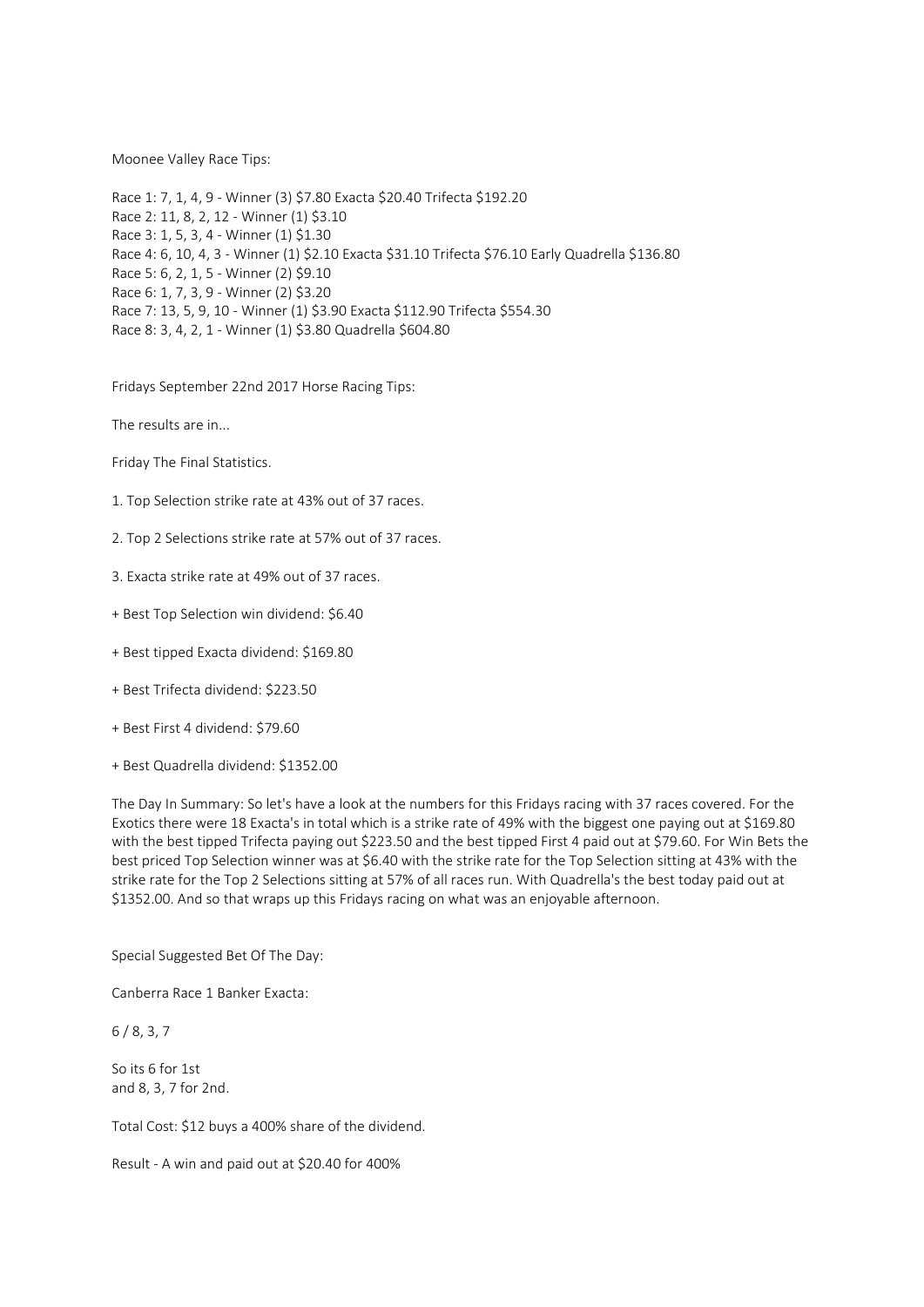Where The Money Is: Those runners which stand out as being well supported early.

Nothing to report today.

Best Longshot's Of The Day:

Nothing to report today.

Best Quaddie Of The Day:

Scone Quadrella:

Race 5: 1, 6, 9, 8 Race 6: 9, 7, 3, 12 Race 7: 1, 3, 8, 7 Race 8: 2, 3, 6, 1

Total Cost: \$13 buys a 5% share of the dividend.

Today's Race Tips:

Sunshine Coast Race Tips:

```
Race 1: 1, 3, 4, 5 - Winner (1) $3.30 Exacta $15.40
Race 2: 2, 1, 4, 5 - Winner (2) $2.00 Exacta $9.70 Trifecta $10.10 First 4 $30.80
Race 3: 4, 1, 7, 5 - Winner (1) $1.20 Exacta $6.70 Trifecta $19.60
Race 4: 6, 7, 8, 9 - Winner (1) $2.30 Exacta $5.60 Early Quadrella $42.60
Race 5: 2, 4, 3, 9 - Winner (1) $2.00
Race 6: 3, 6, 5, 4 - Winner (1) $1.50 Exacta $5.20 Trifecta $15.60
Race 7: 12, 6, 1, 8 - Winner (1) $2.70
```
Scone Race Tips:

Race 1: 6, 7, 9, 2 - Winner (2) \$3.70 Exacta \$16.80 Race 2: 2, 13, 11, 9 - Loss Race 3: 3, 12, 2, 14 - Winner (3) \$4.00 Race 4: 3, 4, 7, 2 - Winner (3) \$6.30 Exacta \$37.50 Trifecta \$223.50 Race 5: 1, 6, 9, 8 - Winner (1) \$4.10 Exacta \$26.90 Trifecta \$68.30 Race 6: 9, 7, 3, 12 - Loss Race 7: 1, 3, 8, 7 - Winner (1) \$3.00 Race 8: 2, 3, 6, 1 - Winner (4) \$6.80

Geelong Race Tips:

Race 1: 6, 9, 8, 5 - Winner (1) \$2.10 Exacta \$8.70 Trifecta \$16.50 First 4 \$79.60 Race 2: 11, 3, 10, 4 - Winner (2) \$2.70 Race 3: 8, 5, 6, 13 - Winner (1) \$6.40 Exacta \$37.20 Race 4: 5, 2, 11, 7 - 2nd - Loss Race 5: 10, 8, 3, 11 - 2nd and 3rd - Loss Race 6: 8, 4, 1, 6 - 2nd and 3rd - Loss Race 7: 11, 1, 4, 7 - Winner (2) \$4.30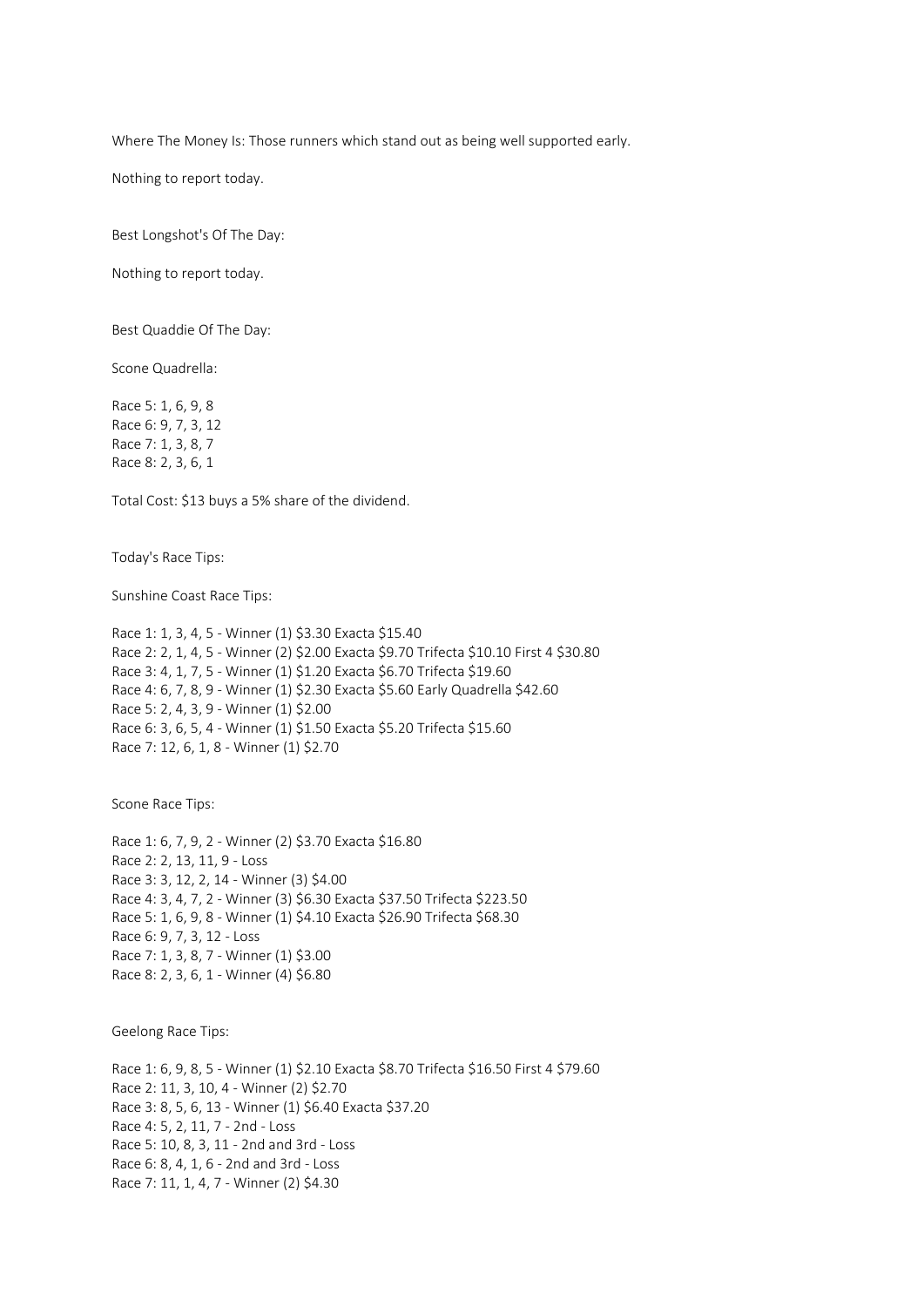Pt Lincoln Race Tips:

Race 1: 3, 1, 2, 5 - Winner (1) \$2.00 Exacta \$3.50 Trifecta \$4.70 Race 2: 7, 9, 5, 3 - 3rd and 4th - Loss Race 3: 2, 1, 8, 3 - 2nd, 3rd and 4th - Loss Race 4: 2, 6, 1, 4 - Winner (4) \$4.40 Exacta \$23.70 Race 5: 3, 2, 5, 9 - Winner (2) \$13.30 Exacta \$169.80 Race 6: 7, 3, 4, 2 - Winner (1) \$3.60 Exacta \$42.40 Race 7: 2, 6, 3, 9 - Winner (3) \$3.80 Exacta \$37.10 Trifecta \$161.60 Quadrella \$1352.00

Canberra Race Tips:

Race 1: 6, 8, 3, 7 - Winner (1) \$1.70 Exacta \$5.10 Trifecta \$57.20 Race 2: 4, 1, 5, 2- 2nd, 3rd and 4th - Loss Race 3: 1, 3, 2, 6 - 2nd - Loss Race 4: 6, 5, 1, 3 - Winner (1) \$2.20 Race 5: 2, 4, 5, 7 - 2nd and 3rd - Loss Race 6: 6, 2, 7, 12 - Winner (1) \$1.80 Exacta \$19.00 Trifecta \$136.50 Race 7: 2, 9, 10, 4 - Winner (4) \$2.90 Exacta \$12.70 Race 8: 1, 5, 10, 4 - Winner (1) \$2.60

Fridays September 15th 2017 Horse Racing Tips:

The results are in...

Friday The Final Statistics.

- 1. Top Selection strike rate at 29% out of 38 races.
- 2. Top 2 Selections strike rate at 39% out of 38 races.
- 3. Exacta strike rate at 47% out of 38 races.
- + Best Top Selection win dividend: \$3.80
- + Best tipped Exacta dividend: \$88.90
- + Best Trifecta dividend: \$269.20
- + Best First 4 dividend: \$56.00
- + Best Quadrella dividend: \$73.20

The Day In Summary: So let's have a look at the numbers for this Fridays racing with 38 races covered. For the Exotics there were 18 Exacta's in total which is a strike rate of 47% with the biggest one paying out at \$88.90 with the best tipped Trifecta paying out at \$269.20 and the best tipped First 4 paid out at \$56.00. For Win Bets the best priced Top Selection winner was at \$3.80 with the strike rate for the Top Selection sitting at 29% with the strike rate for the Top 2 Selections sitting at 39% of all races run. With Quadrella's the best today paid out at \$473.20. And so that wraps up this Fridays racing on what was an OK day but there was not much betting action happening today.

Special Suggested Bet Of The Day: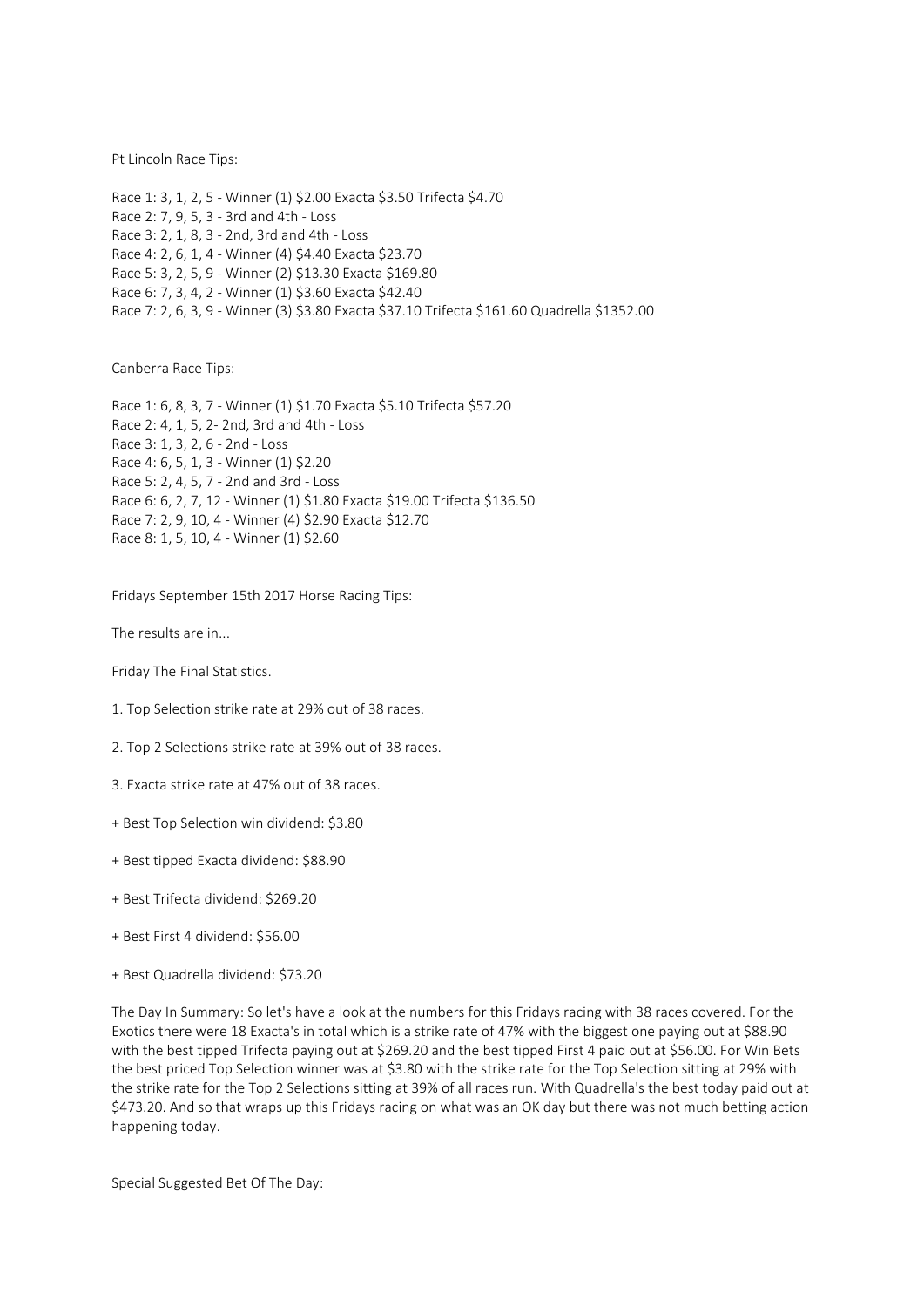Corowa Race 2 Banker Exacta:

10 / 2, 6, 4

So its 10 for 1st amd 2, 6, 4 for 2nd.

Total Cost: \$12 buys a 400% share of the dividend.

Result - A win and paid out at \$86.80 for 400%

Where The Money Is: Those runners which stand out as being well supported early.

Newcastle Race 8 No 11 Pygmy at \$14.00 and this one is first up from a spell today and there was some money around for it early so might be worth sneaking into a trifecta or first 4.

Best Longshot's Of The Day:

Nothing to report.

Best Quaddie Of The Day:

Swan Hill Quadrella:

Race 5: 6, 7, 5, 8 Race 6: 4, 7, 2, 3 Race 7: 7, 3, 12, 10 Race 8: 11, 15, 8, 3

Total Cost: \$13 buys a 5% share of the dividend.

Today's Race Tips:

Ipswich Race Tips:

Race 1: 4, 3, 1, 2 - Winner (2) \$2.80 Exacta \$6.30 Trifecta \$18.20 Race 2: 5, 2, 9, 6 - Winner (3) \$2.50 Race 3: 5, 3, 7, 1 - Winner (1) \$3.80 Exacta \$13.10 Trifecta \$37.50 Race 4: 1, 3, 4, 2 - Winner (1) \$2.90 Exacta \$8.80 Early Quadrella \$134.20 Race 5: 6, 4, 9, 8 - 2nd and 3rd - Loss Race 6: 9, 2, 3, 8 - Winner (4) \$5.70 Exacta \$50.50 Race 7: 3, 10, 9, 4 - Winner (1) \$2.50 Exacta \$10.10 Trifecta \$41.00

Newcastle Race Tips:

Race 1: 6, 2, 5, 4 - Winner (1) \$2.70 Race 2: 1, 6, 3, 4 - Winner (2) \$6.20 Exacta \$18.10 Race 3: 6, 4, 5, 3 - Winner (1) \$2.50 Exacta \$13.00 Trifecta \$24.10 Race 4: 8, 4, 5, 10 - 2nd, 3rd and 4th - Loss Race 5: 4, 1, 3, 8 - Winner (3) \$3.70 Exacta \$9.70 Race 6: 7, 3, 4, 2 - 3rd and 4th - Loss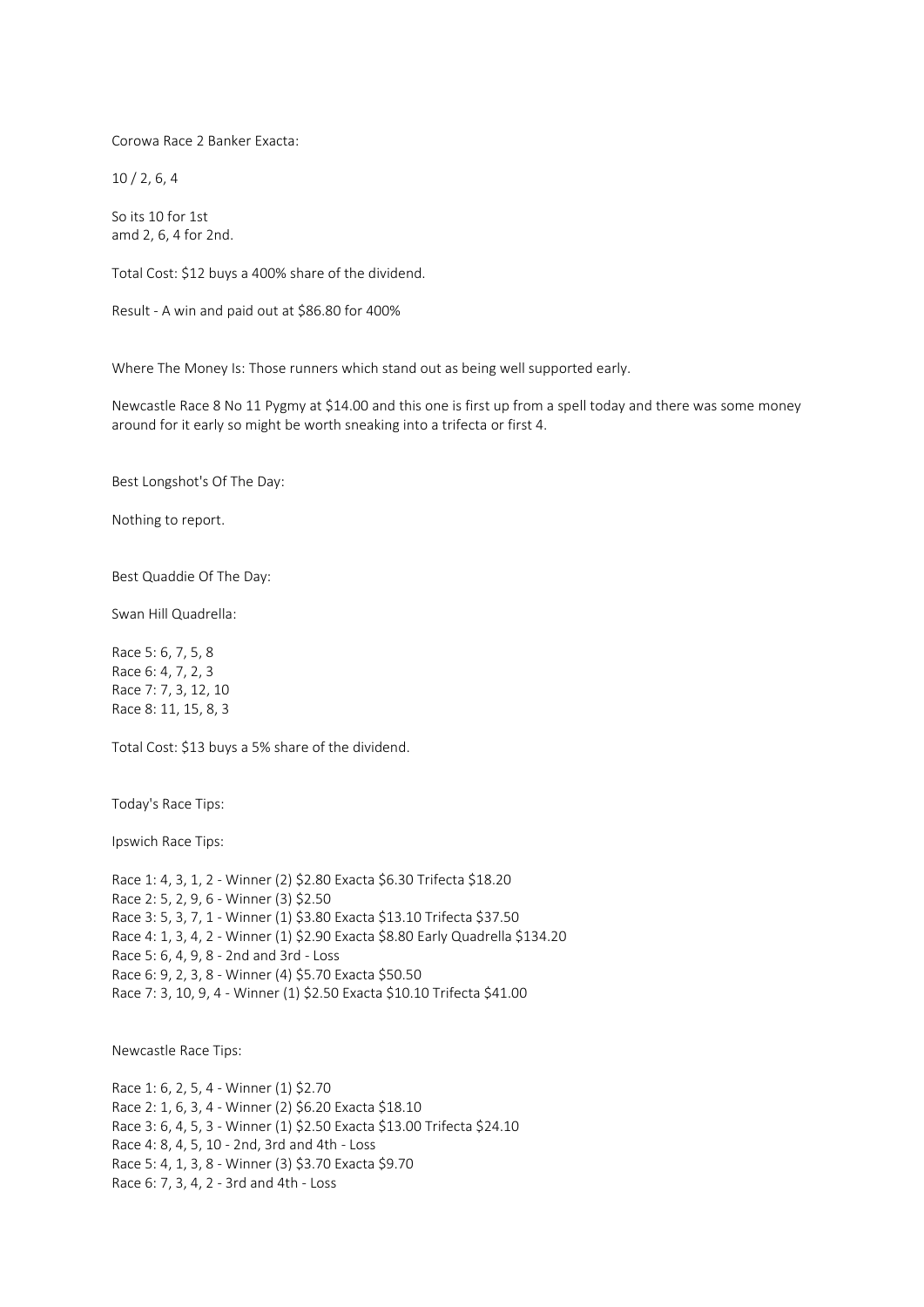Race 7: 2, 3, 1, 8 - 4th - Loss Race 8: 11, 16, 5, 3 - Loss

Swan Hill Race Tips:

Race 1: 4, 5, 6, 1 - Winner (1) \$3.00 Exacta \$7.60 Trifecta \$22.10 Race 2: 10, 9, 8, 12 - 2nd and 3rd - Loss Race 3: 15, 7, 13, 8 - 2nd, 3rd and 4th - Loss Race 4: 10, 13, 2, 14 - 2nd - Loss Race 5: 6, 7, 5, 8 - Winner (2) \$5.10 Race 6: 4, 7, 2, 3 - 2nd and 4th - Loss Race 7: 7, 3, 12, 10 - 2nd - Loss Race 8: 11, 15, 8, 3 - Winner (4) \$2.60

Corowa Race Tips:

Race 1: 8, 5, 13, 14 - Winner (1) \$3.60 Exacta \$46.40 Trifecta \$269.20 Race 2: 10, 2, 6, 4 - Winner (1) \$1.20 Exacta \$21.70 Race 3: 2, 3, 1, 6 - Winner (3) \$2.40 Exacta \$4.80 Trifecta \$27.20 First 4 \$46.60 Race 4: 1, 9, 11, 14 - 2nd, 3rd and 4th - Loss Race 5: 3, 4, 5, 9 - 4th - Loss Race 6: 8, 7, 4, 6 - 3rd and 4th - Loss Race 7: 6, 7, 4, 2 - Winner (3) \$3.10 Race 8: 4, 1, 2, 5 - Winner (3) \$4.00

Sunshine Coast Race Tips:

Race 1: 1, 3, 6, 2 - Winner (2) \$2.00 Exacta \$2.60 Trifecta \$11.60 Race 2: 5, 1, 3, 4 - 2nd, 3rd and 4th - Loss Race 3: 8, 1, 7, 4 - Winner (1) \$3.30 Exacta \$21,20 Race 4: 6, 5, 15, 14 - Winner (3) \$6.20 Exacta \$15.20 Race 5: 5, 3, 2, 4 - Winner (4) \$13.30 Exacta \$88.90 Trifecta \$63.70 First 4 \$56.00 Race 6: 5, 4, 1 - Winner (1) \$1.70 Exacta \$5.70 Trifecta \$3.20 Race 7:1, 4, 5, 2 - Winner (1) \$2.20 Exacta \$4.30 Quadrella \$473.20

Fridays September 8th 2017 Horse Racing Tips:

The results are in...

Friday The Final Statistics.

- 1. Top Selection strike rate at 23% out of 31 races.
- 2. Top 2 Selections strike rate at 35% out of 31 races.
- 3. Exacta strike rate at 35% out of 31 races.
- + Best Top Selection win dividend: \$3.60
- + Best tipped Exacta dividend: \$60.90
- + Best Trifecta dividend: \$113.90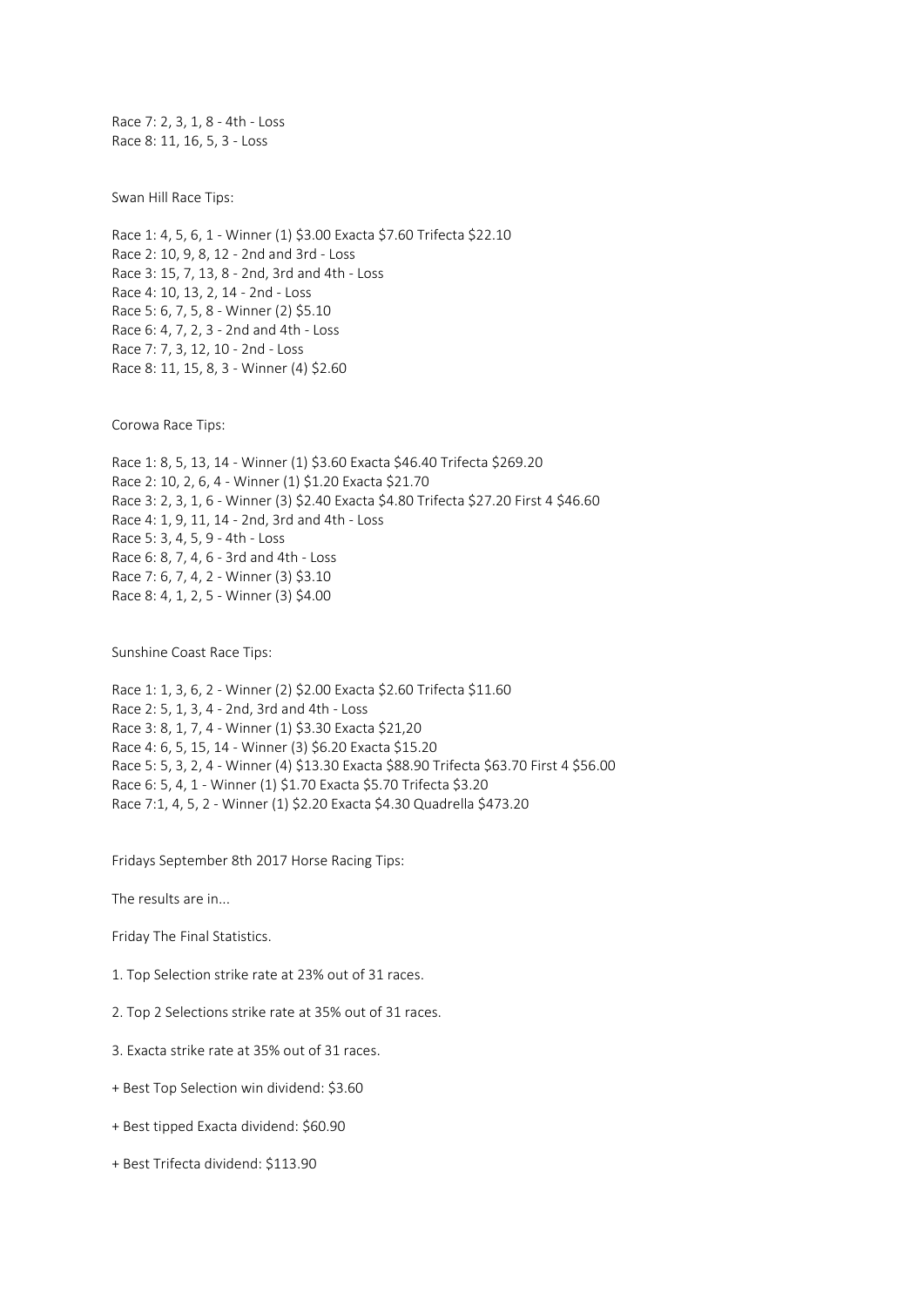+ Best First 4 dividend: \$24.20

+ Best Quadrella dividend: \$109.60

The Day In Summary: So let's have a look at the numbers for this Fridays racing with 31 races covered. For the Exotics there were 11 Exacta's in total which is a strike rate of 35% with the biggest one paying out at \$60.90 with the best tipped Trifecta paying out at \$113.90 and the best tipped First 4 paid out at \$24.20. For Win Bets the best priced Top Selection winner was at \$3.60 with the strike rate for the Top Selection sitting at 23% with the strike rate for the Top 2 Selections sitting at 35% of all races run. With Quadrella's the best today paid out at \$109.60. And so that wraps up this Fridays racing and it was an unusual day with not much money around early and this is normally a pointer to an unstable day and let's face it there were a few weird results which did happen today.

Special Suggested Bet Of The Day:

Geelong Race 2 Banker Exacta:

9 / 6, 3, 7

So its 9 for 1st and 6, 3, 7 for 2nd.

Total Cost: \$12 buys a 400% share of the dividend.

Where The Money Is: Those runners which stand out as being well supported early.

Beaudesert Race 5 No 4 Stick With Me at \$9.50 and there is quite a good deal of support for this one early so may be worth keeping a little safe today.

Best Longshot's Of The Day:

Tuncurry Race 3 No 5 Smart Ali at \$26.00 and there is some support for this one early at the decent odds.

Best Quaddie Of The Day:

Tuncurry Quadrella:

Race 5: 11, 8, 2, 6 Race 6: 9, 2, 7, 5 Race 7: 7, 4, 5, 11 Race 8: 11, 14, 7, 3

Total Cost: 13 buys a 5% share of the dividend.

Today's Race Tips:

Beaudesert Race Tips:

Race 1: 1, 5, 4, 7 - Winner (1) \$1.90 Race 2: 4, 12, 11, 10 - Winner (1) \$2.70 Race 3: 1, 10, 5, 12 - Winner (3) \$4.30 Exacta \$19.30 Trifecta \$91.60 Race 4: 2, 6, 7, 11 - Winner (1) \$3.60 Early Quadrella \$109.60